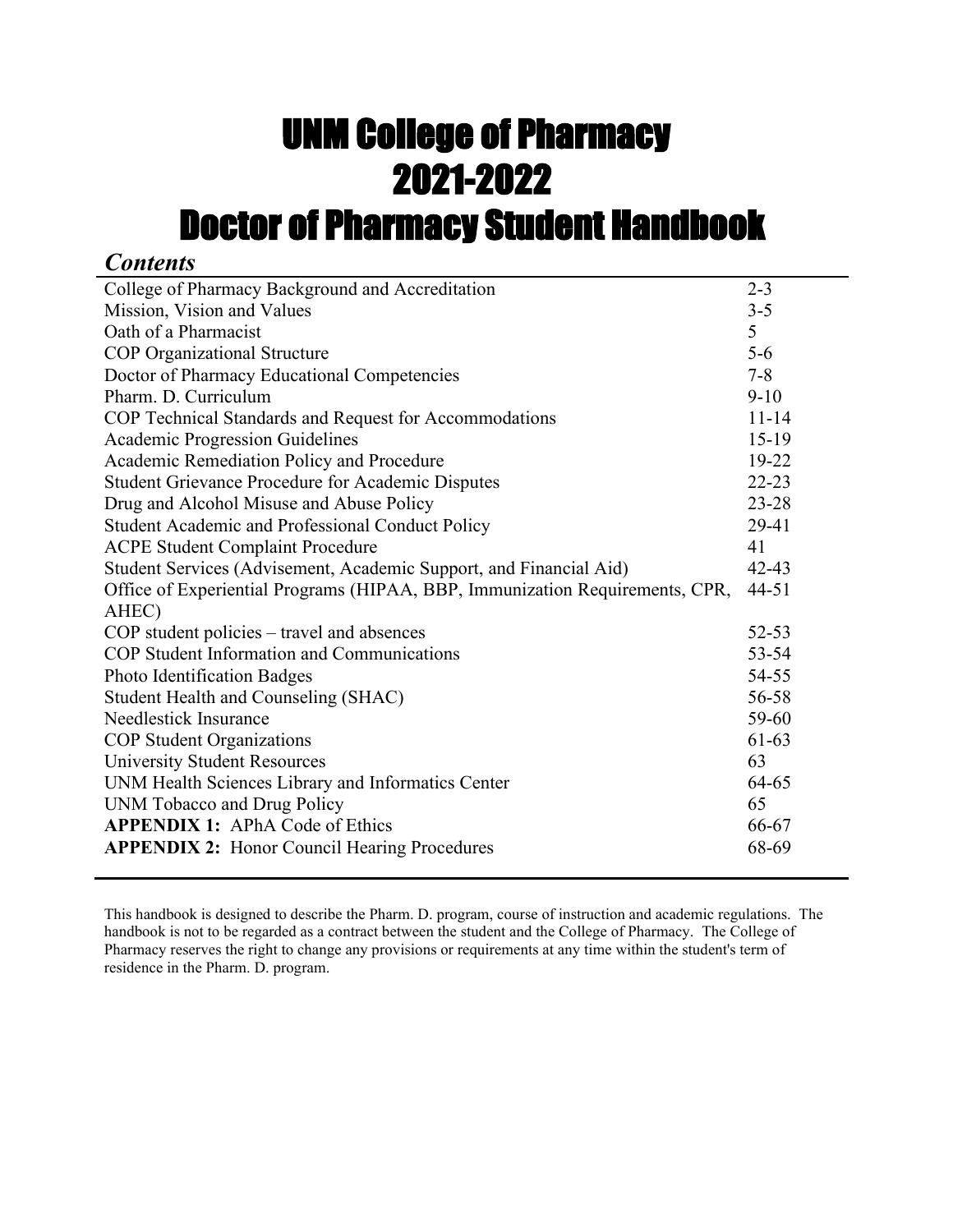# College of Pharmacy Background

The University Of New Mexico College Of Pharmacy was founded in 1945 as the first health professional college and degree program at the University. The College of Pharmacy is housed within a unique setting. The state of New Mexico, the fifth largest state in the Nation, holds a vast array of pharmaceutical practice experiences ranging from those encountered while in the cutting edge academic health system to those in small, rural communities. The College enrolls approximately 250 Pharm D. students as well as 20 graduate students. The students are supported by 54 faculty members and 250 preceptors throughout the state. The College's distinctive setting in the Health Science Center (HSC) provides the most up-to-date clinical, research, and educational opportunities. More importantly, the HSC provides students with interprofessional learning and practice opportunities.

Students of the College of Pharmacy have access to all the facilities and resources offered by a large, world-class, university while also having the advantages of being a select, close-knit group in a caring and nurturing environment. The small class sizes create more high quality opportunities for students to hone their skills in clinical sciences, leadership, critical thinking, communication, teamwork, and other high-demand career skills. Diversity in people and in thinking, as evidence by the diverse student population, is of extreme importance and value. The college is one the most racially and ethnically diverse schools of pharmacy in the nation and is ranked third of all United States Pharmacy school in highest number of Hispanic and Native American students.

The mission of the College is to develop pharmacists, educators and scientists whose leadership, dedication and innovation improve the health of our local and global communities. Unique program within the college offer students the opportunity to prepare students to do this. The New Mexico Poison and Drug Information Center, open 356 days a year, provides service to over 28,000 inquiries per year. The Nuclear Pharmacy program is the oldest of its kind in the United States. The college has strong partnerships with the New Mexico Pharmaceutical Association, the New Mexico Society of Health System Pharmacists, and the New Mexico State Board of Pharmacy. These partnerships have created innovative pharmacy practice opportunities, including administration of vaccinations to pediatrics and adults, tobacco cessation prescribing and dispensing of emergency contraception products, and naloxone prescribing. In addition, the State of New Mexico is well recognized for its progressive pharmacy practice act which acknowledges "pharmacist clinicians" as advance practice pharmacists who are able to administer, prescribe, and monitor certain drugs all while working under direct pharmacist supervision.

The college has more than 3300 Pharm. D. alumni who practice in 48 different states, and which comprises 66 percent of all practicing pharmacists in the state of New Mexico. The college is a sponsor, or co-sponsor, to several post-graduate programs including: University of New Mexico's department of Pharmacy  $PGY - 1$  and  $PGY - 2$  residencies in infectious diseases pharmacotherapy and ambulatory care. The college is also a sponsor or co-sponsor to many dual or advanced degree programs like the Master of Science, Master of Business Administration, Master of Public health, or Doctor of Philosophy (PhD) degrees in Pharmaceutical Sciences. In addition, the college is affiliated with the New Mexico Veterans Affairs Healthcare System, the Lovelace Health System, the Indian Health Service, and the University's Cancer Research and Treatment Center.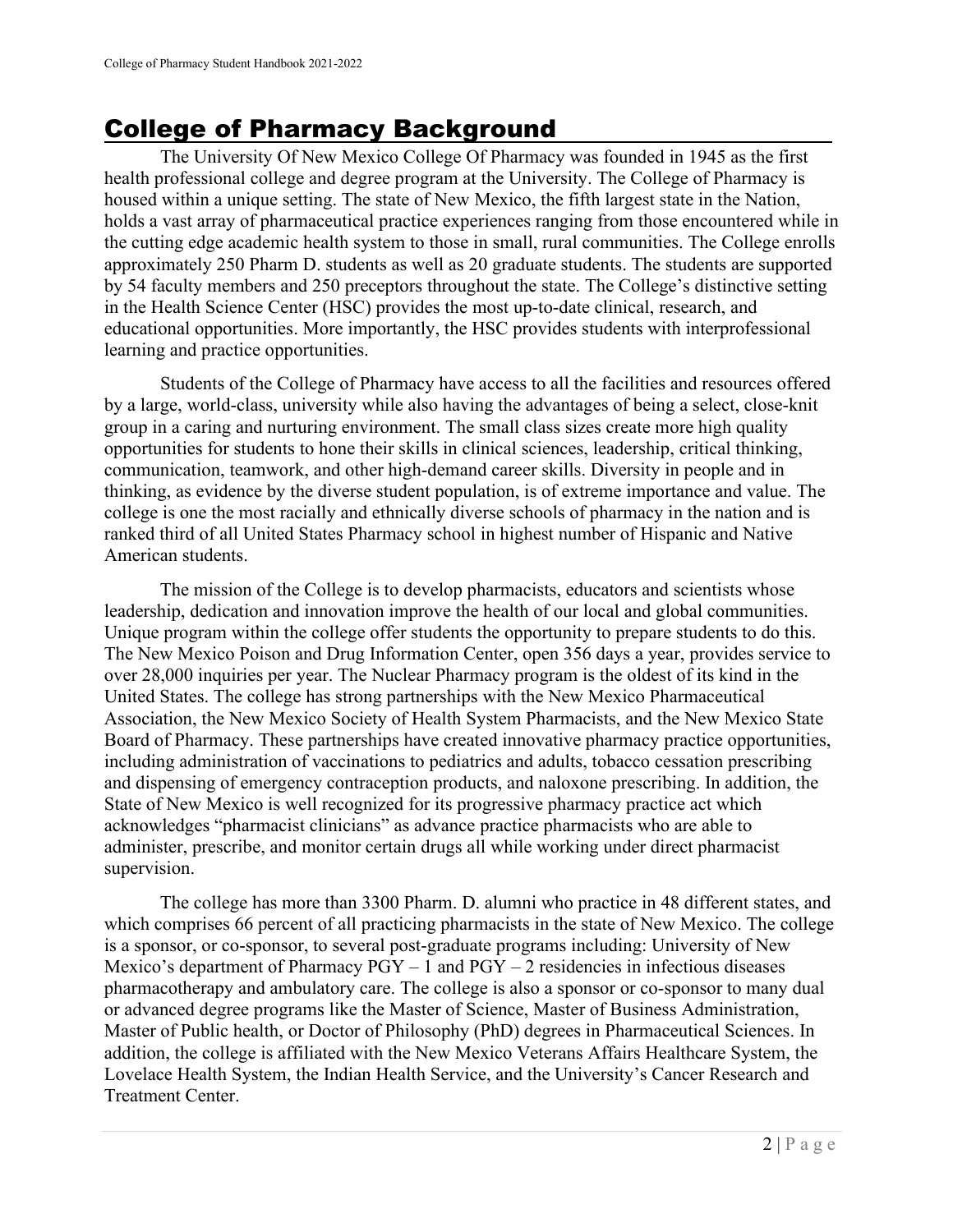# *Equal Education & Opportunity Policy*

The University of New Mexico is an affirmative action/equal opportunity institution. The information in this brochure is available in alternate formats upon request. The University of New Mexico is committed to providing equal educational and employment opportunity regardless of sex, marital or parental status, race, color, religion, age, national origin or physical handicap.

Equal educational opportunity includes: admission, recruitment, extracurricular programs and activities, housing, facilities, access to course offerings, counseling and testing, financial assistance, employment, health and insurance services and athletics.

# Accreditation

The University of New Mexico's Doctor of Pharmacy program is accredited by the Accreditation Council for Pharmacy Education, 135 S. LaSalle, Suite 4100, Chicago, IL 60603-4810, TEL (312) 664-3575, FAX (312) 664-4652, URL<http://www.acpe-accredit.org/>

# Mission

Our mission is to develop pharmacists, educators and scientists whose leadership, dedication and innovation improve the health of our local and global communities.

# Vision

To prepare tomorrow's leaders through innovative teaching, research and clinical practices that translate scientific discoveries into new treatments and models of care to improve both health and quality of life.

# Values

The University of New Mexico College of Pharmacy is committed to the following values:

- *1.* Excellence: *continuously striving for the highest quality of performance and outcome.* Behaviors:
	- Strive to do our best
	- Commitment to high quality
	- Encourage an environment that learns from mistakes and fosters imagination and innovation
	- Take Initiative
	- Self-Motivation
- *2.* Integrity: *steadfast adherence to moral and ethical principles.*

Behaviors: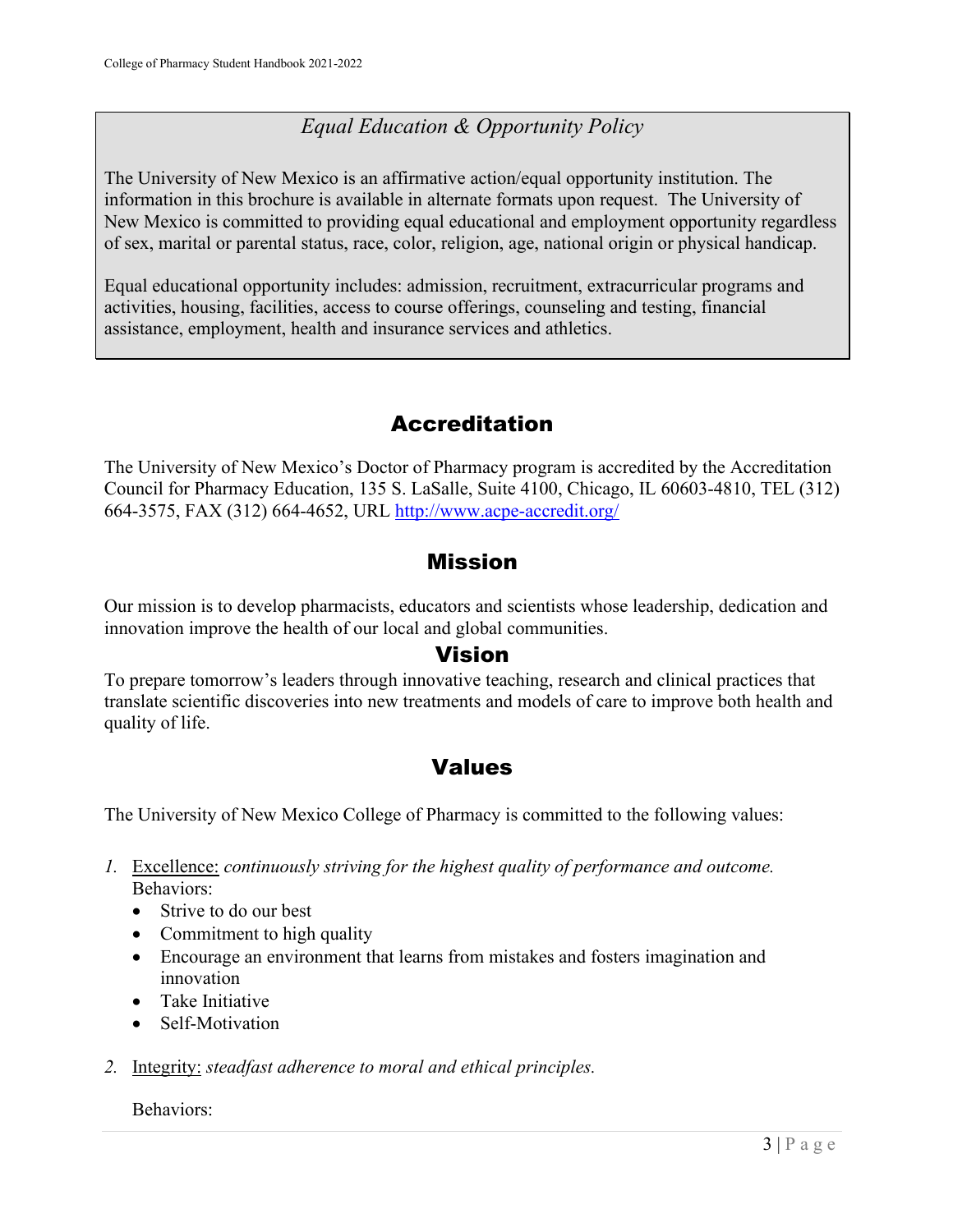- Behave ethically, honestly and fairly
- Do the right thing
- Set a good example; being a role model
- *3.* Accountability: *being held responsible for one's actions.*

Behaviors:

- Admit mistakes
- Recognize and accepting the consequences of one's actions
- Accept personal responsibility for our actions, activities and work
- Honor our commitments
- Manage resources in a responsible, transparent manner
- 4. Collaboration: *work in teams to achieve excellence in education, research/scholarship, patient care and service.*

Behaviors:

- Pursue opportunities to collaborate within the College and inter-professionally
- Be a team player
- Place interests of the team above your own interests
- Learn with and from each other
- Work as engaged partners within the university and the profession
- 5. Continuous Learning: *strive to acquire knowledge or skills by study, instruction or experience.*

Behaviors:

- Demonstrate a commitment to life-long learning
- Provide avenues for group/team learning
- Encourage and create an atmosphere learning
- Strive to be an effective learning organization which acquires, creates, and transfers knowledge
- Facilitate the learning of faculty and staff in order to continuously improve the organization
- Maintain competence and enhancing skills in areas of expertise
- 6. Diversity in People & Thinking: *embracing inclusiveness, access, and equity for all; recognizing and appreciating the totality of the many ways individuals are similar and different in an atmosphere that promotes and celebrates individual and collective achievements.*

Behaviors:

- Respect different opinions, experiences, backgrounds and perspectives
- Acknowledge and appreciate our differences
- Encourage different approaches to problem solving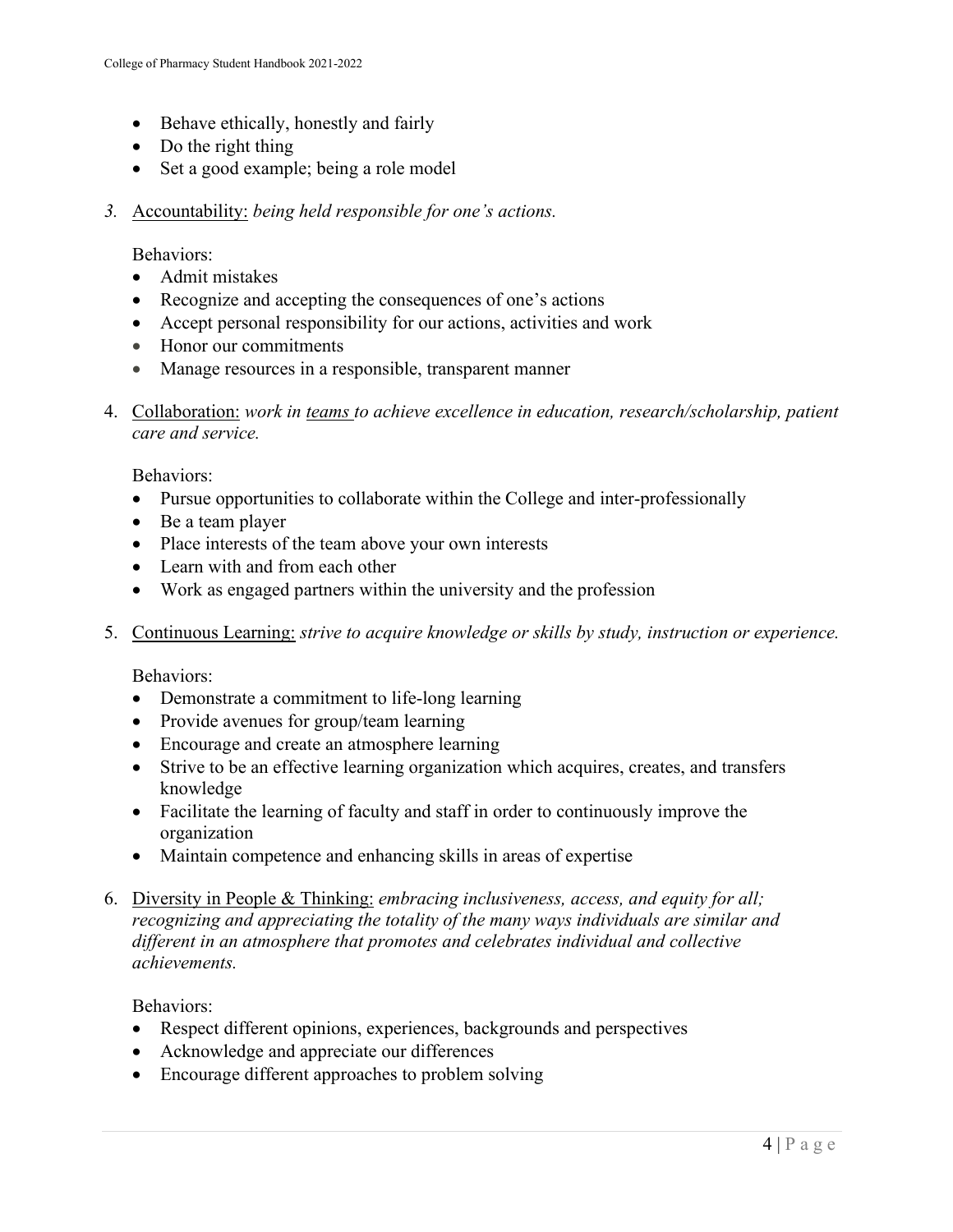7. Compassion: *feeling & exhibiting concern and empathy for others.*

#### Behaviors:

- Treat everyone with respect, dignity, open-mindedness, esteem and caring
- Selfless service to others
- Be sensitive to the needs of others

# OATH OF A PHARMACIST<sup>1</sup>

*I* promise to devote myself to a lifetime of service to others through the profession of pharmacy. In fulfilling this vow:

- *I* will consider the welfare of humanity and relief of suffering my primary concerns.
- I will apply my knowledge, experience, and skills to the best of my ability to assure optimal outcomes for my patients.
- I will respect and protect all personal and health information entrusted to me.
- *I* will accept the lifelong obligation to improve my professional knowledge and competence.
- *I* will hold myself and my colleagues to the highest principles of our profession's moral, ethical and legal conduct.
- I will embrace and advocate changes that improve patient care.
- I will utilize my knowledge, skills, experiences, and values to prepare the next generation of pharmacists.

*I* take these vows voluntarily with the full realization of the responsibility with which I am entrusted by the public.

<sup>1</sup>Adopted by the American Association of Colleges of Pharmacy House of Delegates in 2007

# ORGANIZATIONAL STRUCTURE AND COLLEGE OFFICES

# **College of Pharmacy Structure**

The College of Pharmacy has two departments, a Department of Pharmacy Practice and Administrative Sciences which consists of faculty in the disciplines of social and administrative sciences, pharmacy administration, and pharmacy practice and a Department of Pharmaceutical Sciences which consists of faculty in the disciplines of medicinal chemistry, pharmacology, and pharmaceutics.

# **Office of Student Affairs**

The Office of Student Affairs, located in Room 188 of the Nursing/Pharmacy Building, assists in the recruitment and admission of Doctor of Pharmacy students. Enrolled students should also visit the Office for information regarding student advising, financial aid information, certification, internship licenses and additional information and directions for University student services. See pages 42 of the handbook for additional details.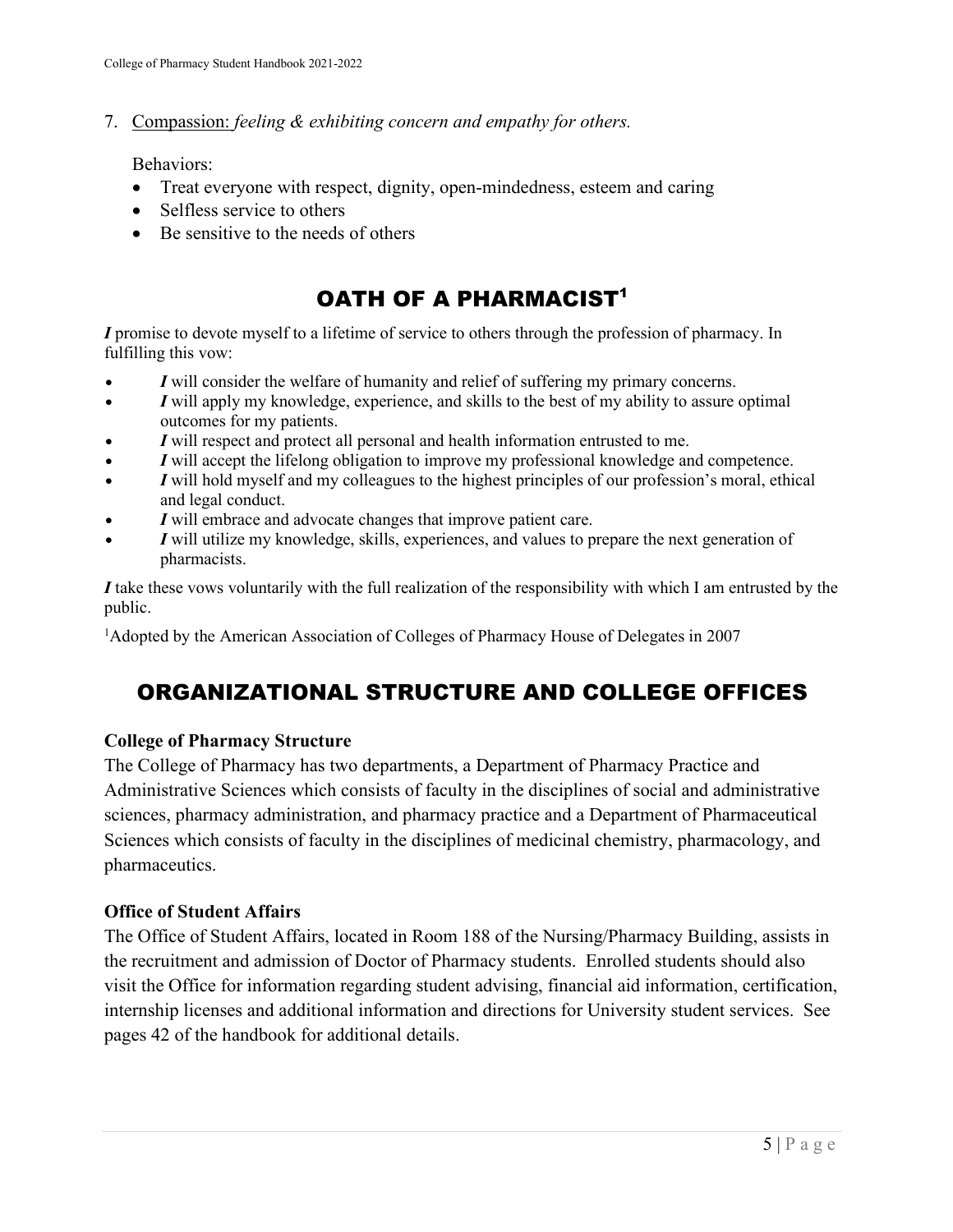#### **Office of Experiential Education**

The Experiential Education program provides students with a structured, diverse array of supervised pharmacy practice experiences throughout the four years of the Doctor of Pharmacy program. The goal of the various introductory and advanced pharmacy experiences is to help students acquire practice skills and judgment and develop the level of confidence and responsibility needed for entry into the pharmacy profession. Introductory pharmacy practice experiences primarily occur during the summers after completion of the first and second year of the program and the entire year of the program is devoted to advanced pharmacy practice experiences. The Office of Experiential Education is located 179 of the Pharmacy/Nursing building. In addition to scheduling all practice experiences, the office maintains records of compliance requirements (immunizations, HIPAA, intern licensure, etc.). See 44 for details regarding experiential education policies and procedures.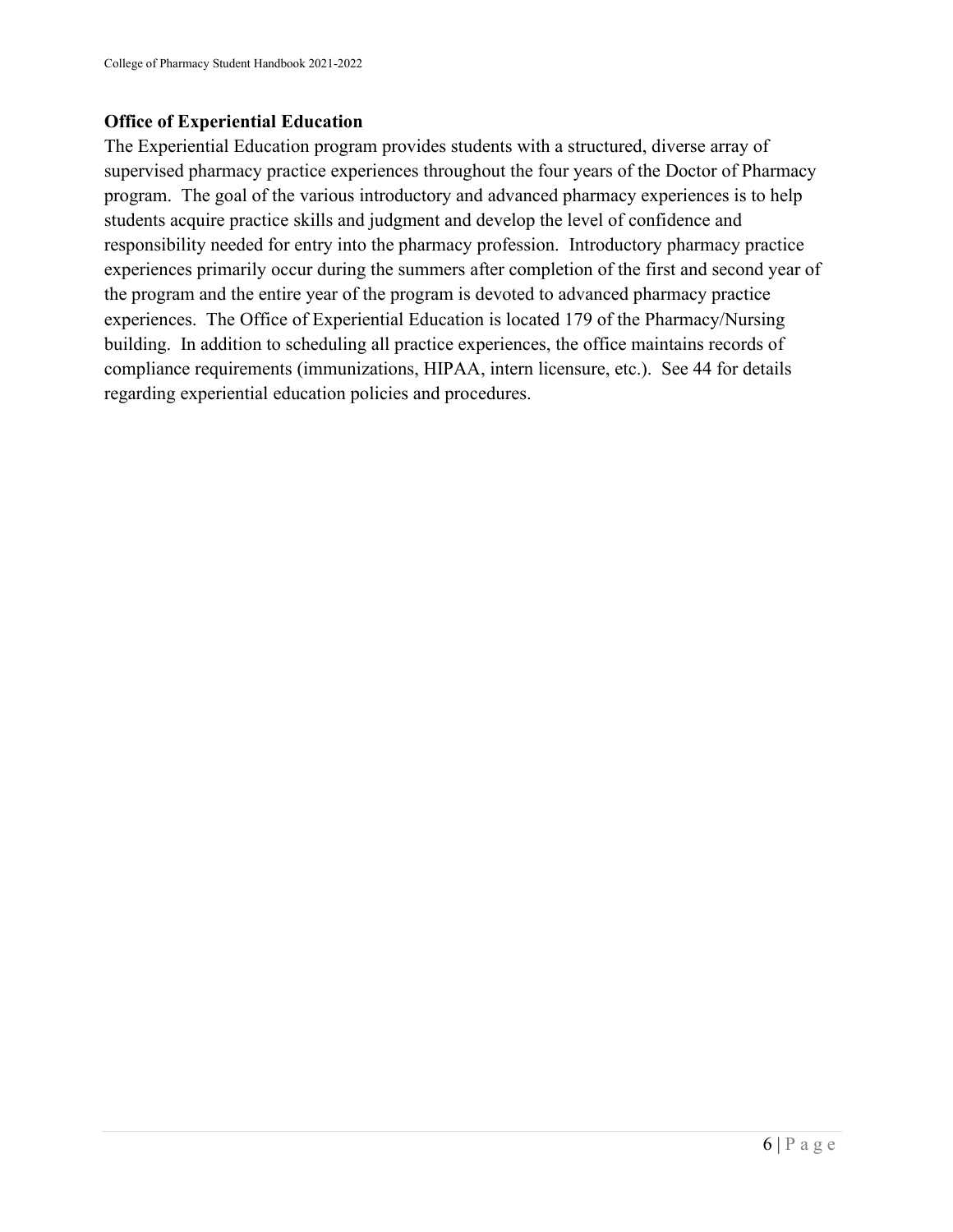# Doctor of Pharmacy (PharmD) Educational **Competencies**

The educational competencies for the Doctor of Pharmacy Program are categorized into six major domains: (1)provide patient-centered care, (2) promote public health, (3) manage medication use systems, (4) manage drug and health information, informatics, and other technologies, (5) communicate and collaborate, and (6) practice professionalism. Upon completion of the Doctor of Pharmacy program, students will be able achieve the following professional competencies:

|                                                                                              | <b>COP Competency Statements</b>                                                                                                                                                                                                  |  |  |  |  |
|----------------------------------------------------------------------------------------------|-----------------------------------------------------------------------------------------------------------------------------------------------------------------------------------------------------------------------------------|--|--|--|--|
|                                                                                              | <b>Domain 1: Provide Patient Centered Care</b>                                                                                                                                                                                    |  |  |  |  |
| Design, document, implement, monitor, evaluate, and adjust an individualized evidence-based, |                                                                                                                                                                                                                                   |  |  |  |  |
| pharmaceutical care plan that will ensure patient safety and optimal therapeutic outcomes.   |                                                                                                                                                                                                                                   |  |  |  |  |
| $\mathbf{1}$                                                                                 | 1.1 Develop, assess, implement, and/or monitor an individualized patient care plan to achieve the<br>desired therapeutic outcomes for treatment of a disease or disorder with measurable and achievable                           |  |  |  |  |
|                                                                                              | therapeutic goals.<br>CAPE 1.1, 2.1, 3.1                                                                                                                                                                                          |  |  |  |  |
| $\overline{2}$                                                                               | 1.2 Select the appropriate drug product formulation and route of administration to design, monitor,<br>and/or modify individualized treatment regimen(s) using pharmacokinetic, pharmacodynamics, and/or<br>pharmacogenomic data. |  |  |  |  |
|                                                                                              | CAPE 1.1, 2.1, 3.1                                                                                                                                                                                                                |  |  |  |  |
| 3                                                                                            | 1.3 Prepare/ compound, dispense, and/or administer safe and effective pharmaceutical products.<br><b>CAPE 2.2</b>                                                                                                                 |  |  |  |  |
| 4                                                                                            | 1.4 Perform activities for which the New Mexico Board of Pharmacy grants specific prescriptive<br>authority certification.                                                                                                        |  |  |  |  |
|                                                                                              | CAPE 3.2, 3.3                                                                                                                                                                                                                     |  |  |  |  |
|                                                                                              | Domain 2: Promote Public Health                                                                                                                                                                                                   |  |  |  |  |
|                                                                                              | Promote wellness, disease prevention, management of medical conditions, and reduction of health                                                                                                                                   |  |  |  |  |
|                                                                                              | disparities through education, advocacy, and other activities at the population and individual patient levels.                                                                                                                    |  |  |  |  |
|                                                                                              | 2.1 Educate the public and other healthcare providers regarding health and wellness; prevention and                                                                                                                               |  |  |  |  |
| 5                                                                                            | treatment of diseases, medical conditions, adverse drug events; and optimal use of medications,                                                                                                                                   |  |  |  |  |
|                                                                                              | medical devices, natural products and nutritional supplements.                                                                                                                                                                    |  |  |  |  |
|                                                                                              | CAPE 2.3, 2.4, 3.2. 3.3, 3.5                                                                                                                                                                                                      |  |  |  |  |
|                                                                                              | 2.2 Participate in health policy decision-making processes based on analysis of epidemiologic and<br>pharmacoeconomic data, patient access to care, medication use criteria, and medication review and                            |  |  |  |  |
| 6                                                                                            | risk-reduction strategies.                                                                                                                                                                                                        |  |  |  |  |
|                                                                                              | CAPE 4.2, 4.3                                                                                                                                                                                                                     |  |  |  |  |
|                                                                                              | 2.3 Participate in the development and provision of collaborative & interprofessional services to                                                                                                                                 |  |  |  |  |
| $\overline{7}$                                                                               | prevent, detect, and manage disease and optimize patient outcomes through effective drug                                                                                                                                          |  |  |  |  |
|                                                                                              | management                                                                                                                                                                                                                        |  |  |  |  |
|                                                                                              | CAPE 3.4, 3.5                                                                                                                                                                                                                     |  |  |  |  |
|                                                                                              | Domain 3: Manage medication use systems                                                                                                                                                                                           |  |  |  |  |
|                                                                                              | Participate in the management of systems that promote and control safe, accurate, efficient, timely and                                                                                                                           |  |  |  |  |
| cost-effective distribution of medications and related devices.                              |                                                                                                                                                                                                                                   |  |  |  |  |
| 8                                                                                            | 3.1 Participate in the use and evaluation of systems to identify and prevent potential medication                                                                                                                                 |  |  |  |  |
|                                                                                              | misuse, medication errors and adverse drug events.<br>CAPE 3.1, 4.3                                                                                                                                                               |  |  |  |  |
|                                                                                              | 3.2 Discuss pharmacoeconomic principles and health-related quality-of-life concepts to improve                                                                                                                                    |  |  |  |  |
| 9                                                                                            | patient care and allocation of health care resources.                                                                                                                                                                             |  |  |  |  |
|                                                                                              | CAPE 3.3, 3.5<br>3.3 Review, interpret and apply practice guidelines and medication use policy in accordance with a                                                                                                               |  |  |  |  |
| 10                                                                                           | defined health care plan, program, or system.                                                                                                                                                                                     |  |  |  |  |
|                                                                                              | CAPE 3.3, 4.4                                                                                                                                                                                                                     |  |  |  |  |
|                                                                                              |                                                                                                                                                                                                                                   |  |  |  |  |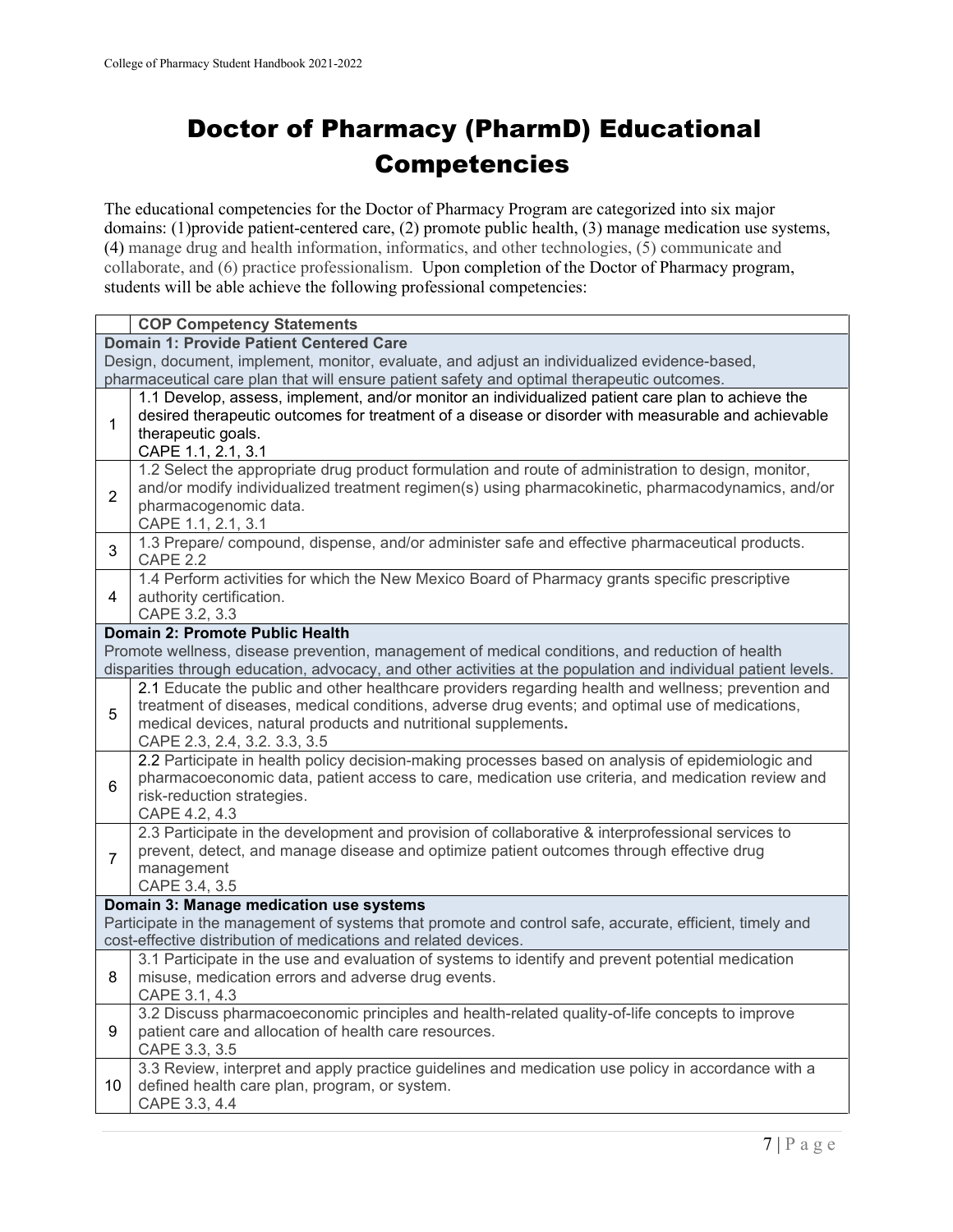| 11                                                                                                        | 3.4 Provide safe, cost-effective, quality patient care using appropriate resource management<br>practices. CAPE 3.1, 3.3, 4.3)                                                                              |  |  |  |  |  |  |
|-----------------------------------------------------------------------------------------------------------|-------------------------------------------------------------------------------------------------------------------------------------------------------------------------------------------------------------|--|--|--|--|--|--|
| 12                                                                                                        | 3.5 Utilize electronic resources to optimize accurate, appropriate, and timely delivery of medication<br>and services (CPOE, EHR). CAPE 2.2                                                                 |  |  |  |  |  |  |
|                                                                                                           | Domain 4: Manage drug & health information, informatics and other technologies                                                                                                                              |  |  |  |  |  |  |
| 13                                                                                                        | 4.1 Use information technology systems to retrieve data and literature to assist in drug information<br>provision, patient care, drug distribution, patient safety, and compensation.<br>CAPE 2.2, 3.1, 4.3 |  |  |  |  |  |  |
| 14                                                                                                        | 4.2 Interpret, evaluate, and apply information from primary literature as well as secondary and tertiary<br>resources to effectively manage patient care.<br>CAPE 1.1, 2.2, 3.1, 4.3                        |  |  |  |  |  |  |
|                                                                                                           | Domain 5: Communicate & collaborate                                                                                                                                                                         |  |  |  |  |  |  |
|                                                                                                           | Demonstrate effective communication, collaboration, and interpersonal skills for effective information                                                                                                      |  |  |  |  |  |  |
|                                                                                                           | exchange and team work with patients, caregivers, prescribers and other healthcare providers.                                                                                                               |  |  |  |  |  |  |
|                                                                                                           | 5.1 Use oral, written, and multimedia skills to communicate effectively with patients, prescribers, other                                                                                                   |  |  |  |  |  |  |
| 15                                                                                                        | health professionals, caregivers, and members of the community.<br>CAPE 3.6, 4.1, 4.4                                                                                                                       |  |  |  |  |  |  |
|                                                                                                           | 5.2 Demonstrate sensitivity and responsiveness to culture, diversity, and identity in all                                                                                                                   |  |  |  |  |  |  |
| 16                                                                                                        | communications                                                                                                                                                                                              |  |  |  |  |  |  |
|                                                                                                           | CAPE 3.3, 3.5                                                                                                                                                                                               |  |  |  |  |  |  |
| 17                                                                                                        | 5.3 Cooperate, collaborate, and communicate with interprofessional teams to insure that healthcare is<br>integrated, continuous, and reliable.                                                              |  |  |  |  |  |  |
|                                                                                                           | CAPE 4, 1.2                                                                                                                                                                                                 |  |  |  |  |  |  |
|                                                                                                           | Domain 6: Practice professionalism                                                                                                                                                                          |  |  |  |  |  |  |
|                                                                                                           | Demonstrate the attributes of a professional, including a commitment to, and accountability for, carrying                                                                                                   |  |  |  |  |  |  |
| out professional responsibilities, maintaining professional competence, and adhering to legal and ethical |                                                                                                                                                                                                             |  |  |  |  |  |  |
| principles.                                                                                               |                                                                                                                                                                                                             |  |  |  |  |  |  |
| 18                                                                                                        | 6.1 Demonstrate the traits and tenets of professionalism.<br>CAPE 4.1, 4.2, 4.4                                                                                                                             |  |  |  |  |  |  |
|                                                                                                           | 6.2 Acquire and maintain personal and professional development through ongoing self-directed                                                                                                                |  |  |  |  |  |  |
| 19                                                                                                        | learning and reflection.                                                                                                                                                                                    |  |  |  |  |  |  |
|                                                                                                           | CAPE 4.1                                                                                                                                                                                                    |  |  |  |  |  |  |
|                                                                                                           | 6.3 Engage in innovative activities by using creative thinking to envision better ways of accomplishing                                                                                                     |  |  |  |  |  |  |
| 20                                                                                                        | professional goals.                                                                                                                                                                                         |  |  |  |  |  |  |
|                                                                                                           | CAPE 4.3<br>Compatency revision Paring 2020                                                                                                                                                                 |  |  |  |  |  |  |

Competency revision Spring 2020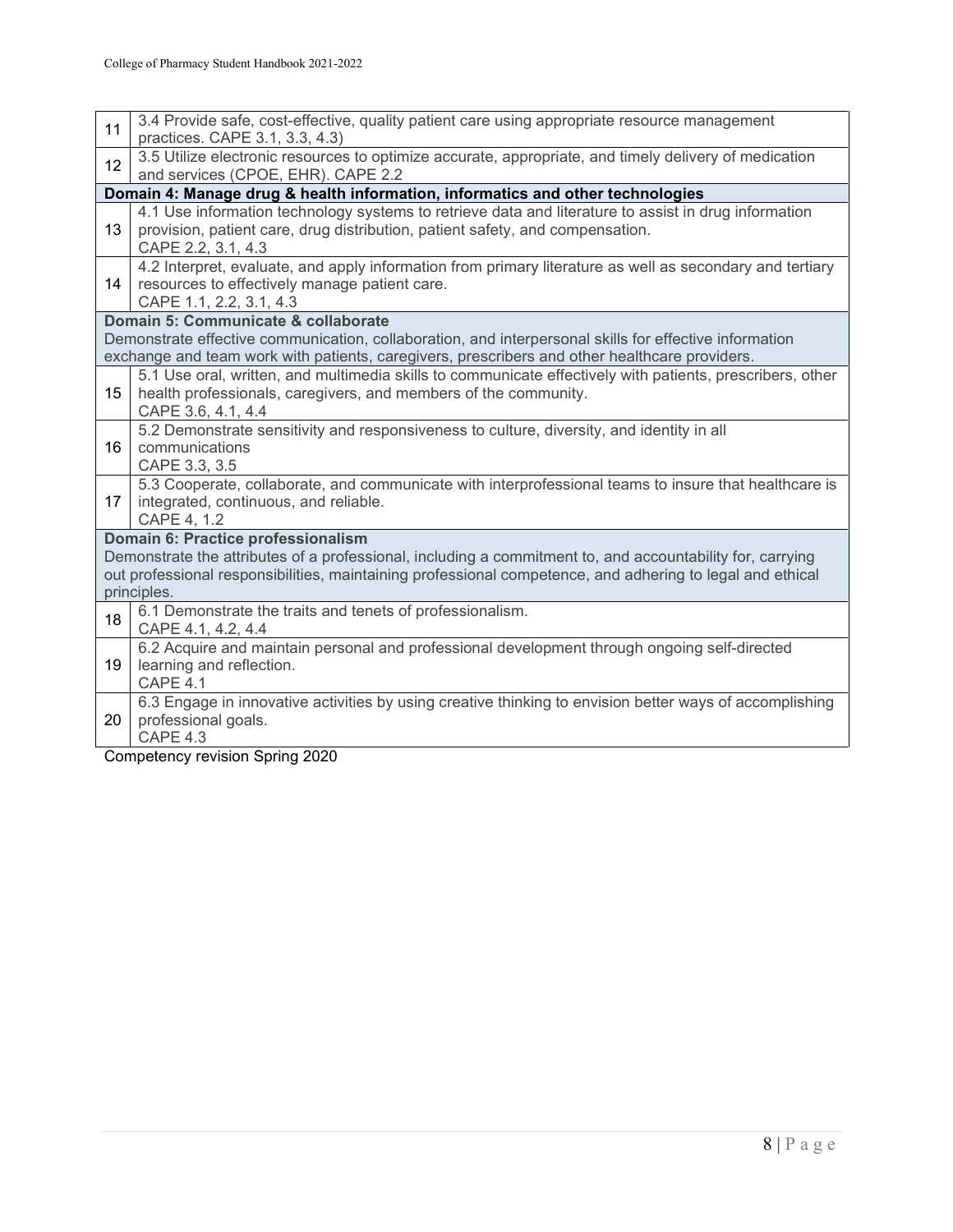# **PharmD Curriculum**

| 3<br>$\overline{2}$<br>$\overline{2}$<br>$\overline{2}$<br>17<br><b>Hours</b><br>3<br>3<br>4<br>$\overline{2}$<br>4<br>1                     |
|----------------------------------------------------------------------------------------------------------------------------------------------|
| 17                                                                                                                                           |
|                                                                                                                                              |
| <b>Hours</b><br>3<br>$\overline{2}$<br>$\mathsf 3$<br>3<br>$\overline{2}$<br>$\mathbf{1}$<br>$\overline{\mathbf{4}}$<br>$\overline{2}$<br>20 |
| <b>Hours</b><br>3<br>$\overline{2}$<br>$\overline{2}$<br>3<br>$\overline{2}$<br>3<br>1<br>2<br>18                                            |
|                                                                                                                                              |
| <u>Hours</u><br>$\overline{2}$<br>3<br>1<br>4<br>1<br>3<br>$\mathbf{1}$<br>3<br>18                                                           |
|                                                                                                                                              |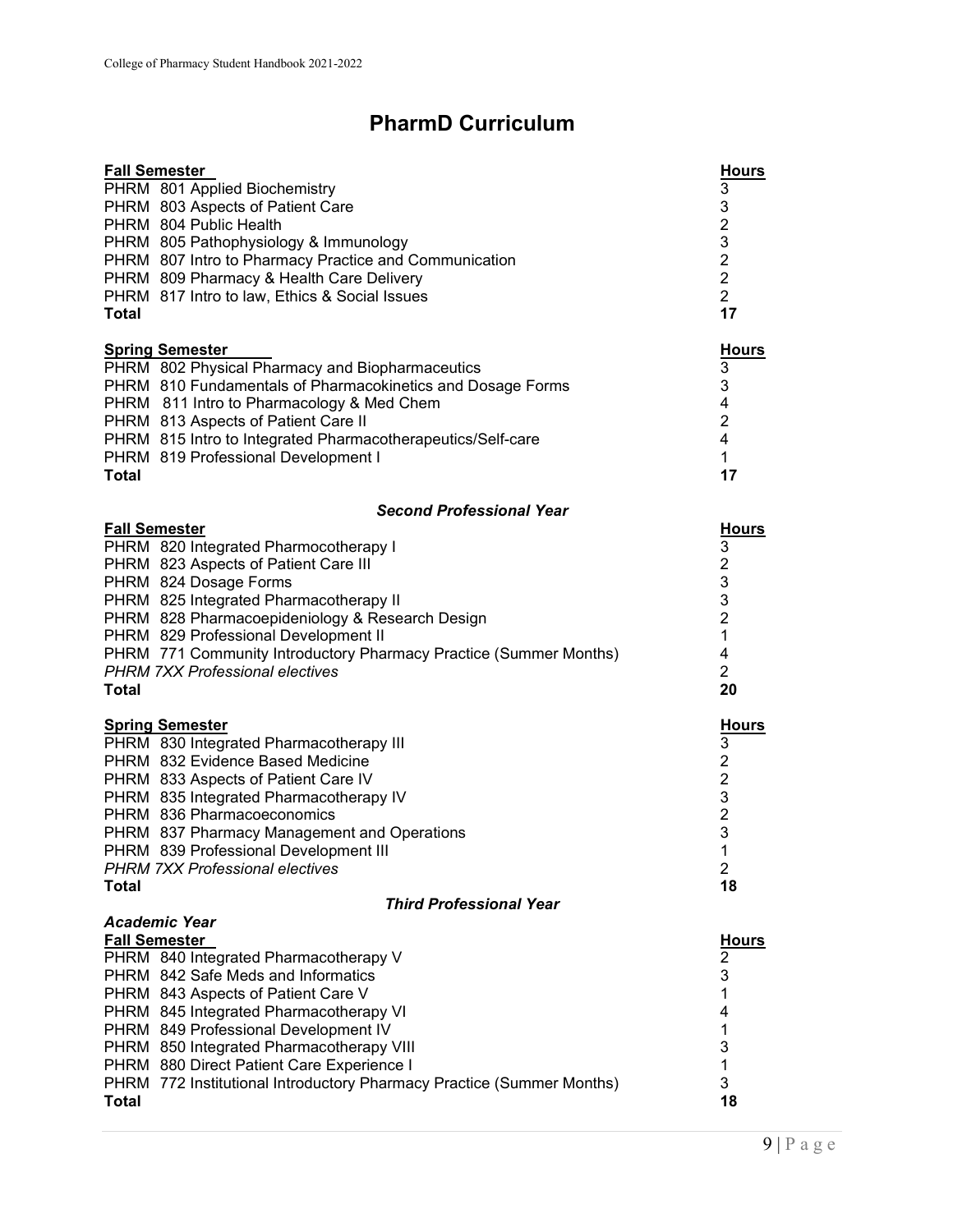| <b>Spring Semester</b>                     |    |  |
|--------------------------------------------|----|--|
| PHRM 847 Integrated Pharmocotherapy VII    | 2  |  |
| PHRM 851 Emerging Trends in Pharmacy       |    |  |
| PHRM 853 Aspects of Patient Care VI        |    |  |
| PHRM 854 Advanced law and Ethics           | 2  |  |
| PHRM 855 Clinical Capstone                 | 5  |  |
| PHRM 859 Professional Development V        |    |  |
| PHRM 881 Direct Patient Care Experience II |    |  |
| <b>PHRM 7XX Professional Elective</b>      | 2  |  |
| Total                                      | 15 |  |

| <b>Fall and Spring Semester</b>                               |                                                                                                    |                                             |                     |                 |                 |  |
|---------------------------------------------------------------|----------------------------------------------------------------------------------------------------|---------------------------------------------|---------------------|-----------------|-----------------|--|
|                                                               | APPFs start the first week of June.<br>Fall PHRM 890s Advanced Pharmacy Practice Experience (APPE) |                                             |                     | 18              |                 |  |
| Spring PHRM 890s Advanced Pharmacy Practice Experience (APPE) |                                                                                                    |                                             | 18<br>Total: 36 hrs |                 |                 |  |
|                                                               |                                                                                                    |                                             |                     |                 |                 |  |
| Course                                                        | Hr.                                                                                                | <b>Title</b>                                | <b>Faculty</b>      | <b>Semester</b> | Year            |  |
| <b>PHRM 720</b>                                               | $\overline{2}$                                                                                     | Intro to Radiopharmacy                      | Grassel             |                 | Spring<br>Any   |  |
| <b>PHRM 735</b>                                               | $\mathcal{P}$                                                                                      | Substance Abuse                             | <b>TBA</b>          | Spring          | PS2 or PS3      |  |
| <b>PHRM 736</b>                                               |                                                                                                    | Introduction to Pharmacogenomics            | Thompson            | Spring          | PS2 or PS3      |  |
| <b>PHRM 737</b>                                               |                                                                                                    | Introductory Spanish in the Pharmacy        | Nilsson-Whitaker    | <b>Both</b>     | PS2 or PS3      |  |
| <b>PHRM 738</b>                                               |                                                                                                    | Intermediate Spanish in the Pharmacy        | Nilsson-Whitaker    | Both            | PS2 or PS3      |  |
| <b>PHRM 761</b>                                               | 2                                                                                                  | Introduction to Managed Care Pharmacy       | <b>TBA</b>          | Fall            | PS2 or PS3      |  |
| <b>PHRM 773</b>                                               | 3                                                                                                  | Nuclear Pharmacy Instrumentation            | Grassel             | <b>Both</b>     | Any             |  |
| <b>PHRM 774</b>                                               |                                                                                                    | Radiopharmaceutical Chemistry               | Grassel             | <b>Both</b>     | Any             |  |
| <b>PHRM 775</b>                                               |                                                                                                    | Radiopharmacy Health and Radiation Biology  | Grassel             | <b>Both</b>     | Any             |  |
| <b>PHRM 776</b>                                               | 3                                                                                                  | Radiopharmacology                           | Grassel             | <b>Both</b>     | Any             |  |
| <b>PHRM 782</b>                                               | $\mathcal{P}$                                                                                      | <b>Clinical Toxicology</b>                  | Smolinske           | Fall            | PS <sub>3</sub> |  |
| <b>PHRM 784</b>                                               |                                                                                                    | Advanced Infectious Disease Pharmacotherapy | Mercier             | varies          | PS <sub>3</sub> |  |
| <b>PHRM 785</b>                                               |                                                                                                    | Advanced Cardiovascular Pharmacotherapy     | <b>Bleske</b>       | Spring          | PS <sub>3</sub> |  |
| <b>PHRM 786</b>                                               |                                                                                                    | Geriatrics Interprofessional                | Dodd                | Spring          | PS <sub>3</sub> |  |
| <b>PHRM 796</b>                                               |                                                                                                    | Complementary and Alternative Medicine      | Takeda              | Fall            | PS2 or PS3      |  |
| <b>PHRM 798</b>                                               |                                                                                                    | Problems in Pharmacy                        | All                 | <b>Both</b>     | Any             |  |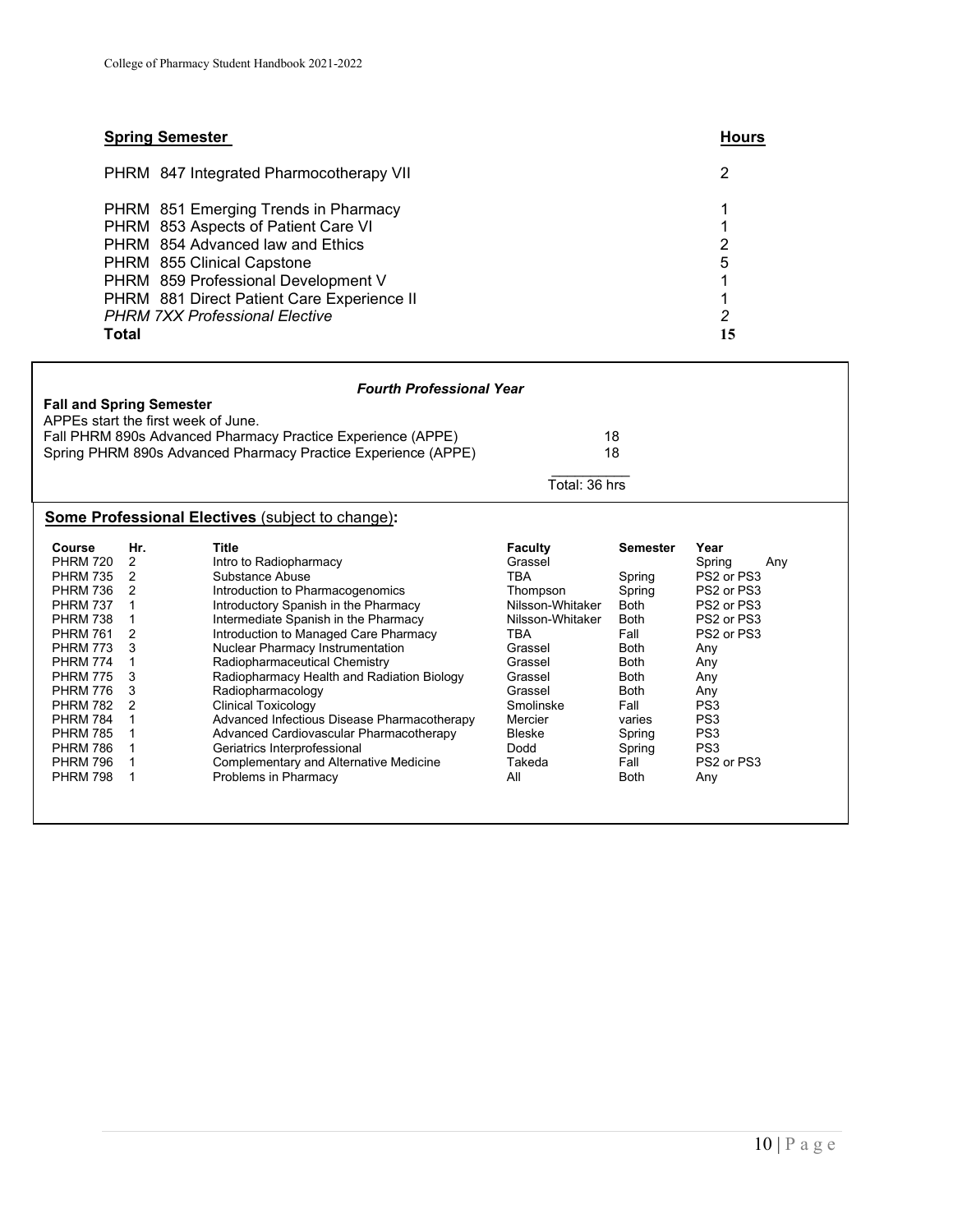# Policy on Technical Standards for Admissions, Continuation, and Graduation

The University Of New Mexico College Of Pharmacy, in accordance with the Americans With Disabilities Act (ADA), assures equal access to educational opportunities for qualifies persons with disabilities. Both applicants for admission and current students must demonstrate the ability to complete the entire curriculum and science the Pharm. D degree with or without reasonable accommodations. Students are required to sign a document attesting to their ability to meet technical standards each year of the program.

# **TECHNICAL STANDARDS REQUIRED TO PERFORM THE ESSENTIAL FUNCTIONS OF THE PHARM.D. PROGRAM CURRICULUM**

The curriculum requires demonstrated proficiency in a variety of cognitive, problem-solving, communicative and interpersonal skills. To achieve these proficiencies, the Pharm.D. Program requires that each student be able to meet the Technical Standards with or without reasonable accommodation. The technical standards are requirements for matriculation, course completion and graduation. The decision to request a reasonable accommodation to assist the student in meeting the technical standards is the student's, as is the responsibility to notify the College of Pharmacy if the student is unable to meet the technical standards

### **1. Communication:**

- **a.** Verbal and nonverbal: Pharm.D. students must be able to impart complex information in the English language so that others can understand it. The student must be able to elicit information from patients, patients' family members, the student's supervisors and peers. The students must note and respond to factual information provided by others as well as to cues of mood, temperament, and social responses. The student must be aware of and responsive to cultural differences in verbal and nonverbal communication. Communication with patients and all members of the healthcare team must be accurate, sensitive, effective, efficient and confidential. Communication must be timely and situationally appropriate. Students must be able to communicate with health care practitioners specifically in reviewing and recommending verbal and written drug therapy orders.
- **b.** Written: Pharm.D. students must be able to produce written materials that are constructed in a legible and organized fashion, using proper grammar, spelling and punctuation. This includes both handwriting and typing/word processing skills.
- **c.** Comprehension: Pharm.D. students must be able to comprehend and assimilate complex scientific and medical information in the English language from a variety of written sources including texts, journals, medical records, course syllabi, etc. In addition, the students must be able to acquire written information from a variety of sources including Medline, and other computer-search programs, the Internet, journal and text libraries, etc.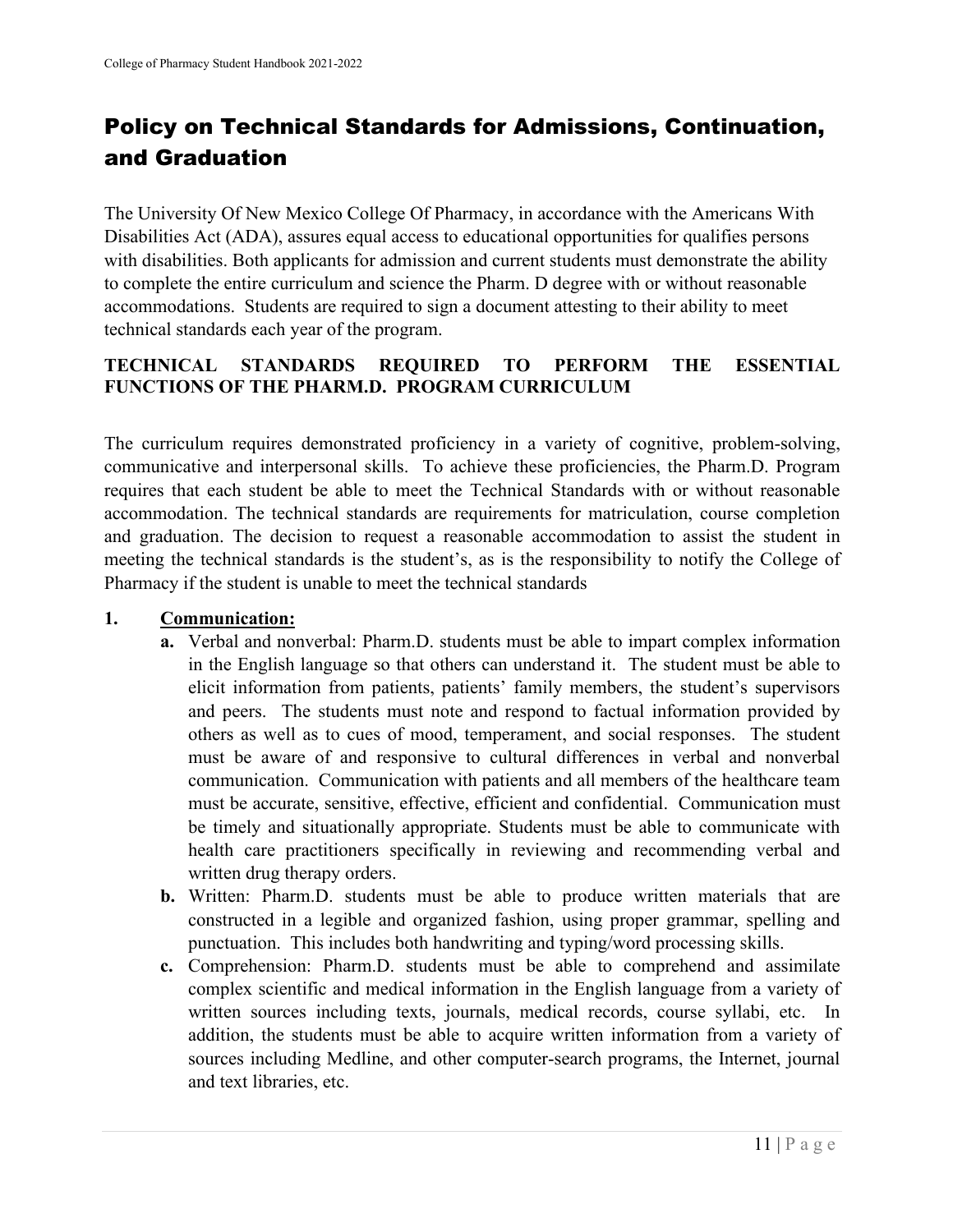### **2. Cognitive skills**

Pharm.D. students must be able to solve problems involving measurements, calculation, reasoning, analysis and synthesis and have the mental capacity to assimilate and learn large volumes of complex information.

- **a.** Problem solving: Pharm D. students are required to be able to make appropriate clinical decisions and must be able to synthesize knowledge and integrate the relevant aspects of a patient's history, physical findings and monitoring studies. Students must be able to use this information to develop and process a drug therapy and monitoring plan in an appropriate amount of time.
- **b.** Judgment: Pharm.D. students must demonstrate judgment in classroom, laboratory and clinical settings which shows an ability to make mature, sensitive and effective decisions in the following areas:
	- **i.** Relationships with persons being served and designated family members or healthcare decision-makers. The students must demonstrate professional interactions in all situations.
	- **ii.** Relationships with supervisors and peers. When provided with constructive feedback from an instructor or supervisor, students will adapt behavior accordingly.
	- **iii.** Ability to determine effectiveness of therapeutic strategies and modify the therapy appropriately.

### **3. Sensory skills**

Observation necessitates the functional use of vision and hearing. A student must be able to observe and hear lectures, demonstrations, experiments and practice-based activities. Such activities include, but are not limited to writing accurate prescription orders for drug therapy and evaluating visible and auditory patient signs and symptoms of drug actions. Students must be able to interpret clinical parameters for the purposes of monitoring drug therapy.

### **4. Behavioral/Social Skills**

Pharm.D. students must exhibit appropriate professional attitudes and conduct during participation in the classroom, laboratory and in clinical experiences. Students are required to utilize their intellectual abilities, exercise good judgment and promptly complete all responsibilities involved in pharmaceutical care of patients. Students must have the capacity to develop mature, sensitive and effective relationships with patients and healthcare professionals. They must be able to function effectively in situations of physical and emotional stress.

# **5. Motor Skills**

Students must demonstrate sufficient motor function to execute all aspects of processing drug orders. These activities include, but are not limited, operating a computer, dispensing multiple types of dosage forms, preparing compounded drug formulations, safe and aseptic handling of sterile preparations and basic physical assessment skills.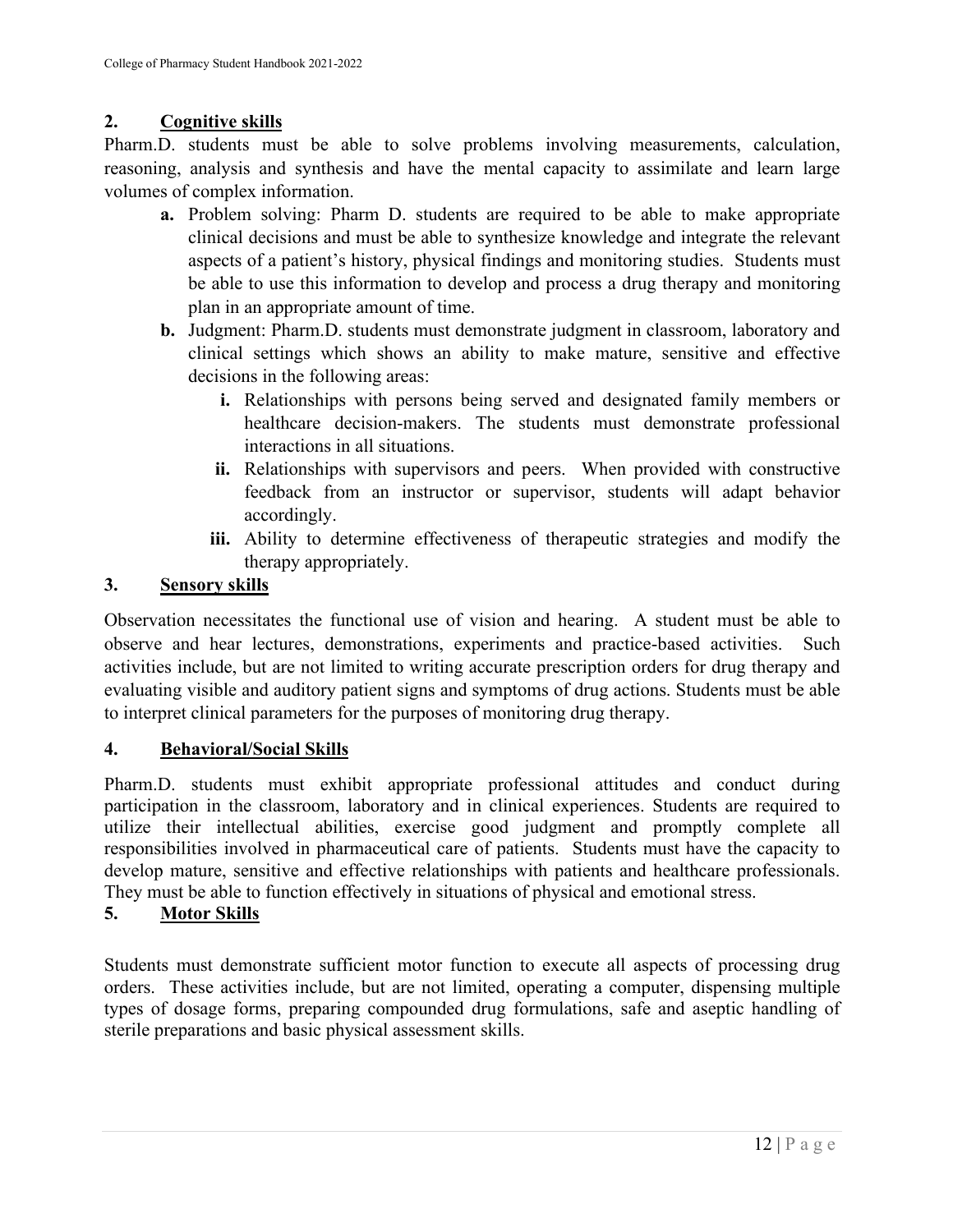# Requesting Academic Accommodations

# **UNIVERSITY OF NEW MEXICO HEALTH SCIENCES CENTER**

# **POLICY FOR STUDENTS REQUESTING ACADEMIC ADJUSTMENTS FOR DISABILITY**

In accordance with the Rehabilitation Act of 1973, the Americans with Disabilities Act (ADA) and the ADA Amendments Act of 2008, the University of New Mexico Health Sciences Center (HSC) will implement the following policy to ensure equal access to educational opportunities for students with disabilities.

Applicants for admission to the University of New Mexico Health Sciences Center Programs (includes all School of Medicine programs and Colleges of Nursing and Pharmacy) as well as current students, must be able to meet the Technical Standards and complete, *with or without reasonable academic adjustments*, the entire curriculum to achieve the degree specific to their program of study.

The determination of whether an applicant or current student can meet the Technical Standards with or without a reasonable academic adjustments will be done on an individual, case by case basis through the UNM Health Sciences Committee on Students with Disabilities and faculty representatives of their program.

A student who seeks academic adjustment because of a disability must make his or her request known to the UNM Health Sciences Center liaison to the UNM Accessibility Resource Center (ARC). New incoming students are encouraged to request academic adjustments prior to matriculation so that adjustments can be in place for the start of classes. However, no incoming student is required to disclose a disability prior to matriculation. A student with a disability may request academic adjustment after matriculating at any point in the program's curriculum. A student who becomes disabled during his or her academic program may request academic adjustments as soon as the disability manifests, following the procedures outlined herein. The UNM HSC liaison will help guide the student in providing or acquiring the documentation needed by the HSC Committee on Students with Disabilities. It is the responsibility of the student to obtain the necessary documentation as required by UNM Administrative Policies and Procedures Manual Policy 2310 (Academic Adjustments for Students with Disabilities): [http://policy.unm.edu/university-policies/2000/2310.html.](http://policy.unm.edu/university-policies/2000/2310.html)

UNM documentation guidelines are established by the UNM Accessibility Resource Center and can be found at <http://as2.unm.edu/students/documentation.html>

#### **The Committee on Students with Disabilities will determine if the:**

- Student has an adequately documented disability as defined under federal law;
- Requested academic adjustments are appropriate and reasonable; and
- Requested academic adjustments are consistent with the Technical Standards of the specific HSC program and do not fundamentally alter the nature of the program.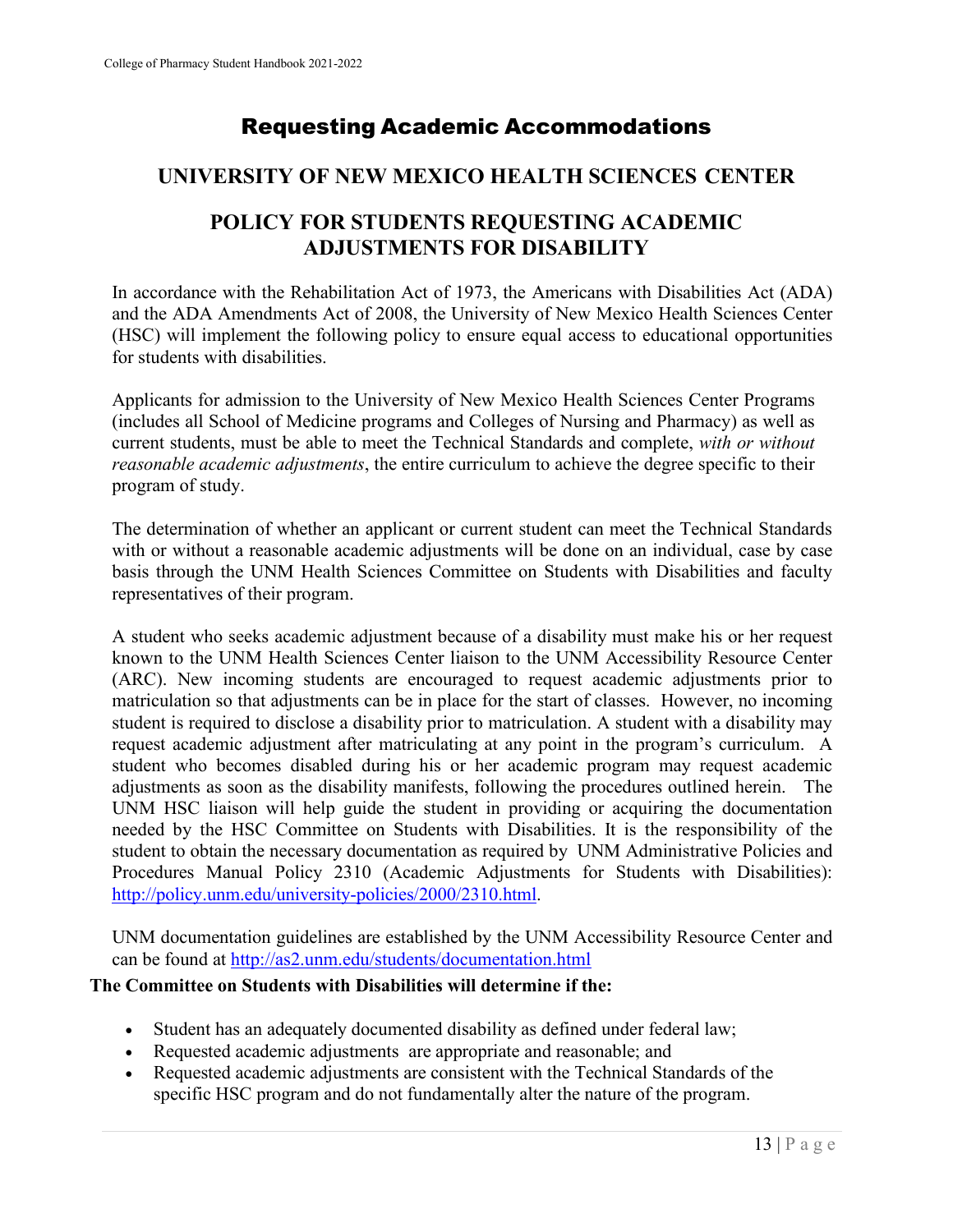### **The Committee will review the student request and current documentation. One of the following decisions will be made:**

- The Committee will *approve* the academic adjustments requested.
- The Committee will *deny* the request for academic adjustment if the Committee determines that the student's medical documentation fails to establish that the student is disabled as defined under federal law.
- If the Committee determines that the student is disabled but the requested academic adjustments are unreasonable or would fundamentally alter the nature of the program, the Committee will consult with the student about available alternative academic adjustments.
- A student who is dissatisfied with the decision of the Committee may appeal under UNM Policy 2310, Exhibit A: [http://policy.unm.edu/university-](http://policy.unm.edu/university-policies/2000/2310exa.html) policies/2000/2310exa.html
- After a request for academic adjustments is approved, the student must register with the Accessibility Resource Center (ARC) by sending an email to the Director; 1) requesting the accommodation(s), and 2) providing names of faculty who should be informed of accommodations to be provided.
- If a student wishes to exercise his/her accommodation during a visiting elective away from UNM, the student must notify the host school during the original scheduling period.

# **HSC Committee on Students with Disabilities Members**

The UNM HSC Committee on Students with Disabilities will consist of individuals who are knowledgeable about both specific disabilities as well as the requirements of Health Sciences Center education specific to their program. The Chancellor of the Health Sciences Center appoints the Chair of the Committee and members. The HSC Deans identify consultants to advise the Committee as needed depending on the student's requested academic adjustments.

# **Further Information**

Contact Accessibility Resources Center<https://arc.unm.edu/>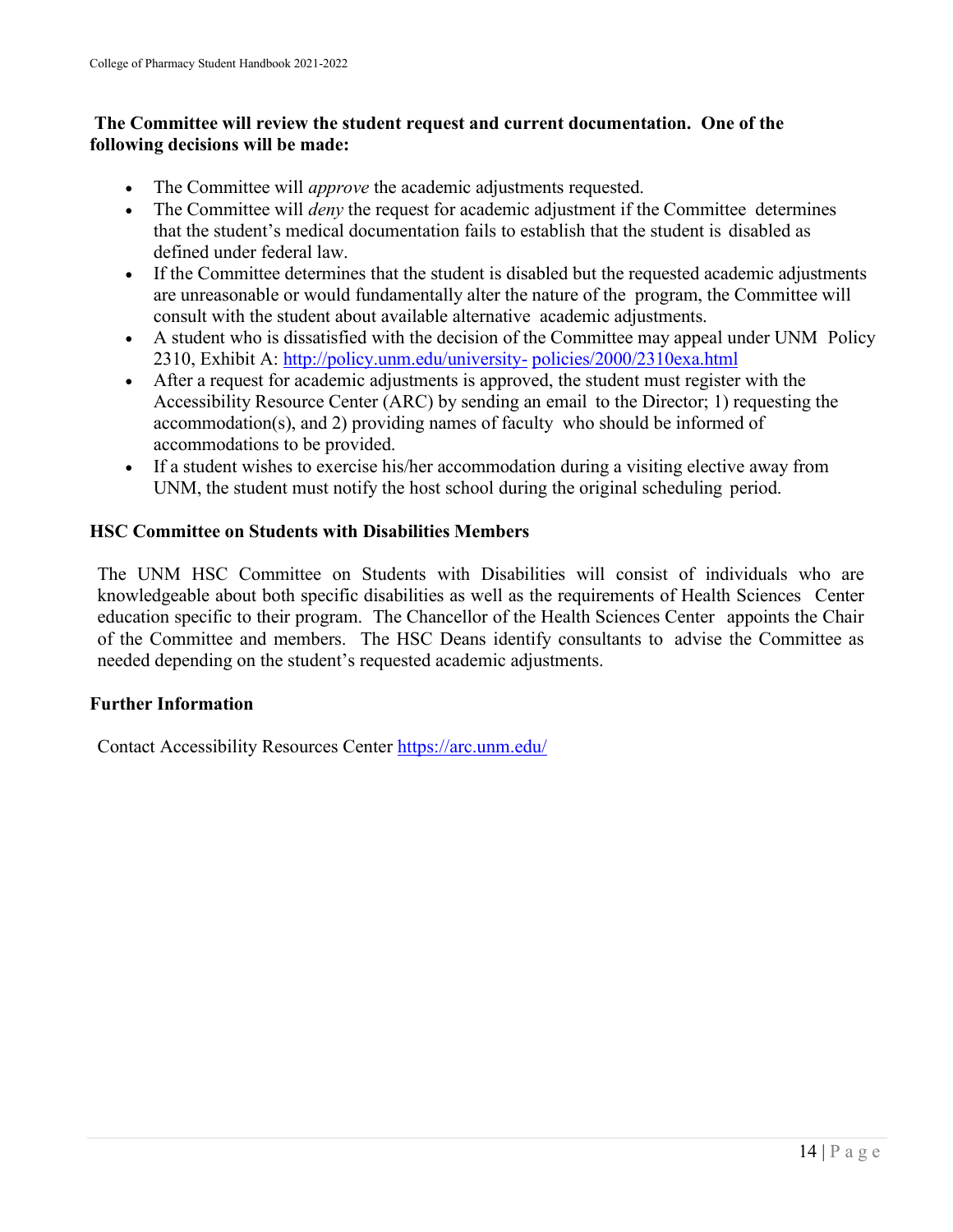# ACADEMIC PROGRESSION GUIDELINES FOR DOCTOR OF PHARMACY STUDENTS

Students are considered to be making satisfactory progress through the Doctor of Pharmacy program if they maintain satisfactory levels of performance both academically and professionally. Standards for academic performance are described below under Progression Criteria and standards for professional performance are described in the Student Academic and Professional Conduct Policy. Students who fail to maintain satisfactory levels of academic and professional performance are subject to sanctions outlined in this document.

### **GOOD STANDING**

Students are considered to be in good standing in the Doctor of Pharmacy program when they are compliant with the program's academic and professional requirements and are not currently on academic or disciplinary warning, probation, suspension, or dismissed from the program or the University.

### **PROGRESSION CRITERIA**

The academic goal of all Doctor of Pharmacy students is to successfully complete the Doctor of Pharmacy curriculum in 4 academic years. The minimum desired standard for successful completion of all courses is a grade of C- or CR, and a cumulative grade point average (GPA) of 2.0. A student's cumulative GPA will begin anew upon matriculation into the Doctor of Pharmacy program. The program must be completed in 6 academic years.

# **EXPERIENTIAL PROGRESSION CRITERIA**

### Introductory Pharmacy Practice Experiences (IPPE)

The minimum standard for successful completion of each IPPEs is a grade of Credit (CR) as reflected as a 2.0 on the preceptor evaluation rubric. Students who earn a grade of No Credit (NC) in an IPPE course will be placed on *Experiential Warning-Introductory*. A student placed on Experiential Warning-Introductory will receive an experiential improvement plan and will be required to remediate the course by completing a second IPPE course (respectively either PHRM 771 or 772) within a year or recommended time. The first earned NC will appear on their transcript. Individuals on Experiential Warning-Introductory will not be able to advance in the experiential curriculum without successful remediation. A student placed on Experiential Warning-Introductory who successfully completes their remediated IPPE receives the CR grade on their transcript and is able to advance in the experiential curriculum.

A student who is unsuccessful in completing a second remediation IPPE course will earn a second NC grade for that course (either PHARM 771 or 772). In this case, the student will be forwarded to the Student Affairs committee for consideration of academic progression. Students forwarded to the Student Affairs committee will be considered under the same policies and procedures as Academic Progression Guidelines.

# Advanced Pharmacy Practice Experiences (APPE)

The minimum standard for successful completion of all APPEs is a grade of C. Students must have successfully completed all didactic coursework prior to starting APPEs. Students who earn a grade below a C in an APPE course will be put on *Experiential Warning-Advanced*. A student placed on Experiential Warning-Advanced will receive an improvement plan to complete and be required to remediate the APPE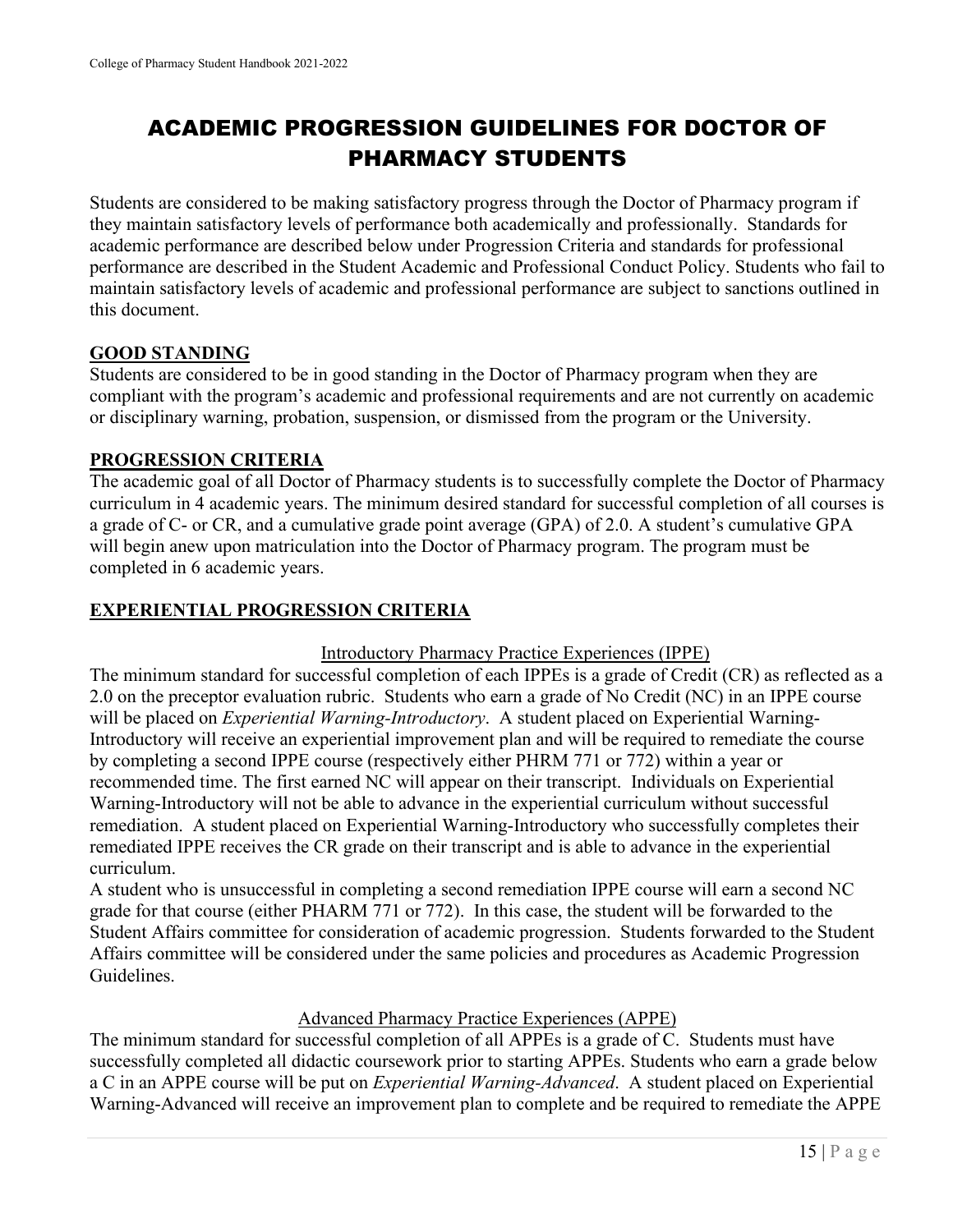by completing a second APPE in the same category. The original grade (D or F) will appear on their transcript.

A student who is unsuccessful in completing the attempt to remediate their APPE, earning a second D or F grade for that APPE category, will be forwarded to the Student Affairs committee to consider academic progression. Additionally, their existing APPE course schedule will be cancelled until progression issues resolved. Students forwarded to the Student Affairs committee will be considered under the same policies and procedures as Academic Progression Guidelines.

### **NOTE: IPPE and APPE completion and remediation for first time remediants is considered separate from academic progression warning, probation, and suspension.**

### **STUDENT AFFAIRS & INTERVENTION**

Academic Review is conducted as required (typically one time per semester) by the Student Affairs Committee. The composition of this committee is defined in the College of Pharmacy's Committee Assignment document. A quorum must be present to conduct the Academic Review. Students will receive written notification from the Office of Student Affairs (hereinafter termed OSA) that their academic performance is unsatisfactory and has resulted in review by the Student Affairs Committee.

The Student Affairs Committee will consider the student's academic progress, as well as prior academic or disciplinary sanctions. Students who are notified of being placed on academic probation or are eligible for academic dismissal, are encouraged to appear before the Student Affairs Committee and/or submit written documentation to provide information pertinent to their performance. Students may have one advisor of their choosing present, but the advisor will not be permitted to address the committee or participate in the proceedings. The Student Affairs Administrator must receive written notification at least 48 hours prior to the meeting if an advisor will be accompanying the student, however note, if the advisor is an attorney written notice should be provided 72 hours in advance

Upon review of the student's information, the Student Affairs Committee members will excuse the student (and advisor if he/she is present), and then decide by majority vote on the appropriate sanction and intervention as described below. The Student Academic Affairs committee has discretionary authority to waive or set sanctions based on student circumstances. Students will be notified of the committee's decision by the Student Affairs Administrator. Academic Review notification(s) and sanction(s) will become a part of the student's Doctor of Pharmacy file.

### **ACADEMIC IMPROVEMENT PLAN**

Upon notification of receiving an academic sanction and, if appropriate, Academic Improvement Plan, students will be required to meet with a member of OSA to review the plan. The purpose of this plan is to make the student aware of additional options for academic support, document a specific plan for academic improvement, and inform the student of consequences associated with failure to improve academic performance. Involvement of other appropriate faculty and staff as necessary will be a component of this plan. A copy of the academic improvement plan(s) will remain in the student's file. Academic improvement plans are subject to future review by the Student Affairs Committee to document a student's commitment to improve and successful academic progress. If an academic improvement plan is not developed, the student will not be permitted to continue his or her enrollment in the College of Pharmacy.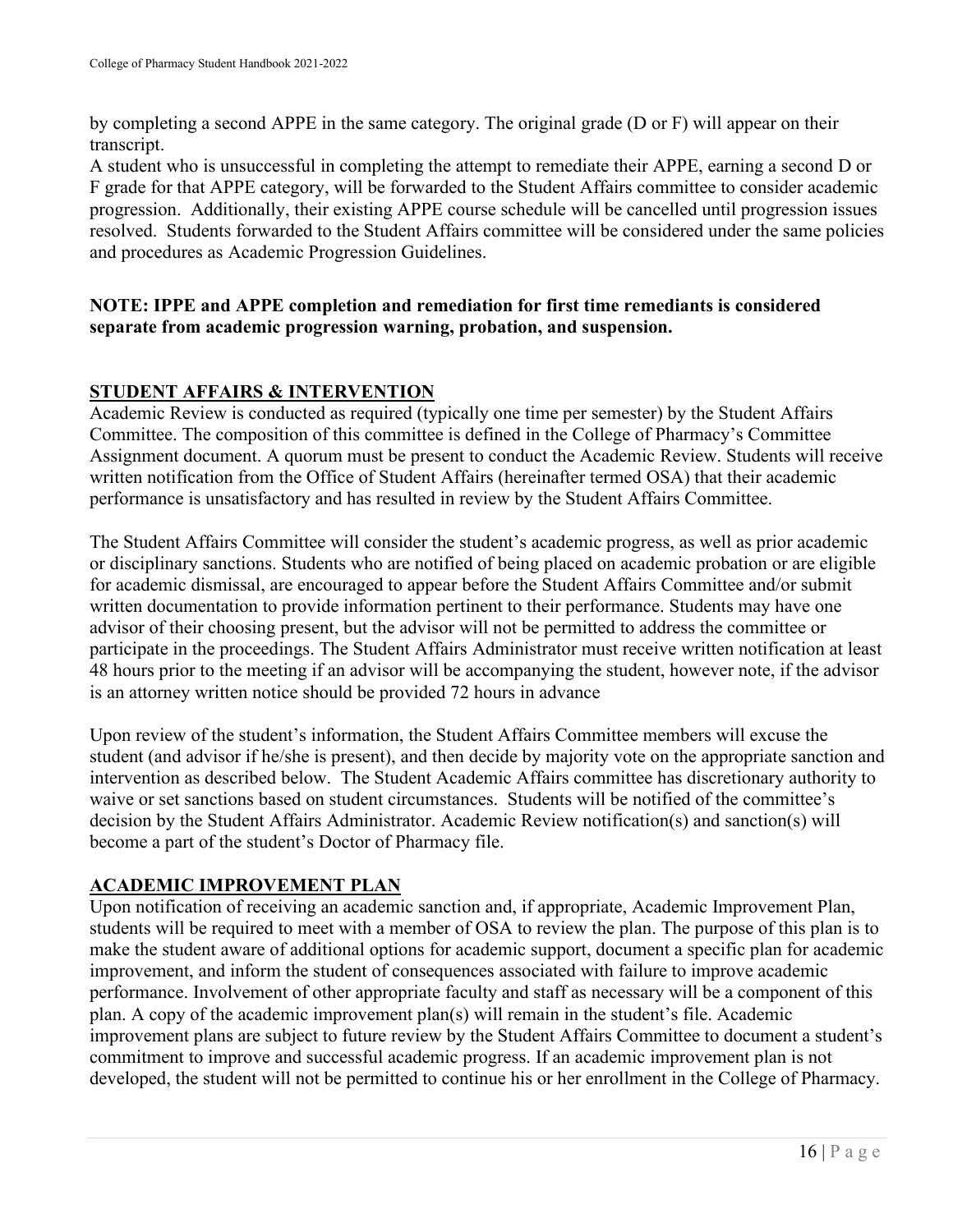#### **ACADEMIC SANCTIONS**

- Each case is considered according the student's circumstances. Students are subject to one of more of the following actions by the Committee:
	- o Academic warning
	- o Academic probation
	- o Dismissal from the college

#### *Academic Warning*

This sanction will be issued for any of the following:

• For a student who receives their first grade below C- in any course he/she will receive an academic warning and academic improvement plan.

#### *Academic Probation*

This sanction may be issued for any of the following:

- Students whose cumulative PharmD GPA falls below a 2.0.
- Students who receive more than one grade below C- or in one semester and/or throughout their enrollment in the Doctor of Pharmacy program.
- Students who receive a failing grade (F or NC) in a required course in the Doctor of Pharmacy program.
- Students who receive multiple sanctions (academic or non-academic/disciplinary) throughout their enrollment in the Doctor of Pharmacy program.
- Students may be placed on probation only once during the program.

Academic Probation is an indication that the student may not be eligible to continue in the Doctor of Pharmacy program (with the exception of elective courses) until certain academic standards are met. These academic standards, which are a required component of the student's academic improvement plan, are as follows:

- For students who receive a failing grade (F or NC) in any course, the student must retake the same course when it is offered again and successfully complete the course (receiving a grade of at least C- or CR). The student may be required to complete additional supportive courses as part of the academic improvement plan prior to retaking the course he/she failed in an effort to strengthen their ability. Students may repeat a course due to receipt of a failing grade (F or NC) only once.
- For students who receive more than one grade below C- and/or multiple sanctions, the student must demonstrate continued academic improvement. This may include retaking course(s), improving GPA, adhering to their most recent academic improvement plan, and not incurring further sanctions.

### *Academic Dismissal*

This sanction may be issued for any of the following:

- Failing to achieve a cumulative GPA of  $\geq 2.0$  at the end of one semester of academic probation.
- Carrying a cumulative GPA below 2.0 for more than one semester throughout the Doctor of Pharmacy program.
- Receipt of a grade lower than C- or NC in a student's second attempt taking a course or completing an experiential rotation that prompted academic suspension on its initial attempt.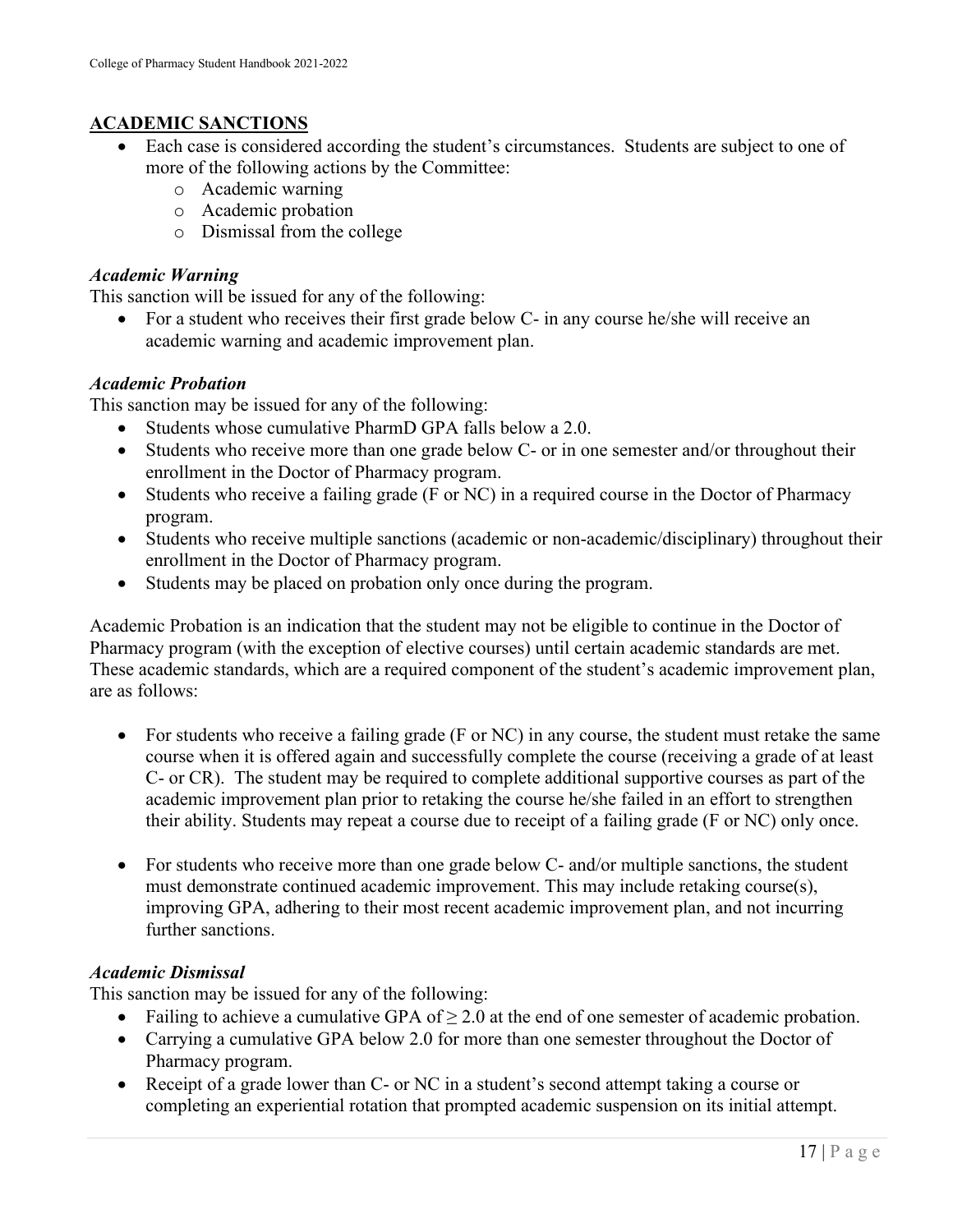• Receipt of more than one academic probation during the student's course of study in the Doctor of Pharmacy program.

Dismissal may be waived and the student continued on academic probation by special action of the Student Affairs Committee. Dismissal may be waived no more than one time during a student's course of study in the Doctor of Pharmacy program.

### **REQUIREMENTS FOR WRITTEN NOTIFICATION**

Written notification of Academic Review and the subsequent sanction following the meeting of the Student Affairs Committee may be met in any of the following ways: personally handing the notification to the student being notified, by mailing the notification (first class, certified, return receipt requested, signature of addressee only) to the student's address as reported to the University Registrar, or by emailing the notification to the student's official University e-mail address. Notification will be provided to the student within 72 hours of the Student Affairs Committee meeting.

### **APPEAL OF STUDENT AFFAIRS COMMITTEE SANCTIONS**

A student who disagrees with the Student Affairs Committee decision to impose sanctions more severe than an academic warning is entitled to appeal that decision to the Dean of the College. The request for appeal must be made in writing to the Dean of the College stating the reasons why the student disagrees with the Student Affairs Committee decision, and must be received by the Dean of the College within 7 calendar days after the student receives the Student Affairs Committee letter imposing adverse action. Should the student fail to notify the Dean of the College in writing of his/her appeal within 7 calendar days, this shall be considered a waiver of his/her right to appeal and the Student Affairs Committee's decision shall become final for the College of Pharmacy.

Upon receipt of an appeal of the Student Affairs Committee decision, the Dean of the College (or designee) will review the student's academic record, the decisions of the Student Affairs Committee, and any other documents in the student's appeal file. Additionally, the Dean of the College (or designee) may meet with the student. The Dean of the College (or designee) will provide the student with a written decision explaining his or her findings, conclusions, and reasons for the decision. The decision shall be made within three weeks after the appeal is submitted.

The student may appeal the Dean of the College's decision within two weeks to the Chancellor for Health Sciences. The Chancellor or his or her designee shall review the appeal utilizing any procedures available to the Dean of the College as set out above.

The Chancellor's decision is subject to discretionary review by the UNM President and Board of Regents as outlined in Sections 9.3 and 10.4 of the Student Grievance Procedure in the UNM Pathfinder.

### **SANCTIONED STUDENT'S STATUS IN THE PROGRAM PENDING ACADEMIC REVIEW**

Except under very unusual circumstances, a student involved in the Academic Review process will be allowed to continue in the program without prejudice, pending action by the Student Affairs Committee and/or Dean. Students will be expected to understand the process and related consequences of a pending academic sanction and will be encouraged to contact Student Services for questions or concerns.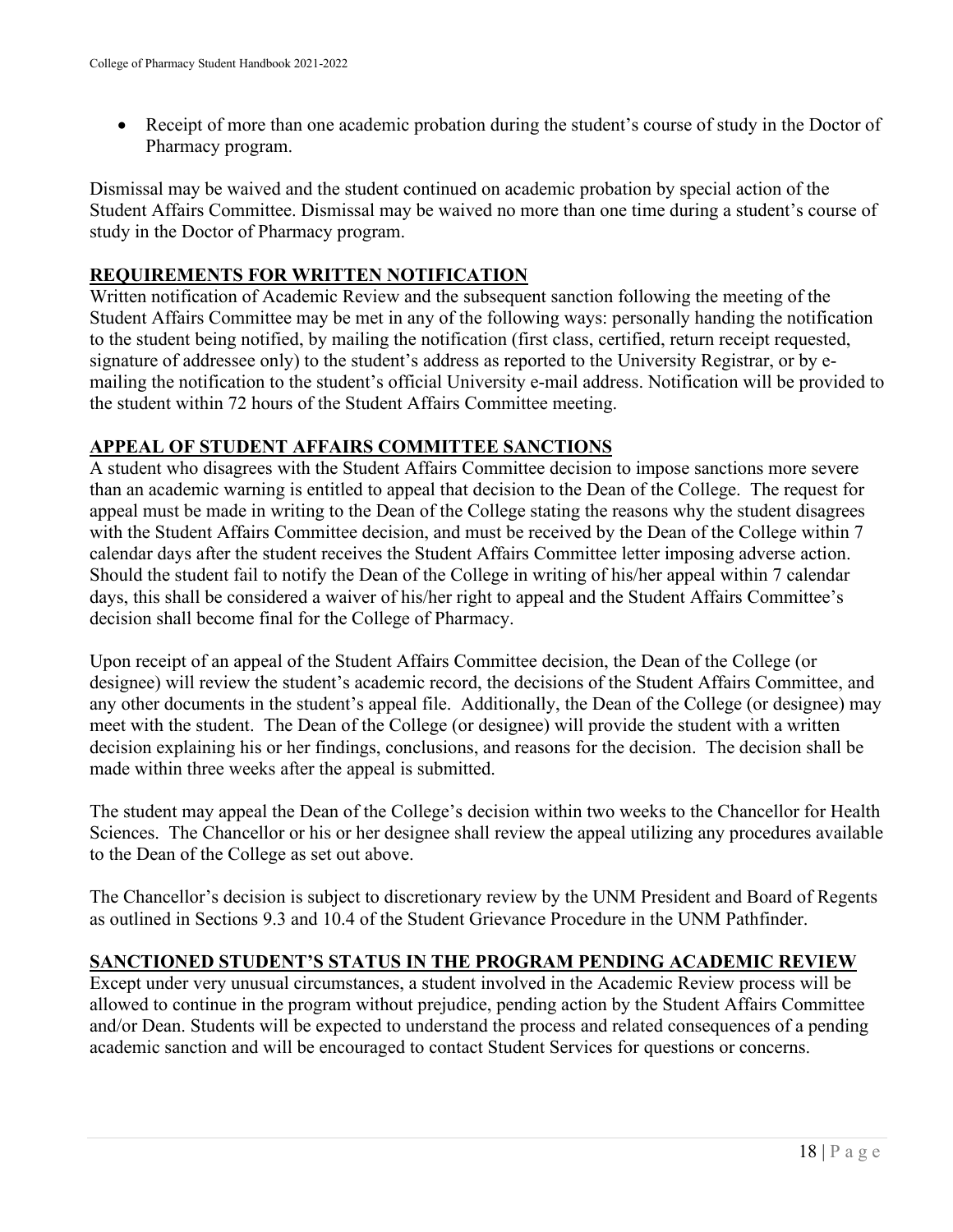### **ANNUAL ACADEMIC REVIEW REPORT**

The Student Affairs Administrator and the Student Affairs Committee Chair will present a report of all Academic Review cases to the faculty on an annual basis. These reports will only include the number and nature of sanctions and outcomes. The names of students, courses involved, and any other personally identifiable information will not be reported, in accordance with federal student confidentiality laws.

### **DISPOSITION OF RECORDS**

All records shall be maintained in accordance with applicable University record retention schedules and procedures.

### **ACADEMIC PROGRESSION GUIDELINES AMENDMENTS**

Students or faculty members may propose amendments or revisions of the Academic Progression Guidelines to the Student Affairs Committee. To become effective, proposed amendments or revisions must be approved by majority vote of the faculty.

# UNM COP Academic Remediation Policy and Procedures

Approved by Faculty June 12, 2018

The faculty and staff at the College of Pharmacy are committed to student success and aspire for all students to perform well academically. These policies and procedures, applicable to all non-skills based and non-experiential learning courses in the PharmD program, describe our proactive processes to promote successful "end-of-term" academic performance.

### Definitions

**Learning Specialist** refers to an individual with expertise in education and learning theory, qualified to support and counsel students in ways to become better students, time managers and life-long, self-directed learners. Students may be assigned to meet with the Learning Specialist or may voluntarily seek assistance at any time.

**Intervention** refers to strategies beyond the standard course teaching, learning, and assessment approaches, designed and implemented during the conduct of the course identified by the COP Learning Specialist, to address less-than-satisfactory performance and/or missed course work that jeopardizes overall course success.

**Course Remediation** occurs after completion of a course and refers to processes following unsatisfactory overall student performance in a course (competency-based letter grade less than a "C-").

### **Intervention**

Intervention may be triggered by:

1. Score of less than 70% on any competency-based assessment (e.g. graded exam or activity) will result in a meeting invitation from the Learning Specialist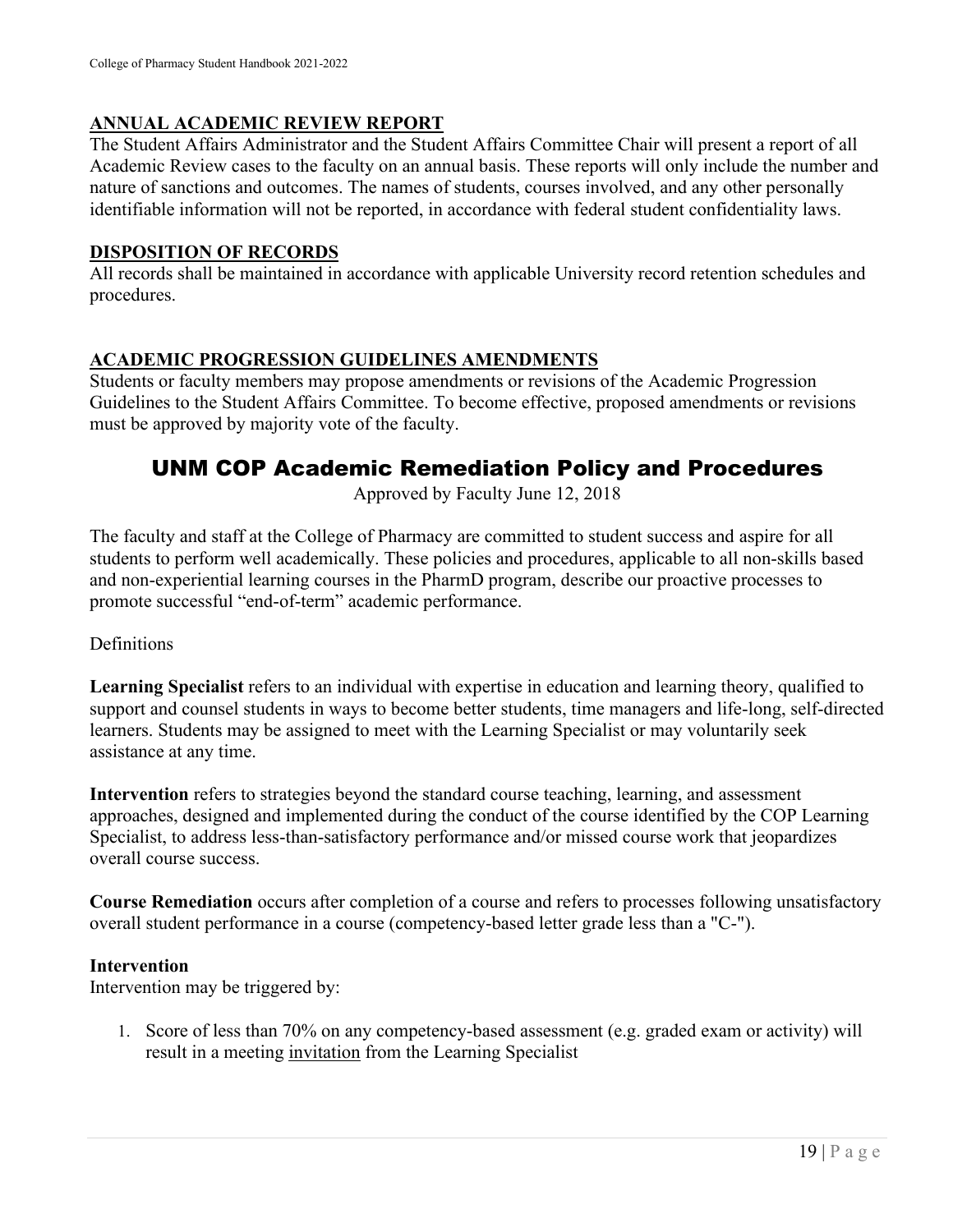2. Second score of less than 70% on any competency-based assessment (e.g. graded exam or activity) within the semester will require a meeting with the Learning Specialist.

#### Process

- 1. The Learning Specialist will be notified of any students eligible for Intervention and issue an invitation or an appointment to meet.
- 2. A confidential interview between the Learning Specialist and the student will provide opportunities for frank discussion(s) of student-specific factors affecting performance; the goals are to:
	- a. Evaluate study strategies, time management, metacognitive skills needed for improved performance
	- b. Discuss external factors influencing performance for referral to other COP, HSC, or University resources
	- c. Review options for content learning enhancement
- 3. An individualized student learning plan will be developed by the Learning Specialist in collaboration with the student. The plan may include, but is not limited to:
	- a. Study/time management plans
	- b. Engagement with instructor(s) and/or tutors
	- c. Monitoring of progress and improvement
	- d. Referral to course instructor for content related issues, as needed
- 4. The course content instructor may be contacted by the Learning Specialist to meet with the student(s) to
	- a. Review exam/assignments to identify areas in need of improvement such as comprehension or application of knowledge needed for content competency.
	- b. Make recommendations to promote improved learning such as: completing learning objectives, summarizing required and/or supplemental readings, completing case studies, other specific assignments as needed.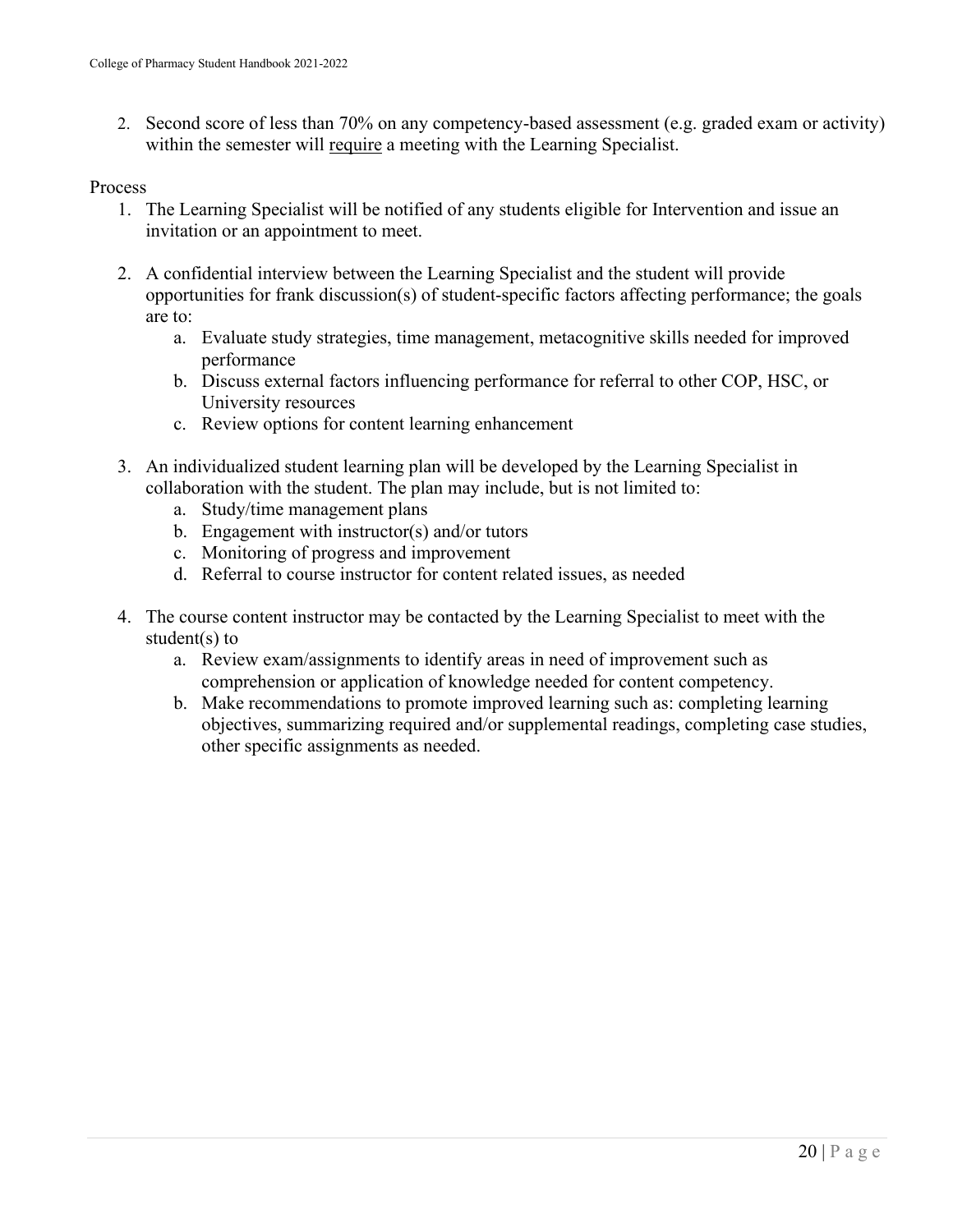

- 5. Students entering mandatory Intervention shall:
	- a. Meet with the Learning Specialist as required
	- b. Participate in the development and execution of a Learning Plan
	- c. Comply with all requirements of the Learning Plan until the end of the semester in order to maintain eligibility for Course Remediation (if necessary).

### **Course Remediation**

Course Remediation is triggered by an overall course competency-based score of less than 70%. Students with a competency-based score greater than 70% are not eligible for Course Remediation.

Students may not remediate more than two course grades per semester without approval of appeal to the Student Affairs Committee.

Successful Course Remediation will result in an overall course score of no more than 70% (C, or C- if fractionated grades are used).

### Process

- 1. Student must have successfully executed the Intervention in all aspects during the semester. Students who do not participate in and complete Intervention requirements are not eligible for Course Remediation. The course grade will be determined from the earned scores.
- 2. The Learning Specialist will collaborate with the course instructor to facilitate the process, completion, and documentation of course remediation.
- 3. Within one week of the semester conclusion, student(s) will meet with content instructor(s) to submit and discuss an individualized remediation plan. All assigned work must be submitted to the instructor(s) by the assigned date to proceed to Course Remediation. Students who fail to complete the remediation plan(s) will not be eligible for Course Remediation.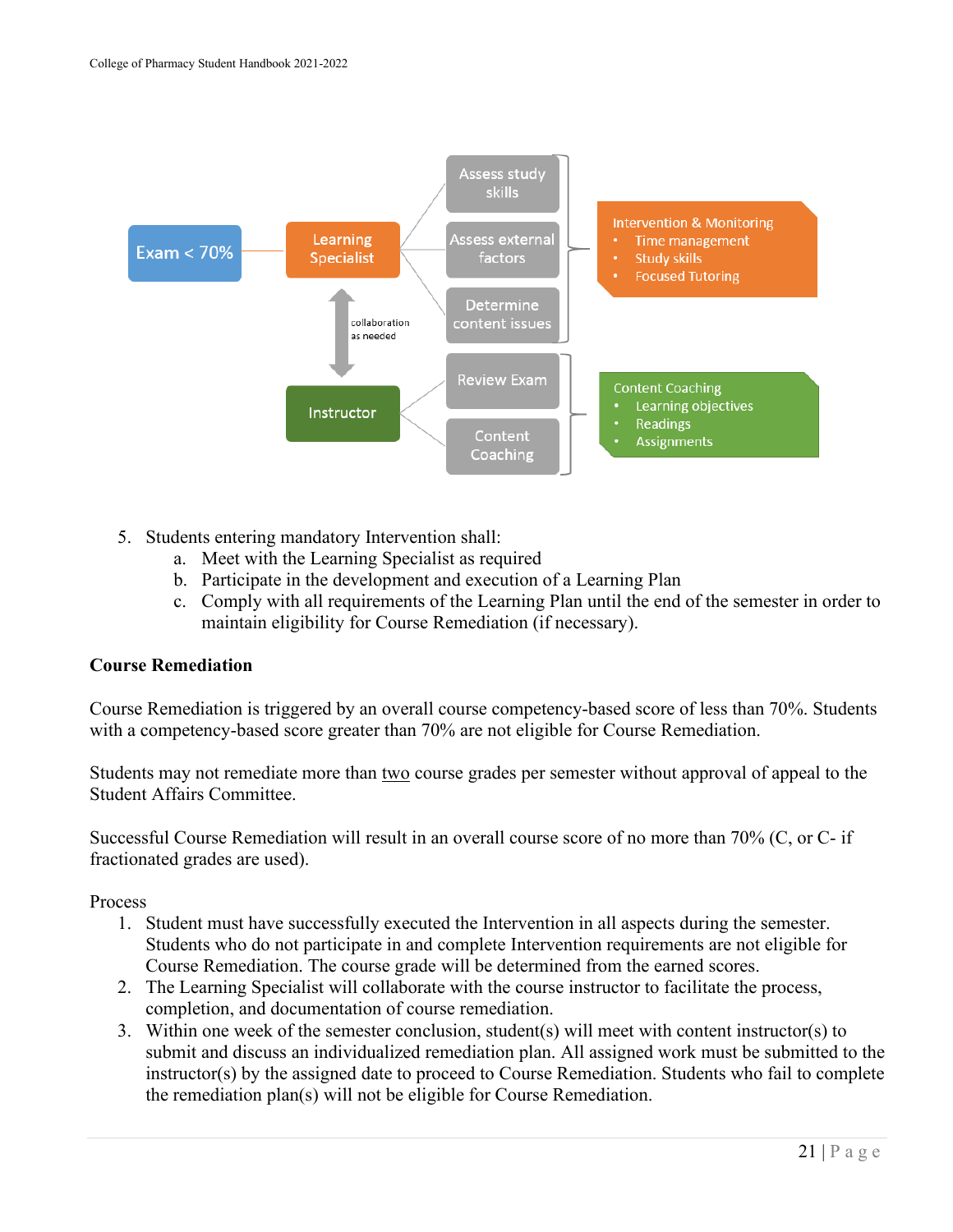- 4. Students will remediate **each** competency-based assessment (exam/project) with a score of less than 70%. A score of 70% or more for each deficient assessment must be earned to establish competency.
- 5. Exam remediation shall be scheduled during the fifth week after the end of the second 8-week block of the semester.

# Student Grievance Procedure for Academic Disputes

#### 1.1.Scope

This section sets forth the procedures which should be followed by a student who believes that he or she has been unfairly or improperly treated by a faculty member or by administrative staff in connection with the academic process. For example, it applies to disputes over assignment of grades, decisions about program or degree requirements or eligibility, or claims that course requirements are unfair. This section does not include decisions made by the Student Affairs Committee for academic sanctions as described on pages 18-20 or decisions made by the Honor Council for alleged violations of the Student Academic and Code of Conduct Policy as described on pages 22-30.

### 1.2 Informal Resolution

1.2.1. The student should first try to resolve the grievance informally by discussing the grievance with the faculty or staff member as soon as reasonably possible after the student becomes or should become aware of the matter. If the student and faculty or staff member cannot reach agreement, the student should discuss the grievance with the faculty member's department chair or with the staff member's supervisor. If the grievance is still not resolved, the student should discuss the grievance with the College of Pharmacy Student Affairs Administrator.

1.2.2. In these informal discussions, the department chair, supervisor, or Student Affairs Administrator is encouraged to mediate the dispute. In particular he or she should talk to both the student and the faculty or staff member, separately or together, and should examine any relevant evidence, including any written statements the parties wish to submit.

1.2.3. These informal discussions shall be completed within four weeks after the student becomes or should become aware of the matter.

### 1.3 Formal Appeals

If the informal discussions do not resolve the grievance, the student may bring a formal appeal. This appeal process shall begin within two weeks following the informal discussions.

1.3.1 The student shall make a written complaint to the Dean of the College.

The complaint shall describe the grievance, including a statement of what happened, and the student's reasons for challenging the action or decision. The complaint shall also describe the student's attempts to resolve the grievance informally. The student may attach copies of any relevant documents. The student shall send a copy of the complaint to the faculty member and his or her chairperson. The faculty member shall have two weeks from the receipt of the complaint to respond in writing to the Dean of the College. A copy of the faculty member's response shall be provided to the student, consistent with the federal Family Educational Rights and Privacy Act (FERPA).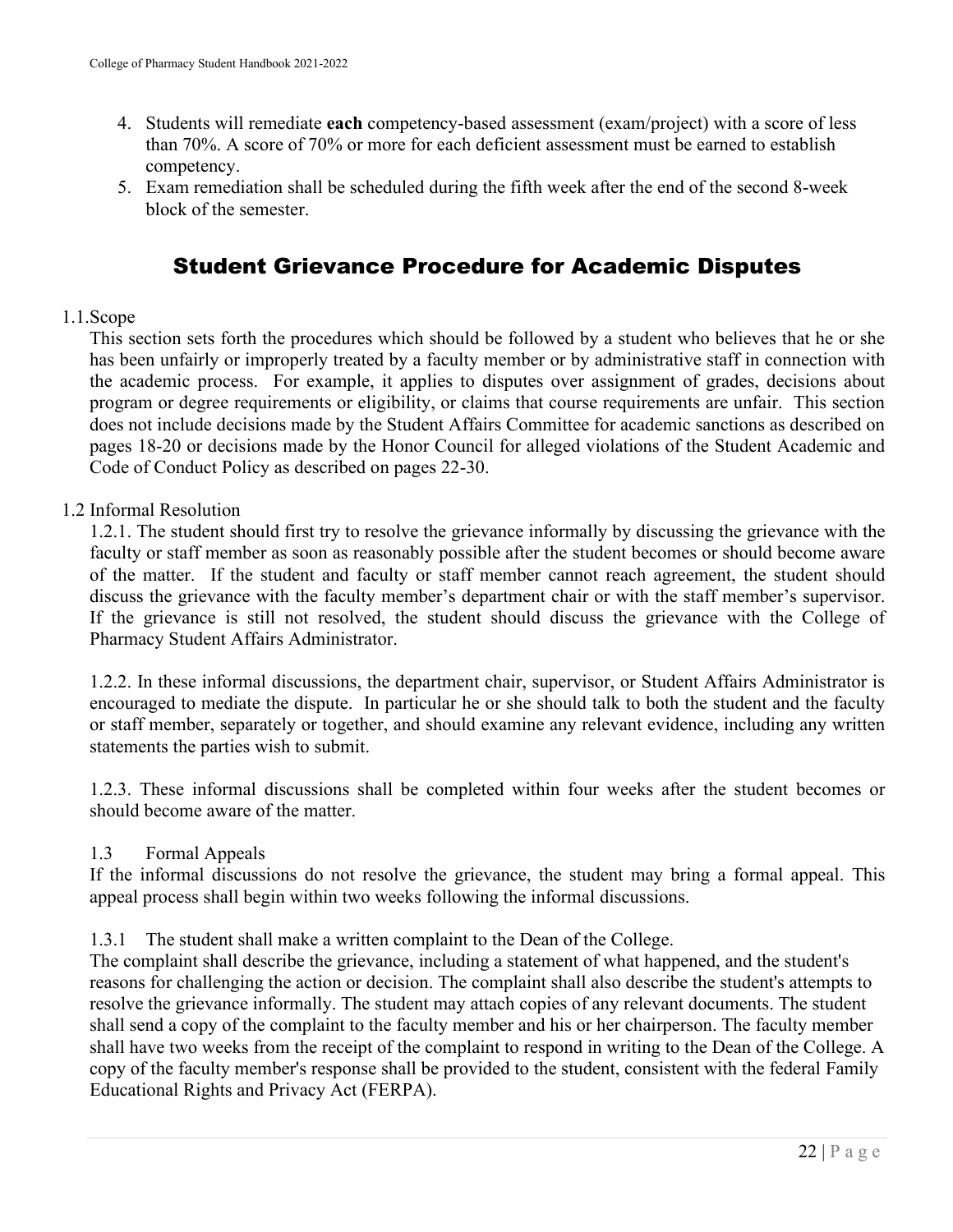In deciding the appeal, the Dean of the College (or his or her designee) shall receive and review any written evidence or statements submitted by the parties and shall provide both parties the opportunity to review and respond to all evidence. The Dean of the College (or designee) shall interview each party and may interview other persons with relevant information. At his or her discretion, the Dean of the College (or designee) may decide to hold an informal hearing involving both parties and any witnesses. Where the dispute primarily concerns factual questions, rather than matters of academic judgment, the Dean should normally hold such a hearing. If a hearing is to be held, the Dean of the College (or designee) will give the parties no less than five working days' notice. The student and/or faculty member shall be allowed to bring an advisor to the hearing, but legal counsel shall not be permitted. Cross-examination of witnesses shall be permitted, but the Dean of the College (or designee) may require that questions be directed through the Dean.

1.3.2. At his or her discretion, the Dean of the College (or designee) may convene an advisory committee to hold a hearing or otherwise help him or her evaluate the dispute. For this purpose, the Dean of the College may utilize a standing committee appointed within the College of Pharmacy.

1.3.3. The Dean of the College (or designee) shall issue a written decision explaining his or her findings, conclusions, and reasons for the decision. The decision shall be sent to each party and to the division head or supervisor of the faculty or staff member. The decision shall be made within three weeks after the complaint is filed, unless an informal hearing is held, in which case the decision shall be made within four weeks.

1.3.5. Either party may appeal the Dean's decision within two weeks to the Chancellor for Health Sciences. The Chancellor or his or her designee shall resolve the grievance utilizing any procedures available to the Dean of the College set out above.

1.3.6. The Dean of the College or Chancellor for Health Sciences shall not overrule a faculty member's academic judgment. However, upon the student's request, the decision in the case shall be included in his or her student folder, on file in the College of Pharmacy Student Services Office.

1.3.7. The Chancellor's decision is subject to discretionary review by the UNM President and Board of Regents is as outlined in Sections 9.3 and 10.4 of the Student Grievance Procedure in the UNM Pathfinder.

# Drug and Alcohol Misuse and Abuse Policy

# **A. Introduction**

The University of New Mexico (UNM) is committed to an environment for the pursuit of its educational mission. In accordance with Regents' Policy 2.6, Drug-Free Environment, the unlawful manufacture, distribution, dispensing, possession or use of controlled substances or alcohol on UNM property or as part of any of its activities by any member of the University of New Mexico community, faculty, staff, or student, is strictly prohibited. As a condition of enrollment in the College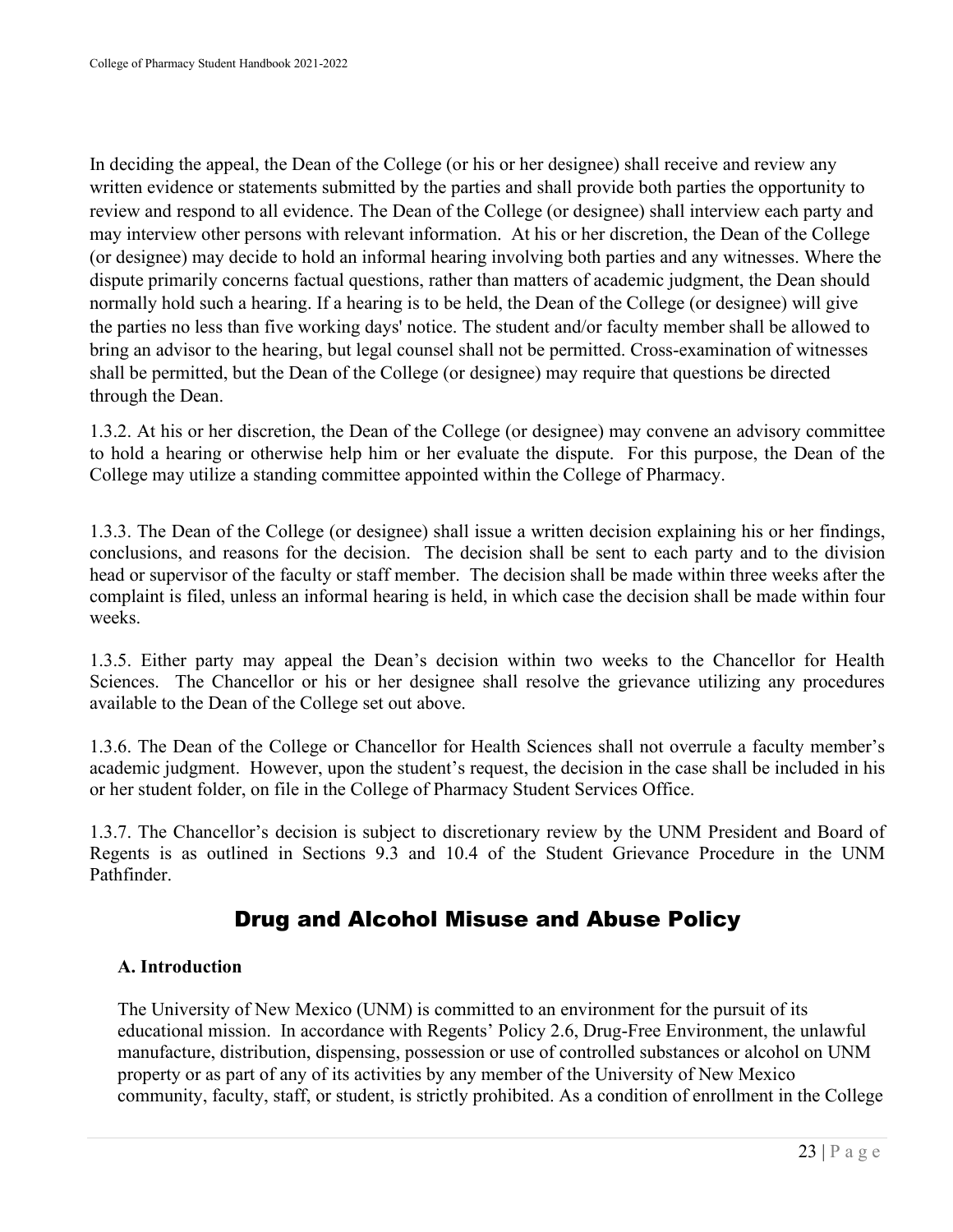of Pharmacy ("College"), all students must abide by the Policy, and the subsequent administrative policies and procedures adopted by the UNM President to implement the Drug Free Environment Policy.

If you are concerned about another student's, or your own alcohol or other drug use, contact the Student Health Center Counseling services, 505-277-3136, or Crossroads at  $crossroads@salud.umm.edu$ , a medical student advocacy and support group, for consultation. Additional information concerning possession of drugs or alcohol on campus can be found in University Administrative Policy 2140 and the UNM Pathfinder, Student Handbook <https://pathfinder.unm.edu/campus-policies/policy-on-illegal-drugs-and-alcohol.html> .

### **A. Purpose and Policy Statement**

The University of New Mexico, College of Pharmacy (COP) recognizes that drug and alcohol abuse is a significant problem in our society. A student pharmacist or pharmacist who irresponsibly or illegally uses alcohol, drugs or other substances of abuse discredits his or her professionalism and pharmacy as a health care profession. Therefore, in furtherance of the education of our students and the safety and wellbeing of the patients treated, the University of New Mexico, College of Pharmacy has adopted the following policy regarding alcohol and drug use in accordance with the UNM policies and New Mexico State regulations and statutes related to Pharmacists.

Substance abuse compromises the student pharmacist's ability to learn and to practice as a health care provider. It is considered unprofessional conduct subject to the Student Ethics and Conduct Code. Substance abuse includes the use of any substance that is illegal by federal or state law, the inappropriate use of legal substances, or the use of any substance that, in the College's judgment, impairs the ability to practice pharmacy or meet the technical standards of the Doctor of Pharmacy program. Students who have a substance abuse problem should seek assistance through the COP Office of Student Affairs and will be referred to the New Mexico's Monitored Treatment Program (NM MTP) for evaluation.

### **B. Drug Screening**

### **1. Drug Screening for Experiential Education**

Screening for drug and alcohol abuse, through urinalysis testing, is a requirement for participation in the experiential component of the curriculum set by College affiliated institutions. This screening is separate from other required screening (pre-matriculation, random, or with cause screening), and is considered a requirement to be eligible for Pharmacy Practice Experience courses (PPEs).

The individual agreements with affiliated clinical training intuitions may determine the timing of the drug screens. The timing may be the same for an entire class of students, or may be different depending on institutions with more specific requirements. Pharmacy students must pass 10-panel drug screens via a collection site/laboratory of the College's choosing and at the student's expense, as determined by the College's agreements with affiliated institutions. Additionally, rotation sites have the right to drug screen students independently. This additional screen may or may not incur a charge to the student. Any student with a break in enrollment must pass the 10-panel drug screen just as an entering student.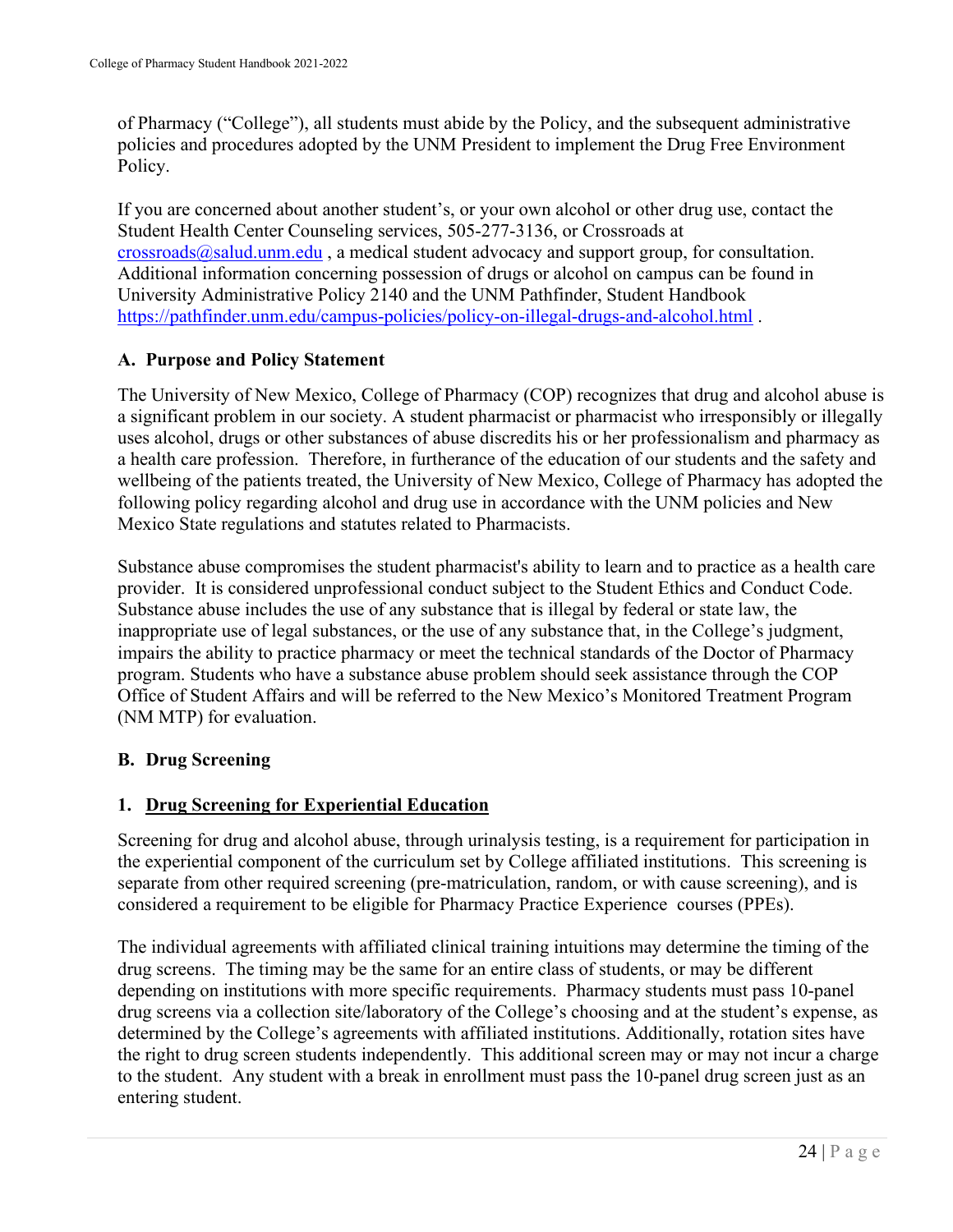### **2. Periodic, Random Drug Screening**

The College may request any student (up to 10% of the PharmD student body), selected at random per protocol, to submit to an additional drug screen without cause. The College assumes the expense for the random screen. Randomly selected students will be contacted at their HSC email address and at the phone number on record with the College and be notified to provide a urine sample to a vendor selected by the College within 24 hours.

### **3. Reasonable Suspicion Drug and Alcohol Screening**

The College reserves the right to test any Pharmacy student for the use of controlled or prohibited substances and alcohol when the actions of the student are such to provide reasonable suspicion of the use of controlled substances or alcohol. Drug testing under reasonable suspicion will be paid by the screened student.

Reasonable Suspicion is more than intuition or strong feeling, but less than probable cause. Such reasonable suspicion must be based upon specific, contemporaneous, articulate observations concerning changes in behavior and speech, or personal hygiene of the student. The observations may include indications of chronic and/or withdrawal effects of the prohibited substances or alcohol.

College administrators, faculty, staff, or internship preceptors or other healthcare professionals at the clinical institution may report reasonable suspicion to the Student Affairs Administrator or the Experiential Education Administrator. All reports of reasonable suspicion should be memorialized in writing and should (a) describe each witness' observations of the students; (b) include the date and time of the student was suspected to be or in possession of a controlled substance or alcohol; and (c) contain the names of all involved parties, including the observer.

If a student is subject to drug screening under reasonable suspicion, the student will be contacted at their HSC email address and at the phone number on record with the College notified that they have 24 hours to submit a urine sample to a vendor of selected by the College.

Due to the location of student internships, it will not always be possible for the head of Experiential Education to observe or speak with the student prior to requesting the reasonable suspicion drug and alcohol screening. However, to the extent possible, the head of Experiential Education will attempt contact with the experiential student prior to ordering the drug and alcohol screening.

### **4. Drug Testing Due to Previous Positive Result**

As determined by Disciplinary Procedures in section G, the College will require a student with a previous positive drug screen result to submit to an additional drug screen. This additional screen will be paid for by the student and conducted at a vendor selected or approved by the College.

All drug screens due to a previous positive result will occur at a time designated by the head of Experiential Education. Students required to submit to another drug screen will be contacted at their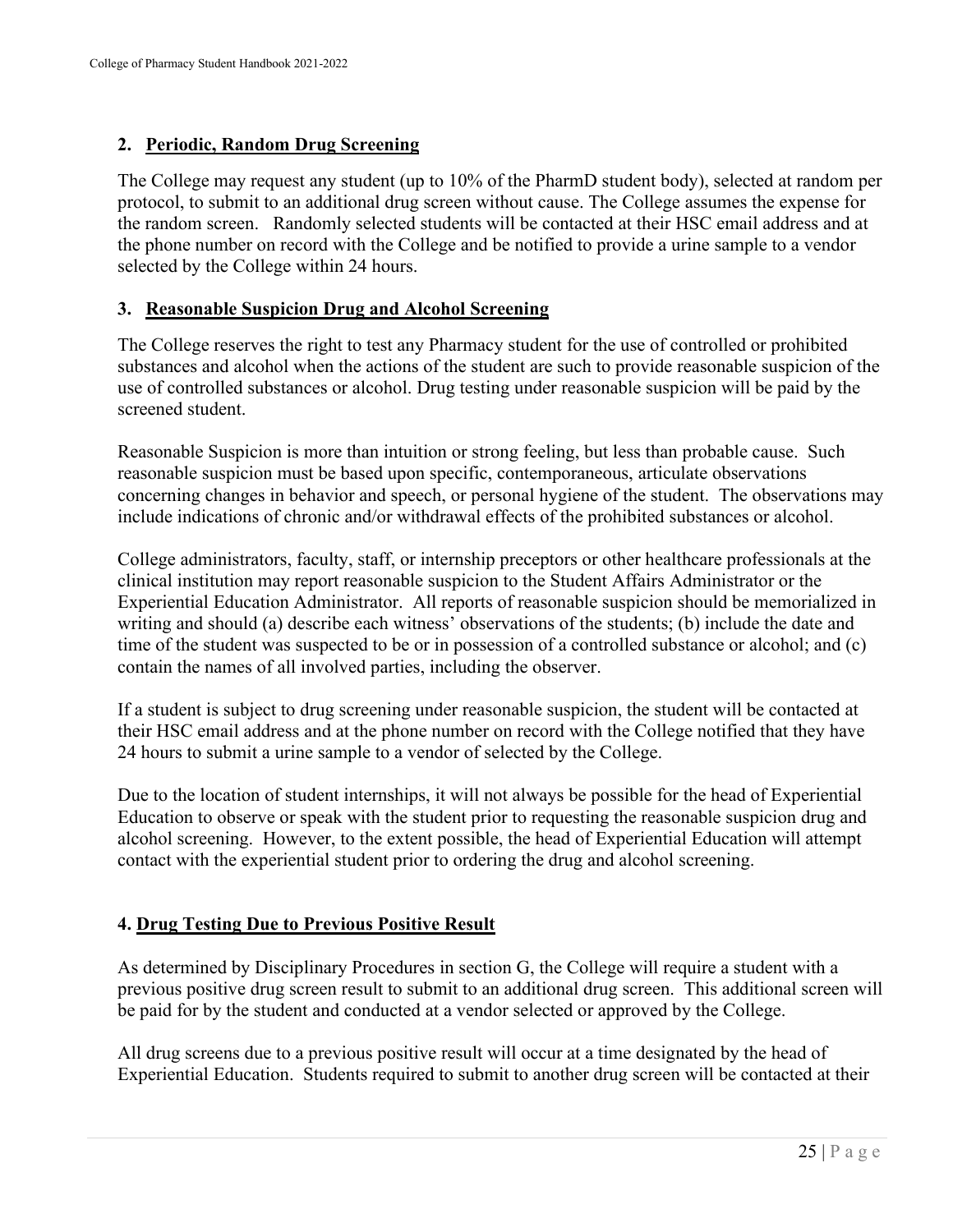HSC email address and at the phone number on record with the College and have 24 hours to submit a urine sample to an approved vendor.

### **C. Screening Method**

### **1. Initial Drug and Alcohol Screen**

The method of screening will be urinalysis and the urine samples will be collected and screened by a private laboratory, a vendor selected by the College, or experiential site, utilizing generally accepted pathological methods. The collection and coding of specimen samples will be executed in such a manner as to ensure confidentiality. Appropriate "chain of custody" methods will be exercised to ensure complete integrity of the specimen. The laboratory will provide interpretation of the results based on predetermined cutoff values and will allow students to declare and verify prescription drugs that are being used under the care of a licensed prescriber at the time of the screening.

Prescription or over-the-counter medications shall be disclosed to private laboratory prior to providing a urine sample or on the day immediately following the drug screen procedure. Medications disclosed will require written confirmation from the prescribing provider. It is recognized that some legal, acceptable medications may result in a "positive" drug screen result and will not be cause to implement any type of disciplinary procedures. Medical marijuana cards from the Department of Public Health Cannabis Program are not considered legal in this policy due to the federal classification of marijuana as a Schedule I substance.

### **2. Appeals from a Positive Result**

Any initial positive drug screens can be appealed. A second drug screen on the same urine specimen at the same private laboratory will be performed to assure that no error has occurred. The cost of this additional procedure will be assumed by the student.

The student must provide notice to the laboratory of his or her intent to appeal within 24 hours of receiving notice of a positive drug screen result.

### **D. Refusal to Submit to Drug Screening**

Refusal to submit to screening after he or she has received notice of the requirement for the drug and alcohol screening shall include any or all of the following:

- Failure to provide adequate urine for the urinalysis without a valid medical explanation;
- Engaging in conduct that obstructs or interferes with the screening process;
- Failure to be readily available for screening;
- Failure to report to and undergo prohibited substance screening as required.

Samples must meet all requirements for analysis by a licensed independent laboratory.

Those who refuse to submit to any drug and alcohol screening for any reason will be subject to disciplinary measures. Refusal to submit to screening, for the purposes of disciplinary measures, will equate to receiving a positive drug screen result, and so disciplinary measures will follow those outlined in section F below.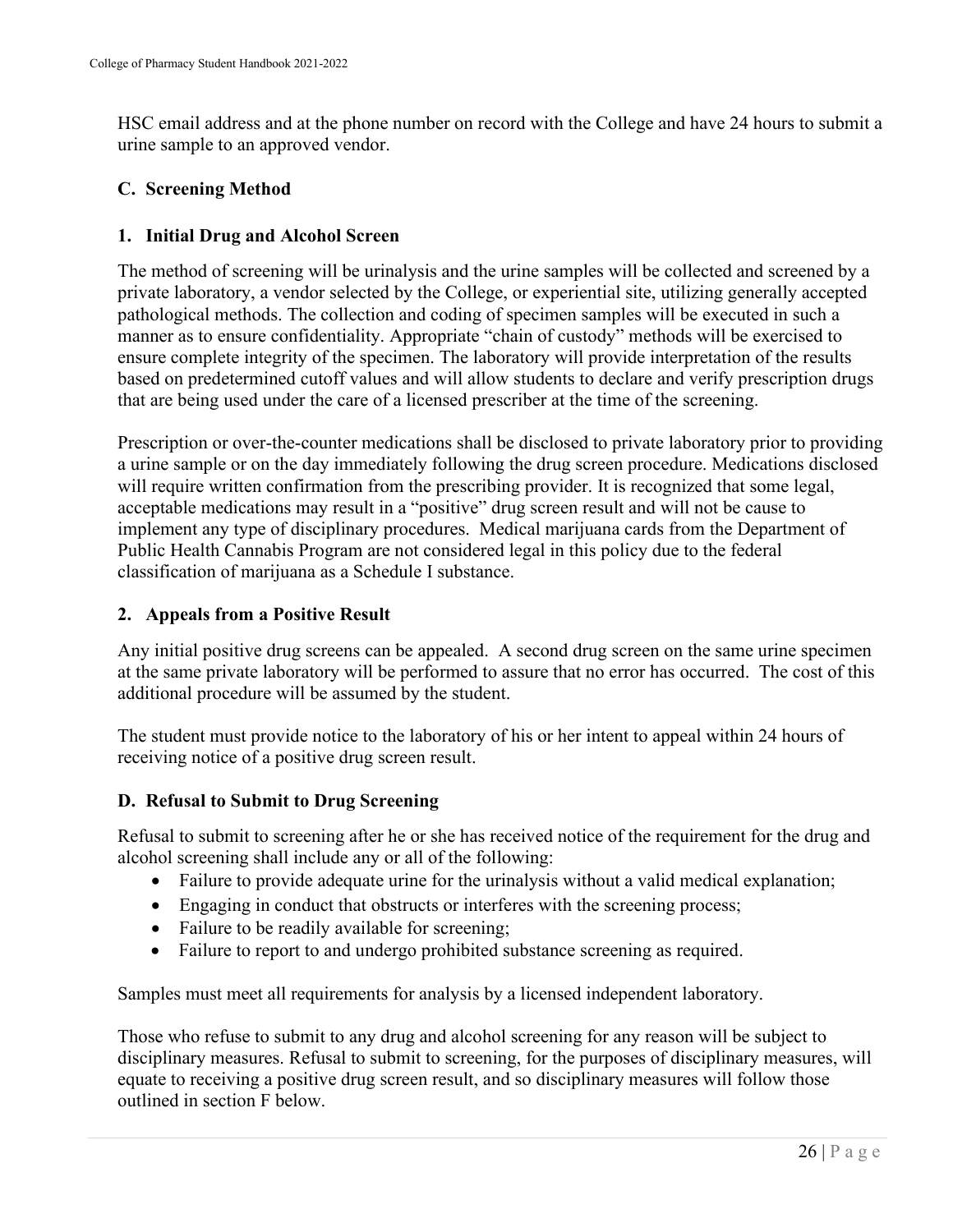### **E. Notification of Drug Screen Results**

If a negative result is returned, the result of the drug screen will be communicated to the student and College by the laboratory.

If a positive drug screen result is returned, the following steps will be taken:

- 1. Student will be notified by the laboratory but the College will not be notified.
- 2. The student has the right to review the information reported by the designated vendor for accuracy and completeness and to request that the designated vendor verify that the results of the drug screen provided are correct.
- 3. A persistent positive result, after the challenge period, will be communicated to the Office of Experiential Education Administrator and the Student Affairs Administrator by the laboratory. Students returning a positive drug screen result are referred for discipline as described below.

In summary, upon notification of a positive drug screen result, the student may accept the results and the College will be notified of a "positive result" with no details as to why it was positive. At this point, the student will be subject to discipline as set forth Section F herein.

### **F. Disciplinary Procedures**

Positive drug screen results, or the equivalent, or refusal to submit to any drug and alcohol screening while enrolled in an experiential course, will result in consequences that may affect the student's ability to proceed academically with the Pharmacy Practice Experience courses (PPE) (hereinafter referred to as "Academic Consequences") and result in a Professional Conduct violation, following the procedures contained in the COP Student Academic and Professional Conduct Policy.

All students with a positive drug screen result, will be referred to the Student Affairs Administrator and actions will follow guidance from the Student Academic and Professional Code of Conduct Policy.

Academic Consequences will be progressive and coincide as follows with the number of times a student has a positive drug screen result while participating in a PPE:

- 1) First positive drug screen result Student will receive a grade of 'NC' (no credit) or 'F' for the current PPE course and will be required to repeat the course following guidance from the Experiential Progression Policy. A grade of 'NC' or 'F' makes a student eligible for academic warning. Student will also be required to retake the drug screen and achieve a negative drug screen result prior to rescheduling the PPE course. This procedure is at the student's expense.
- 2) Second positive drug screen result Student will receive a grade of 'NC' (no credit) or 'F' for the r current PPE course. Student will be referred to the Student Affairs Committee for consequences as recommended by the committee, including possible probation or dismissal from the Program
- 3) Third positive drug screen result Student will be dismissed from the Program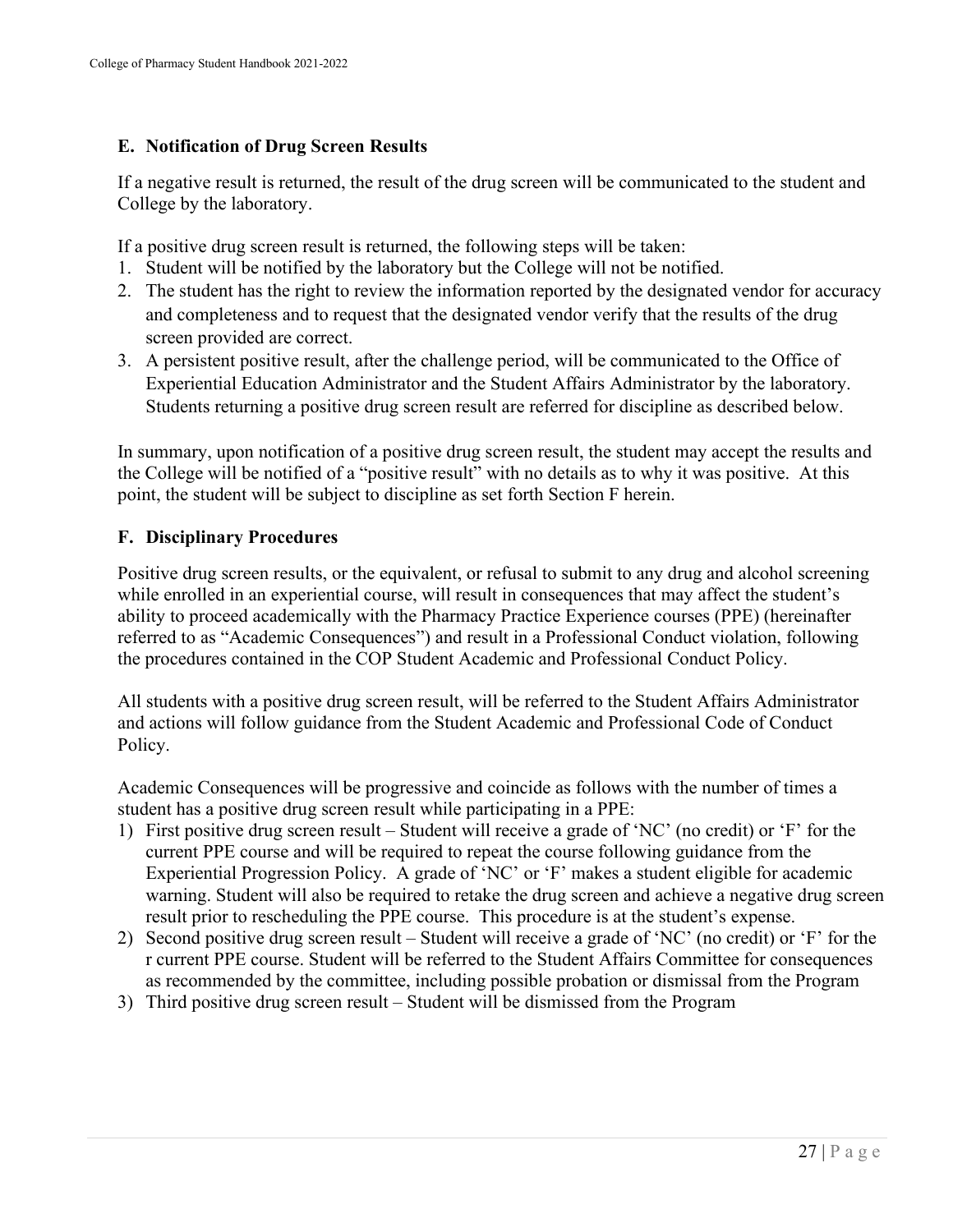### **G. Alcohol Use at College and Campus Functions**

The College follows University Administrative Policies (UAP) on the use of alcohol at College and campus functions. (see UAP 2140).

In 1988, the US Congress enacted The Anti-Drug Abuse Act, requiring employers who contract with or receive grants from federal agencies to certify that they will meet certain requirements for providing a "drug-free work place." This act applies to all full or part-time employees and students of the university. The possession, use or sale of illegal drugs, including nonprescribed narcotics or other controlled substances, is a violation not only of the law and university policies but also the College of Pharmacy Student Academic and Professional Code of Conduct, Drug Violations Penalties, and Financial Aid Eligibility

Under Section 485 and 484r of the Higher Education Act, students become ineligible for federal student aid upon conviction during any period of enrollment of any offense involving the possession or sale of illegal drugs. Federal aid includes Federal Pell Grants, Federal Work Study, Federal Supplemental Educational Opportunity Grants, Federal ACG Grants, Federal Direct Loans, Federal Direct PLUS Loans, Federal Direct Graduate PLUS Loans, Federal SMART Grants, Federal TEACH Grants and Perkins Loans. See Student Financial Aid Office for more guidance pertaining to Student Aid Eligibility.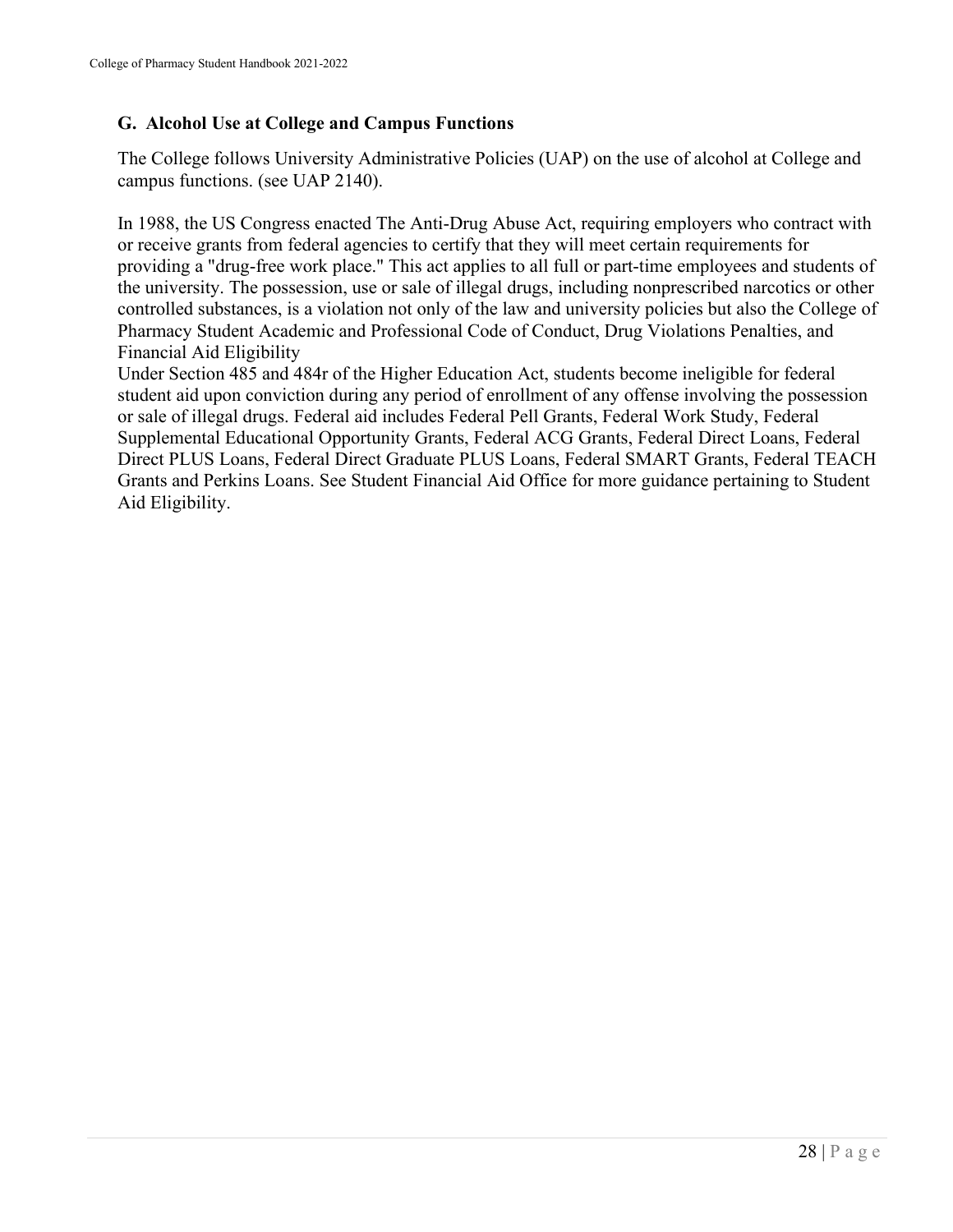# Student Academic and Professional Conduct Policy

It is critical for all College of Pharmacy Students to understand and adhere to the Student Academic and Professional Code of Conduct, as failure to adhere to these standards and policies could result in disciplinary actions being taken by the College of Pharmacy. The following sections will outline and clarify student rights, student obligations, actions deemed as violations of the code of conduct, and disciplinary actions. The College of Pharmacy hereby adopts the following code of conduct.

The College of Pharmacy Student Academic and Professional Conduct Policy is a policy under which students and faculty share responsibility for monitoring the academic and professional conduct of students. Like many other professions, pharmacy is largely responsible for formulating and monitoring its own ethical standards. This opportunity to govern itself is a privilege granted to the profession by society with the understanding that the profession will maintain the welfare of the public as its primary concern. In exercising this responsibility, the American Pharmacists Association ("APhA") has adopted codes of ethics that define minimum standards of professional conduct. In the APhA system, the responsibility of students parallels the responsibility of pharmacists, who maintain high professional standards by monitoring the professional conduct of their peers.

UNM College of Pharmacy students are expected to be familiar with the APhA Code of Ethics (Appendix 1) and to adhere to it. Graduate student activities are generally not covered by the APhA Code of Ethics but are instead described by the University of New Mexico Guide to Graduate Studies outlining Academic Integrity and Responsible Conduct of Research and in the University Student Conduct Policy. All graduate students within the College of Pharmacy must maintain the highest standards of integrity in their research and conduct themselves in a professional manner in their dealings with others. It is the responsibility of all to ensure that our actions and behaviors are maintained at the highest possible standards.

As a condition of admission to the College of Pharmacy each student must sign a pledge stating that he or she understands the Student Academic and Professional Conduct Policy and agrees to abide by its principles. Students may be required to sign pledges for all examinations, attesting that they have neither given nor received help on the examination. Similar pledges may also be required for other class work at the discretion of the instructor.

# **1. SCOPE**

The Student Academic and Code of Conduct Policy applies to all students enrolled in the College of Pharmacy including programs, events and activities affiliated with, sponsored by or sanctioned by the College of Pharmacy. The term "student" includes both full-time and part-time students pursuing graduate or professional studies at the College of Pharmacy. The College of Pharmacy and/or the University may take disciplinary action for any offense against the Student Academic and Professional Code of Conduct when the event occurs on University premises or at a University sponsored event, or when the violation occurs off campus and failure to take disciplinary action is likely to interfere with the educational process or the orderly operation of the University, or endanger the health, safety or welfare of the University community.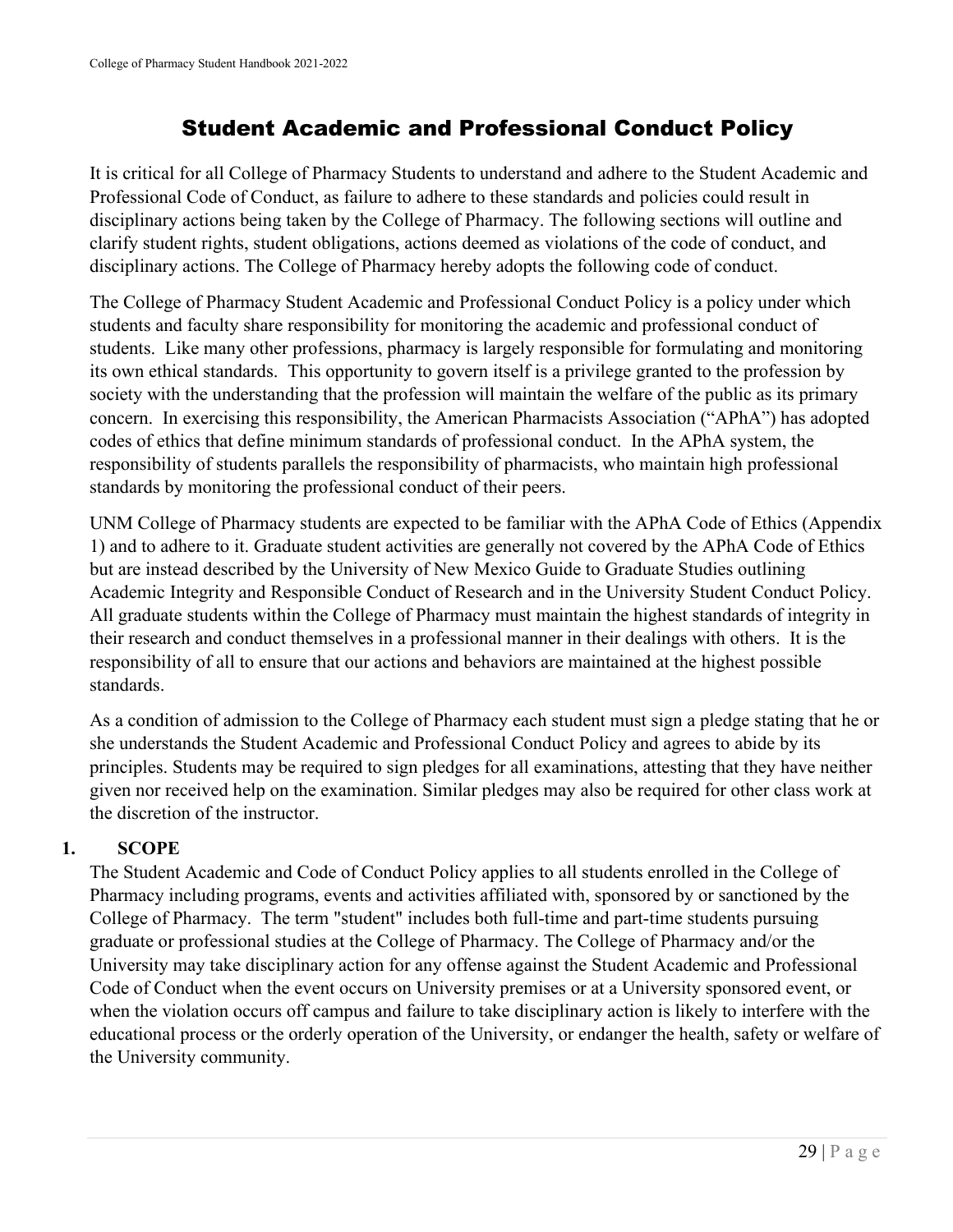Students in the College of Pharmacy are also required to comply with the University Campus Expectations outlined in

Student Rights and Responsibilities Statements: [http://0](http://0-rights.unm.edu.lib.utep.edu/index.html) [rights.unm.edu.lib.utep.edu/index.html](http://0-rights.unm.edu.lib.utep.edu/index.html) College of Pharmacy graduate students must also comply with all University and graduate school policies that apply to graduate students: [http://grad.unm.edu/current](http://grad.unm.edu/current-students/guide-grad-study.html)[students/guide-grad-study.html](http://grad.unm.edu/current-students/guide-grad-study.html)

Any questions regarding the Student Academic and Code of Conduct Policy should be addressed immediately to relevant faculty or the Student Affairs Administrator. Any questions regarding the meaning of any provision of this policy will be decided by the Dean of the College of Pharmacy.

All matters of allegations involving University Administrative Policies 2720 and 2740 will follow Faculty Handbook Policy D176 and the OEO Discriminations Grievance Procedure. In D176, the Dean or designee of the College of Pharmacy will issue a sanction for the responsible student as both a student at the University of New Mexico and the UNM College of Pharmacy. D176 indicates that the Dean or designee is to be the sanctioning authority for all violations of the UNM Student Code of Conduct, including those matters involving sexual harassment.

# **2. STUDENT RIGHTS**

- **2.1** The primary function of the College of Pharmacy is the delivery of a curriculum to assist the student in obtaining the knowledge and necessary skills to perform as a competent practicing professional in pharmacy or in pharmaceutical sciences. It is each student's responsibility to complete the curriculum while adhering to both UNM and the College of Pharmacy's policies. Issues not addressed in this document should be addressed following the applicable procedure in the UNM catalog and Pathfinder.
- **2.2** The College of Pharmacy's students have the following rights:
	- **A.** All rights set forth by the US Constitution and the State of New Mexico's Constitution, and applicable UNM policies.
	- **B.** The right to adequate explanation regarding academic sanctions or dismissals.
	- **C.** The right to privacy of their education records.
	- **D.** The right to be treated fairly and with respect by faculty and staff.
	- **E.** The right to attend class in an atmosphere free from all forms of unlawful harassment.
	- **F.** The right to have a complaint alleging a breach of these rights considering and resolved by the College of Pharmacy.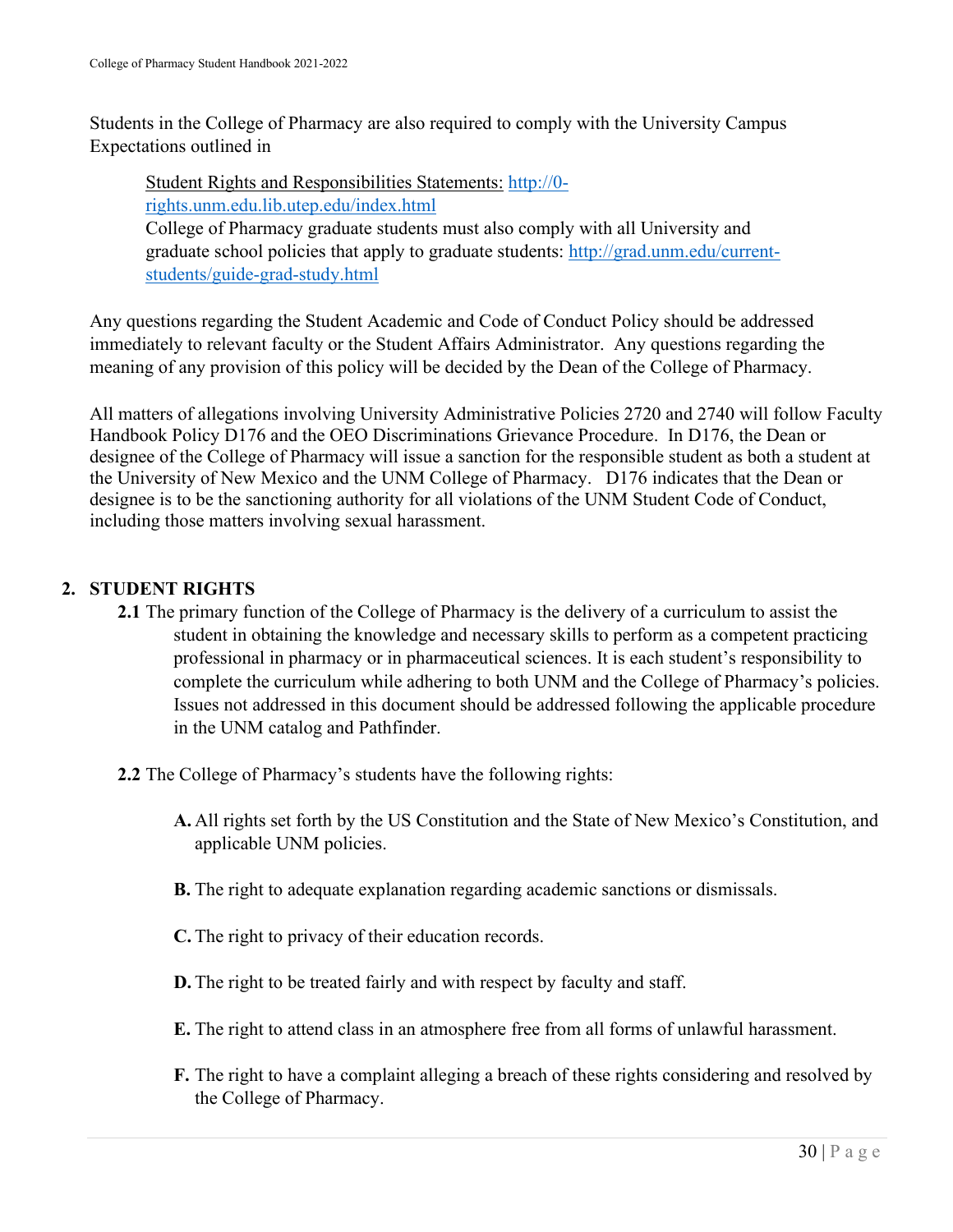### **3. STUDENT RESPONSIBILITIES**

Student conduct expectation encompass both ethical as well as behavioral standards that reflect the way in which students enrolled in the College of Pharmacy are expected to act. UNM College of Pharmacy students are expected to be familiar with and adhere to the APhA Code of Ethics found at:<http://www.pharmacist.com/code-ethics> and in Appendix 1. Graduate student activities are generally not covered by the APhA Code of Ethics but are instead described the University of New Mexico Guide to Graduate Studies outlining Academic Integrity and Responsible Conduct of Research and in the University Student Conduct Policy (http://grad.unm.edu/current-students/guide-grad-study.html).

In addition, all students must also understand and adhere to campus expectations [\(http://0rights.unm.edu.lib.utep.edu/index.html\)](http://0rights.unm.edu.lib.utep.edu/index.html), the Student Code of Conduct set for by the University of New Mexico [\(https://pathfinder.unm.edu/campus-policies/student-code-of](https://pathfinder.unm.edu/campus-policies/student-code-of-conduct.html)[conduct.html\)](https://pathfinder.unm.edu/campus-policies/student-code-of-conduct.html), and the HSC Code of Ethics (http://hsc.unm.edu/policyoffice/ethics.html). It is the responsibility of all to ensure that our actions and behaviors are maintained at the highest possible standards.

The following are additional expectations that students enrolled in the College of Pharmacy are expected to adhere to:

- **3.1 Cooperate with orderly classroom conduct** Students have the responsibility to attend class and respects other students' right to learn. This expectation includes, but is not limited to:
	- 3.1.1. Refraining from conversation while the instructor is making a presentation
	- 3.1.2. Not gathering material in preparation for dismissal before the instructor has completed remarks and has formally dismissed class
	- 3.1.3. Refraining from making disrespectful or disruptive noises or sounds during class
	- 3.1.4. Refraining from activities that can be distracting to the class environment (e.g., reading newspapers, using cell phone or other electronic devices for purposes not pertaining to classroom activities)
- **3.2 Treat faculty, staff, and other students with respect** The College of Pharmacy WILL NOT tolerate ANY actions expressing prejudice against ANY individuals, for any reason. Students are expected to avoid actions that may be deemed as intimidating, harassing, coercive, abusive, or which violate the rights of or infringe on the liberties of another person. The College of Pharmacy will not tolerate any behavior that substantially interferes with the freedom of expression, movement or activity of others. This includes actions, communications (both written and verbal), and behaviors. Students are expected to adhere to the highest standards of interpersonal conduct.
- **3.3 Confidentiality –** The University of New Mexico and the College of Pharmacy's students and faculty are obligated to maintain confidentiality of the records of patients, medical and pharmaceutical records, economic and demographic information, monetary transactions, student records, and other privileged information revealed to them. Students become automatically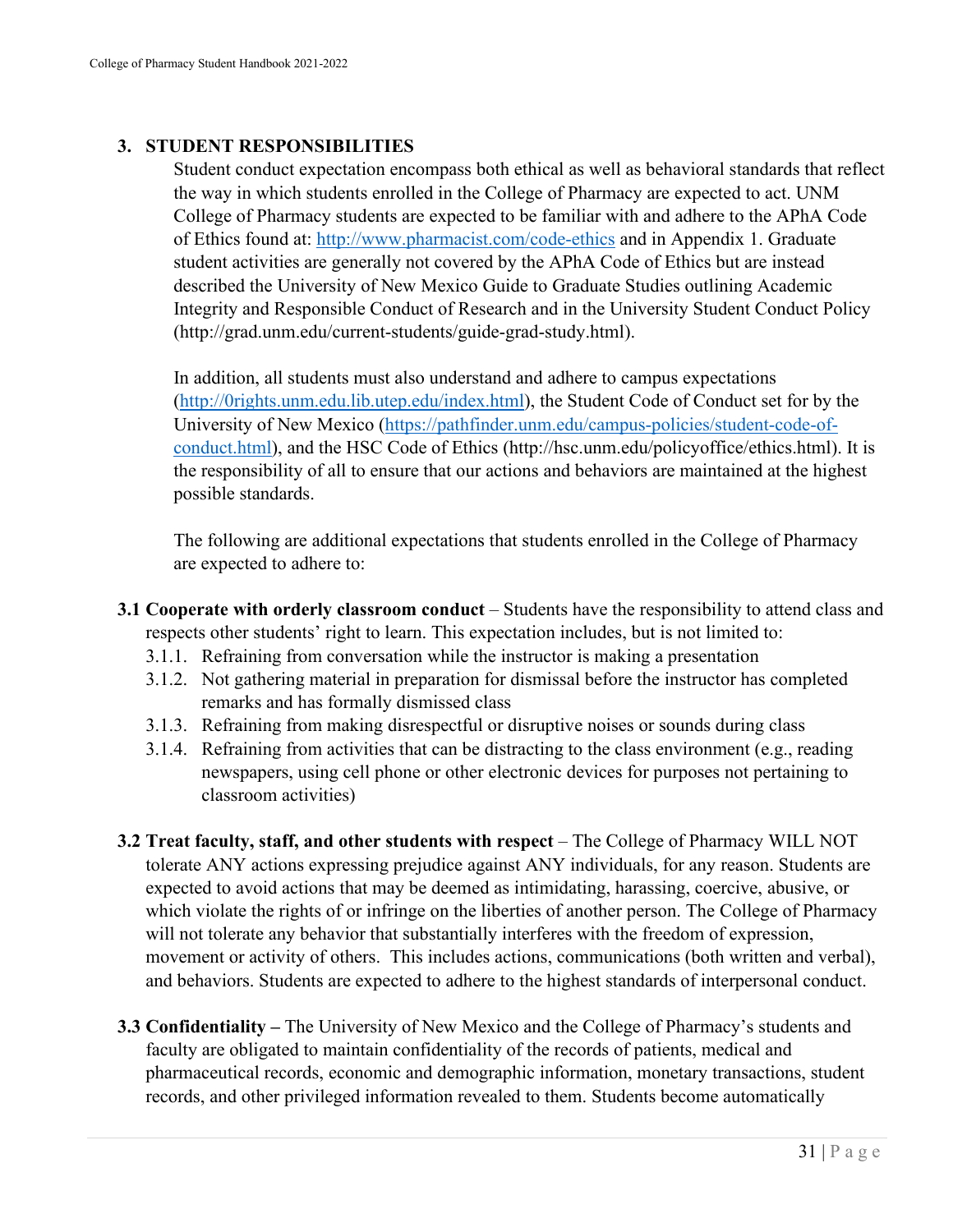responsible for confidentiality and automatically assume the consequences of actions that violate confidentially upon their enrollment (or admission) into the UNM College of Pharmacy.

- **A.** The New Mexico Board of Pharmacy defines unprofessional or dishonorable conduct to include: 1). Failure to hold with the strictest confidence all knowledge concerning patrons, their prescriptions, and other confidence entrusted or acquired by him. 2). Divulging in the interest of the patron only by proper forms, or where required for proper compliance with legal authorities. [See the New Mexico Board of Pharmacy Rules: regulation Title 16, chapter 19, Par 4, Section 9.3.8]
- **B.** Confidentiality also includes maintaining the strictest confidence concerning unpublished research findings including but not limited to data and laboratory findings. Confidentially prohibits the divulging of information concerning grant applications and discussing unpublished results to individuals outside of the original laboratory where the findings and data were discovered.
- **C.** All students are expected to exemplify attitudes, personal qualities, and professional behaviors the keep confident and safeguard the right to privacy of all students and fellow patients alike. The American Pharmaceutical Association's Code of Ethics states of confidentiality that,

"A pharmacist places concern for the well-being of the patient at the center of professional practice. In doing so, a pharmacist considers needs stated by the patient as well as those defined by health science. A pharmacist is dedicated to protecting the dignity of the patient. With a caring attitude and a compassionate spirit, a pharmacist focuses on serving the patient in a private and confidential manner". – American Pharmaceutical Association website, Code of Ethics [\(http://www.pharmacist.com/code-ethics\)](http://www.pharmacist.com/code-ethics).

**3.4 Adhere to the guidelines for appropriate attire and hygiene standards** - The University of New Mexico, College of Pharmacy is committed to encouraging all students to maintain an attitude of professionalism. Accordingly, students should be aware of the importance of a professional appearance at all times.

Students must adhere to the dress standards set by their assigned practice site or patient care area. Failure to do so will be seen as an issue of non-compliance with the Student Code of Conduct and the College of Pharmacy.

- **3.5 Adhere to the professional code of conduct-** Every student shall be honest and candid with students, faculty, staff, and administrators, and shall conduct himself/herself in a professional manner. Students have three main responsibilities, as a student:
	- **A.** Do not violate the honor code
	- **B.** Do not aid in a violation of the honor code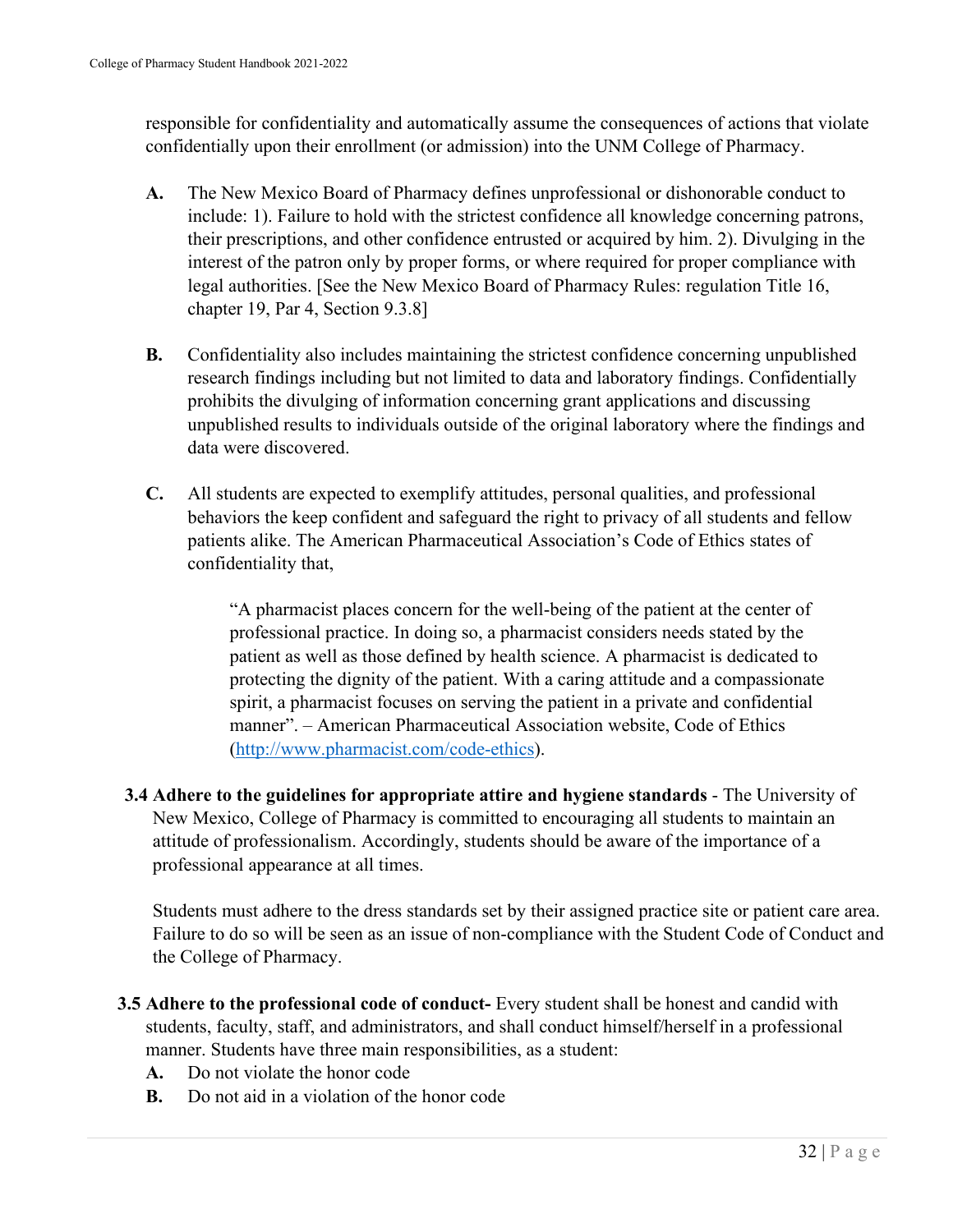**C.** Report any suspected violations of the honor code

When a student views a situation ambiguous in terms of working together on assignments, referencing requirements, use of old exams, etc., it is the responsibility of the student to clarify the any ambiguities with the professor for the given class.

### **4. DEFINITIONS OF UNACCEPTABLE STUDENT CONDUCT**

The following behaviors are examples of violations of the Conduct Policy. This list is not intended to be an all-inclusive list of behaviors that violate basic ethical standards expected of College of Pharmacy students. In addition, attempts at misconduct as well as completed acts are violations of the Student Academic and Professional Conduct Policy.

- **4.1 Academic Dishonesty.** Deception is contrary to the high standards of personal conduct described above. A student who engages in any form of academic dishonesty is subject to disciplinary action by the College of Pharmacy. All College of Pharmacy students are required to understand and adhere to the policies and standards set forth by the University of New Mexico. The UNM Academic dishonesty policy can be found at [https://policy.unm.edu/regents](https://policy.unm.edu/regents-policies/section-4/4-8.html)[policies/section-4/4-8.html.](https://policy.unm.edu/regents-policies/section-4/4-8.html) The UNM Academic Integrity policy can be found at [http://grad.unm.edu/aire/academic-integrity.html.](http://grad.unm.edu/aire/academic-integrity.html) Below are examples associated with of the most common forms of academic dishonesty.
- **A. Cheating.** Using unauthorized notes, study aids, or information from another student or students' paper on an examination. The copying of graded homework assignments (including lab assignments) from another person with intent to receive a grade; working together on an individual take-home test or homework assignments when not specifically permitted to do so by the instructor; looking at another student's paper during an examination; looking at texts or notes during an examination when not expressly permitted to do so.
- **B. Plagiarism.** Quoting or copying test or other works on an exam, written assignment, or homework without citation in attempts to submit as your own work, handing in a paper obtained from a term paper service, or one downloaded from the internet with intention to pass of as your own work; retyping another student's paper in your own name and handing it in as your own work; copying homework answers from text to hand in as your own work.
- **C. Fabrication.** Presenting data in a piece of work that were not gathered in accordance with the guidelines defining the appropriate methods of collecting or generating data, and failing to include a substantially accurate account of the method by which the data were collected or generated.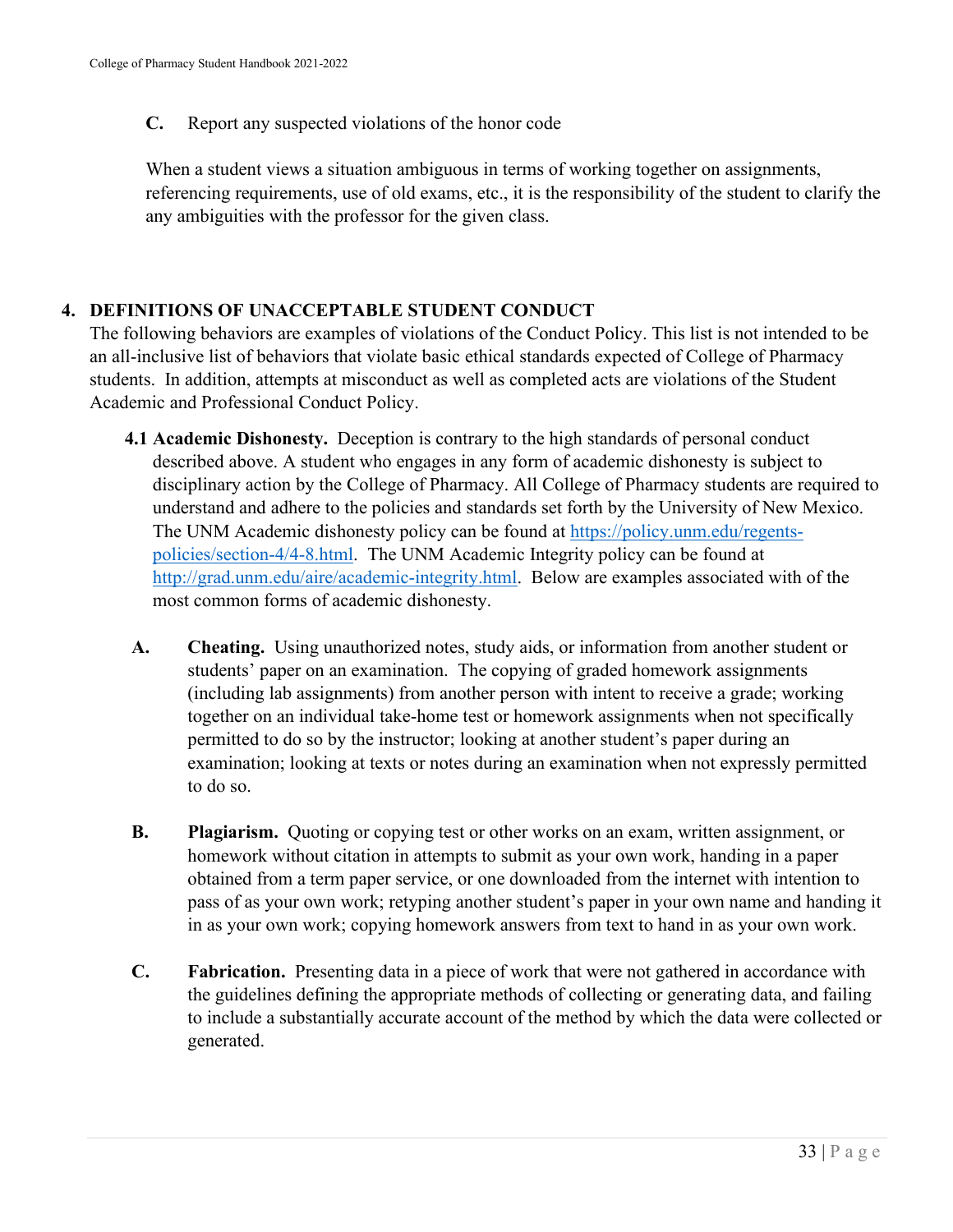- **D. Aiding or abetting dishonesty.** Giving your work to another student to be copied and submitted as their own work for credit; giving another student answers to examination questions or allowing another student to copy your own work when the examination is being administered; informing other students of any test material that will appear on exams; giving, selling, or lending a paper or exam to another student.
- **E. Conspiracy –** Planning, with one or more students, to commit any form of academic dishonesty, including allowing other students to plagiarize work.
- **F. Violating instructions regarding completion of assignments.** Although independent study is recognized as a primary method of effective learning, at times students benefit from studying together and discussing home assignments and laboratory experiments. When any material is to be turned in for inspection, grading or evaluation, it is the responsibility of the student to ascertain what cooperation between students, if any, is permitted by the instructor.

### **4.2 Professional Misconduct**

**A. Falsification of records and official documents.** Without proper authorization, altering documents affecting academic records, forging signatures of authorization or falsifying information on an official academic document, election form, grade report, letter of permission, petition, clinical record or any other official College or University document.

### **B. Providing professional care in an unsafe or harmful manner.**

- Acting without demonstrated competence or without the guidance of a qualified person in the provision of a recommendation to a patient or health care provider.
- Willfully or intentionally doing physical and/or mental harm to a patient/client.
- Exhibiting careless or negligent behavior in connection with the care of a patient/client.
- Refusing to assume the assigned and necessary responsibility for care of a patient/client and failing to inform the instructor so that an alternative measure for that care can be found.
- Working outside of one's professional boundaries as defined by state or federal statutes.

### **C. Disrespecting the privacy of a patient/client.**

- Using sufficient information about a patient (e.g. full name, last name, or position) in written assignments and/or patient data of any sort (e.g. computer generated forms that will be removed from the clinical area), such that the patient could be identified.
- Discussing confidential information in inappropriate areas, such as elevators.
- Discussing confidential information about a patient with third parties who do not have a clear and legitimate need to know.
- Violation of the Health Insurance Portability and Accountability Act of 1996 (HIPAA).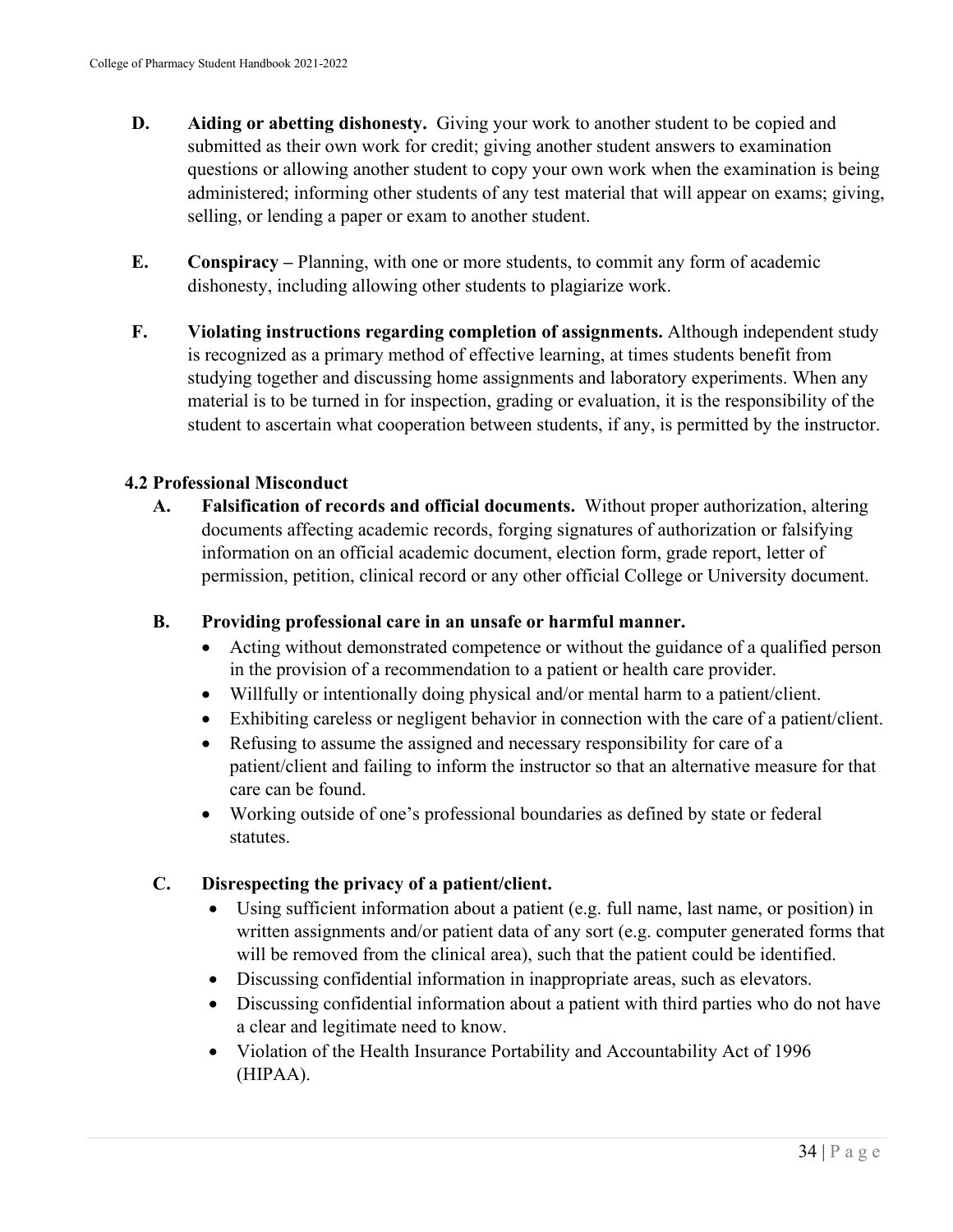- Referencing patients, or patient-related or other confidential information on social networking sites or other public forums.
- **D. Falsifying patient records or fabricating professional care or patient experiences.**
- **E. Failing to report omission of or error in treatment or medications.**
- **F. Drugs and alcohol.**
	- Using, possessing, selling or distributing illicit drugs; illegally using, selling, possessing, or distributing and drugs or alcohol; or using prescribed, over the counter, or illicit substances in such a manner as to impair one's judgment or performance as a pharmacy student, including being in an educational or clinical setting under the influence of alcohol, illegal drugs, or prescribed drugs inconsistent with the prescribed use.
	- Concerns of alcohol abuse or abuse of other controlled substances, as well as behavior that impairs a student's ability to meet professional standards over time, or disturbing or threatening behavior, should be reported to the Student Affairs Administrator.
	- The University of New Mexico has policies regarding the use of alcohol and other drugs and these policies are in effect for students: <https://pathfinder.unm.edu/common/policies/policy-on-illegal-drugs-and-alcohol.html>
- **4.3 Commission of a Crime.** Engaging in illegal activity that would impact the student's ability to obtain or maintain a professional license or employment in the fields of pharmacy and research. The results of criminal proceedings will not be determinative of proceedings under this Conduct Policy. <http://pathfinder.unm.edu/campus-policies/other-campus-policies.html>
- **4.4 Violating Computer Use Policies.** Violating the University's Information Technology Policies and Guidelines that defines proper and ethical use of computers and electronically stored data. <http://policy.unm.edu/university-policies/2000/2500.html>
- **4.5 Disruptive behavior.** Disruptive behavior includes conduct such as obstructing or disrupting classes, team projects, talks, presentations, or other activities or programs of the College of Pharmacy or other parts of the University and obstructing access to College community assets or to similar resources in other parts of the University. Excluded is any behavior protected by the University's policy on "Freedom of Speech" [\(https://pathfinder.unm.edu/common/policies/freedom-of-expression-and-dissent.html\)](https://pathfinder.unm.edu/common/policies/freedom-of-expression-and-dissent.html)
- **4.6** Students will treat fellow University of New Mexico students, faculty and staff with respect and in a civil manner. Incivility is not considered to be professional behavior and is prohibited within this policy.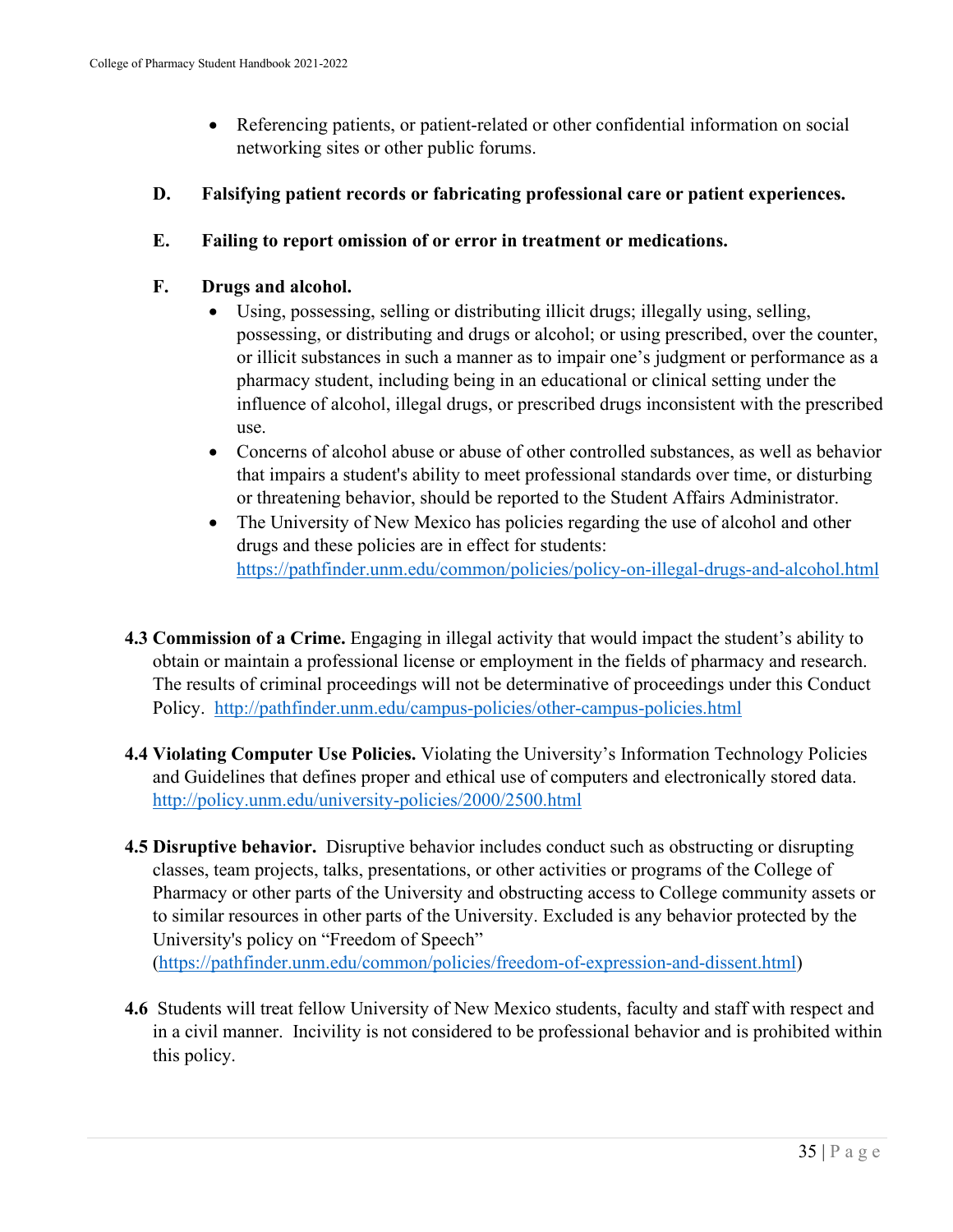#### **4.7 Sexual and other unlawful harassment.**

This conduct includes not only sexual or other unlawful harassment based on a person's identity or status, but also hazing, stalking, repeatedly sending e-mails, making phone calls or transmitting documents that are uninvited and unwanted, making threats, and any other wrongful conduct that seriously interferes with the work or study of any member of the school community, guest or any person with whom the offender is interacting in connection with any school program or activity. [http://policy.unm.edu/university-policies/2000/2730.html.](http://policy.unm.edu/university-policies/2000/2730.html) The Student Affairs Administrator will refer any discriminatory act as provided in Article 4.4 of the Student Grievance Procedure (available at [https://pathfinder.unm.edu/campus-policies/student-grievance](https://pathfinder.unm.edu/campus-policies/student-grievance-procedure.html)[procedure.html\)](https://pathfinder.unm.edu/campus-policies/student-grievance-procedure.html) to the University's Office of Equal Opportunity ("OEO"). Additionally, the Student Grievance Procedure governs any allegations of sexual violence. (https://pathfinder.unm.edu/campus-policies/student-grievance-procedure.html)

#### **4.8 Relationships with faculty and staff members.**

Students should be cognizant of and abide by the University Administrative Policies and Procedures Manual - Policy 2215: Consensual Relationships and Conflicts of Interest [https://policy.unm.edu/university-policies/2000/2215.html.](https://policy.unm.edu/university-policies/2000/2215.html)

**4.9 Obstructing the investigation of a possible violation of this conduct policy**. Including intentionally and knowingly filing a false complaint; making dishonest or misleading statements; falsification of information; altering, destroying or deleting relevant documents, files or e-mails; violating the confidentiality of the process; or any other act that hinders an investigation.

### **5. REPORTING PROCEDURES**

**5.1 Responsibilities for Reporting**. All members of the College of Pharmacy community – faculty, administrators, staff and students – have a responsibility to report any reasonable suspicion that a student has violated this Student Academic and Professional Conduct Policy. A report (see Professional Conduct Concern Note) must be immediately be made in writing to the Student Affairs Administrator. Anyone not sure of whether or not to report a suspicion should consult with the Student Affairs Administrator before making a decision not to formally report the suspicious behavior. It is important that all faculty and staff members report all misconduct so that there can be fairness in the application of the Student Academic and Professional Conduct Policy across the entire student body.

All faculty members are required to report in writing (e.g., Professional Conduct Concern Note) all incidents of academic misconduct (e.g., plagiarism, cheating, falsification of data, and violation of professional standards) that occur in their course to the Student Affairs Administrator. The Student Affairs Administrator will make a determination of next steps, including whether an investigation should be instituted by the Honor Council. Per University policy a faculty member may impose course sanctions for academic violations and should do so after consultation with the Student Affairs Administrator. Independent of the faculty member's action, the Student Affairs Administrator may also refer the issue to the Honor Council.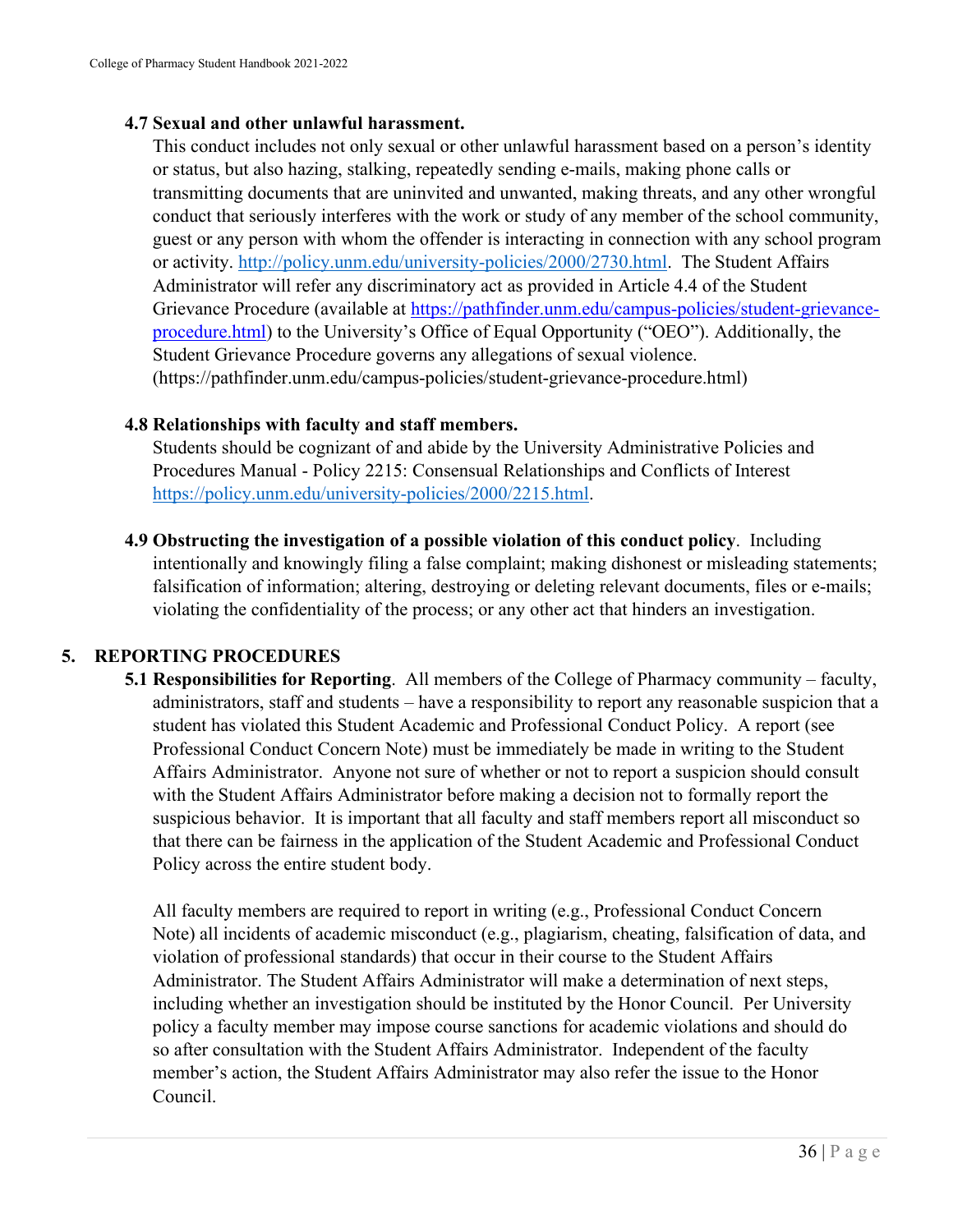### **6. INVESTIGATION**

- **6.1** The Student Affairs Administrator will provide the accused student of notice in writing of the allegation of misconduct within five University business days of receipt of the report alleging misconduct.
- **6.2** The Student Affairs Administrator will meet with the accused student as soon as possible after the notice of alleged misconduct has been sent but no later than ten University business days. In this meeting, the Student Affairs Administrator will (a) inform the student of the nature of the allegations; (b) explain the investigation and hearing process; and (c) explain the student's options. As a result of this meeting the following outcomes are possible:
	- A determination by the Student Affairs Administrator that no infraction occurred and the matter is concluded; or
	- Acceptance of responsibility by the accused with referral to the Honor Council for determination of sanctions, in consultation with the Student Affairs Administrator; or
	- A referral of the matter to the Honor Council for investigation, hearing and if appropriate determination of sanctions.

All Honor Council proceedings, records, and actions shall be considered confidential in nature. No person other than the accused having knowledge of such proceedings or actions shall reveal anything concerning them except as provided in this Code of Conduct, or as required by existing law.

### **6.3 Honor Council Membership**

The Honor Council will be comprised of:

- A.Two first-year pharmacy students (PS-1)
- B. Two second-year pharmacy students (PS-2)
- C. Two third-year pharmacy students (PS-3), one of which will be appointed as Chair
- D.Two fourth year pharmacy students (PS-4)
- E. Two Pharmaceutical Sciences graduate students (MS or PhD)

F. Faculty members who are serving on the Student Affairs Committee Student Honor Council members self-nominate by submitting an essay detailing why they believe they will be an ideal honor council member and a 200 word response to a behavioral question selected by the Office of Student Affairs. Potential Honor Council members are selected by the current Honor Council members based on their essay and response to the behavioral question. Each submission will be blinded to conceal the identity of the student before being considered by the Honor Council. The representatives are appointed for one year terms by the College of Pharmacy, but eligible for reappointment if deemed appropriate. Re-appointment is at the sole discretion of the Student Affairs Administrator or designate. In order to be re-appointed student representatives must not be the subject of an investigation of any sort and must not receive any Professional Conduct Concern Notes (PCCNs). Appropriateness of re-appointment will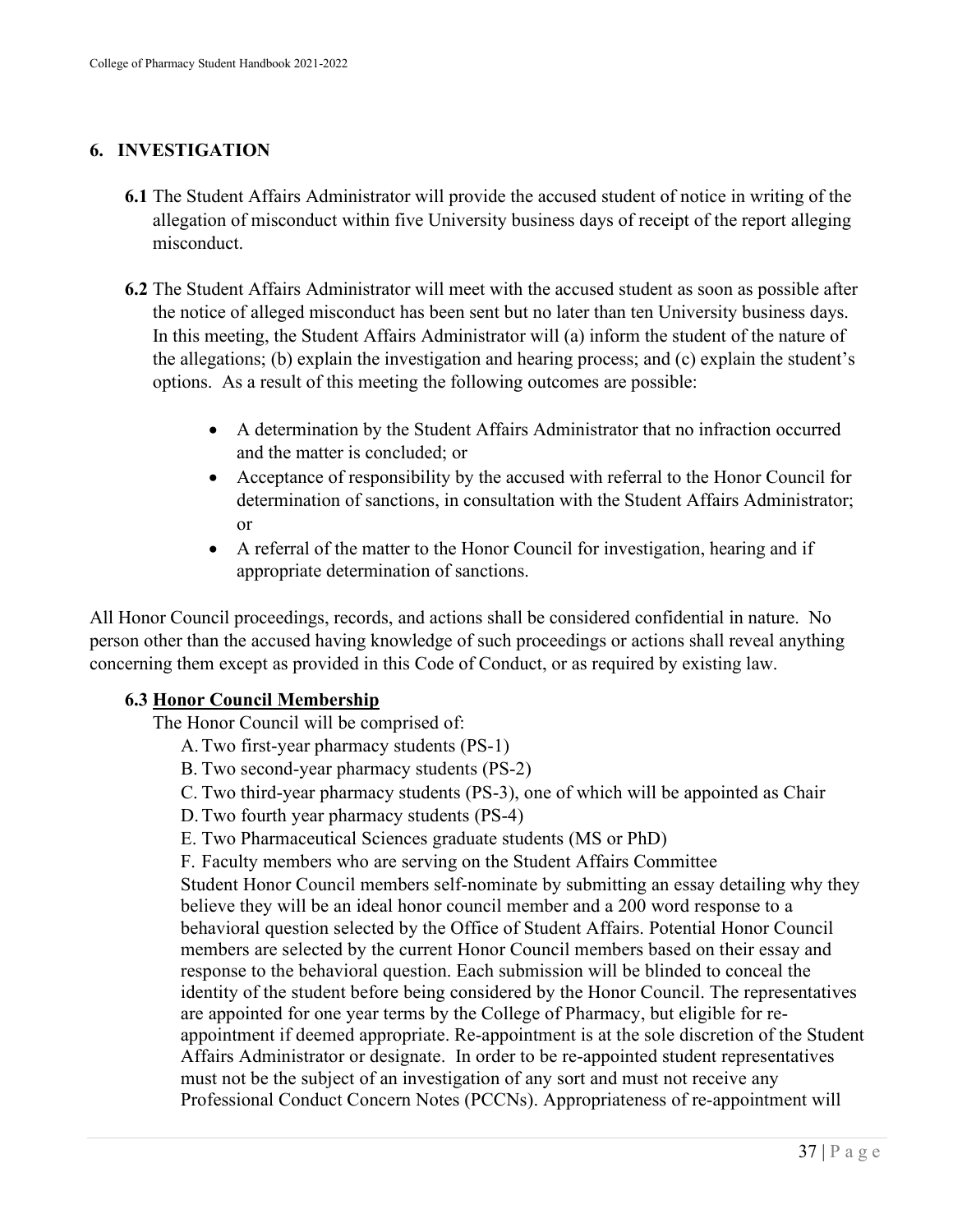also consider any concerns expressed by faculty, staff or fellow students specific to a student honor council member's behavior, relatability or other critical aspects of peer to peer representation.

### **6.4 Investigation**

The team of investigators from the honor council is appointed by the Student Affairs Administrator based on the principals that investigators should not be members of the accused's class, and/or student organization or involved in the incident. The investigation will consist of the following: The investigators shall interview the reporting witness, the accused (if the accused consents), any other witnesses, and all other persons, including faculty and staff, who may have relevant information. Written statements should be taken from all witnesses. After all witnesses have been interviewed and the investigation has been completed, the investigators shall report the finding to the Honor Council. The investigators will not serve as decision makers in the Honor Council hearing.

# **6.5 Hearing**

The hearing will be conducted by the Honor Council, as described above, trained in the hearing procedures. If a student has concerns about potential bias of a member of the Honor Council, the student can submit a written request to the Student Affairs Administrator, with rationale, for recusal of that member. The Student Affairs Administrator will approve or disapprove the request and that decision is final. The Honor Council shall make a determination whether a violation has occurred using the preponderance of evidence as the standard of guilt. Determinations by the Honor Council will, in most cases, will be rendered within 60 days of the referral to the Honor Council by the Student Affairs Administrator. This date can be modified at the discretion of the Student Affairs Administrator if deemed necessary. A violation shall be found upon a majority vote of the members of the Honor Council.

# **6.6 The Hearing Procedures are outlined in Appendix 2.**

# **6.7 Appeal Process**

Within five University business days of receiving the written notification of the Honor Council's decision from the Student Affairs Administrator, the student may submit a written appeal of the decision or the sanction (or both) to the Dean of the College of Pharmacy. Appeals must be based on at least one of the following arguments:

- **A.** There were violations of procedure that seriously compromised the investigation and/or conclusions.
- **B.** The decision was not in accordance with the evidence presented.
- **C.** The severity of the sanction is grossly disproportionate to the violation(s) committed.
- **D.** There is significant new evidence not reasonably available at the time of the investigation.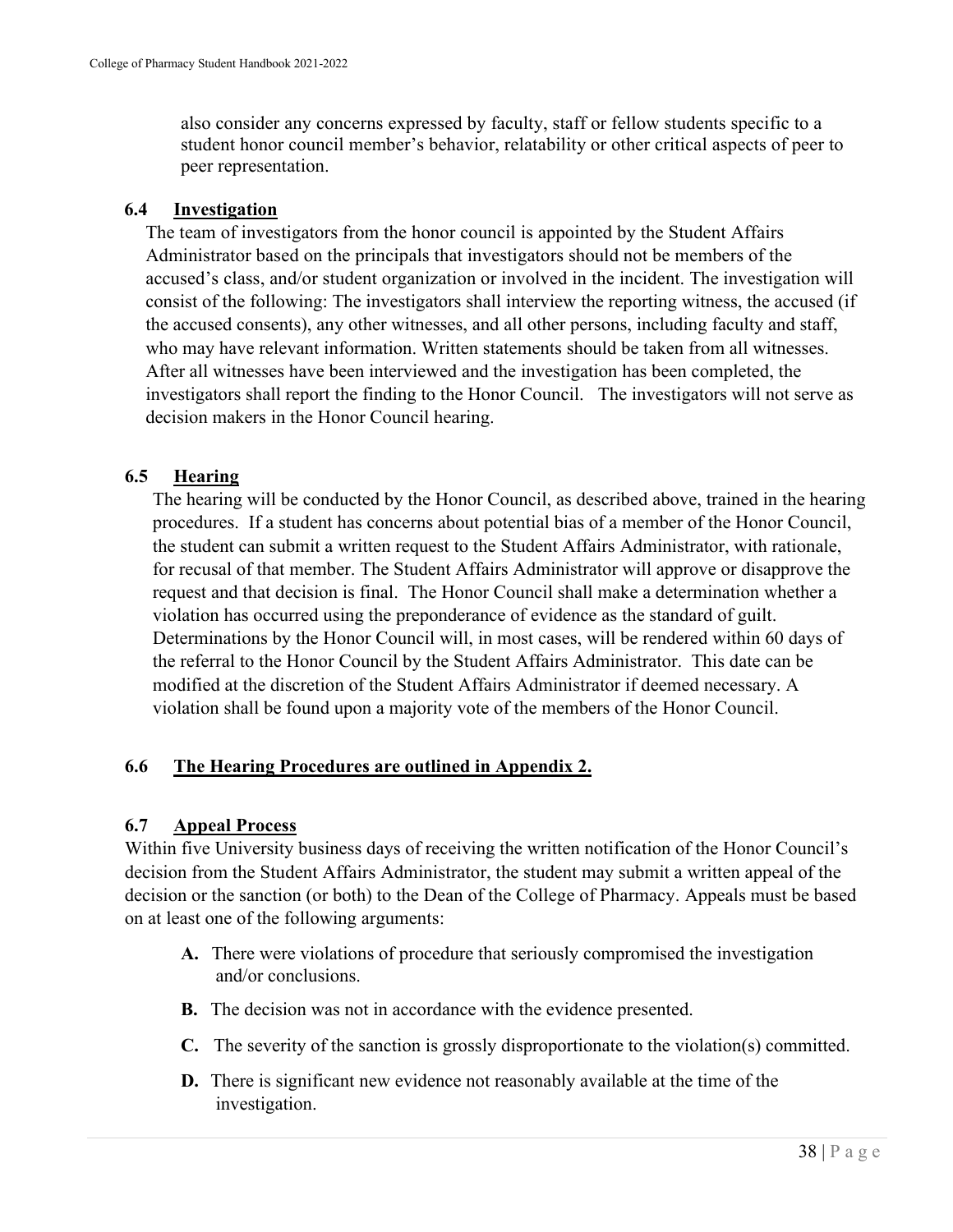The Dean of the College will determine if the appeal meets the above conditions. On appeal, the Dean of the College shall review the decision or the sanction (or both) of the Honor Council. The Dean of the College may meet with the party appealing the decision to discuss the reasons for the appeal.

After reviewing the case, the Dean of the College may 1) affirm or overturn the findings of the Honor Council, 2) affirm or overturn the sanctions imposed by the Honor Council, or 3) remand the case back to the Honor Council for further proceedings. Where a case is remanded, the decision may be appealed after rehearing to the Chancellor of Health Sciences.

The Dean of the College will issue a written notification regarding the decision within fourteen University business days of receiving the appeal.

The student may appeal the Dean of the College's decision within two weeks to the Chancellor for Health Sciences. The Chancellor or his or her designee shall review the appeal utilizing any procedures available to the Dean of the College as set out above.

The Chancellor's decision is subject to discretionary review by the UNM President and Board of Regents as outlined in Sections 9.3 and 10.4 of the Student Grievance Procedure in the UNM Pathfinder.

### **Procedure for Reporting Potential Violations of the Student Academic and Professional Code of Conduct Policy (also referred to as a Professional Conduct Concern Note).**

In conferring the PharmD degree, the University of New Mexico certifies that the graduate is competent in pharmaceutical knowledge and skills, and that the graduate demonstrates those traits essential to the profession of pharmacy which include:

- *Altruism* is putting the best interest of patients above self-interest
- *Accountability* is required at many levels—individual patients, society, and the profession.
- *Compassion* is to be disposed to see, as well as feel, what a trial, tribulation, or illness has wrought in a patient's life.
- *Duty* is the free acceptance of a commitment to service. This commitment entails conscientiousness in fulfilling one's responsibilities including being available and responsive when "on call," and accepting inconvenience to meet the needs of one's patients.
- *Excellence* entails a conscientious effort to exceed ordinary expectations and to make a commitment to life-long learning.
- *Honesty and Integrity* are the consistent regard for the highest standards of behavior and the refusal to violate one's personal and professional codes. Honesty and integrity imply being fair, being truthful, keeping one's word, meeting commitments, and being straightforward. They also require the recognition of the possibility of conflict of interest and avoidance of relationships that allow personal gain to supersede the best interest of the patient.
- *Respect for others* is the essence of humanism, and humanism is central to professionalism. Respect for patients and their families and for colleagues is demonstrated through a willingness to acknowledge and learn about the cultural influences that shape their health beliefs and behaviors.

The College has a great stake in instilling professionalism into its students. The Student Academic and Professional Conduct Policy indicates that all members of the College community have the responsibility to report any reasonable suspicion that a student has violated to the policy.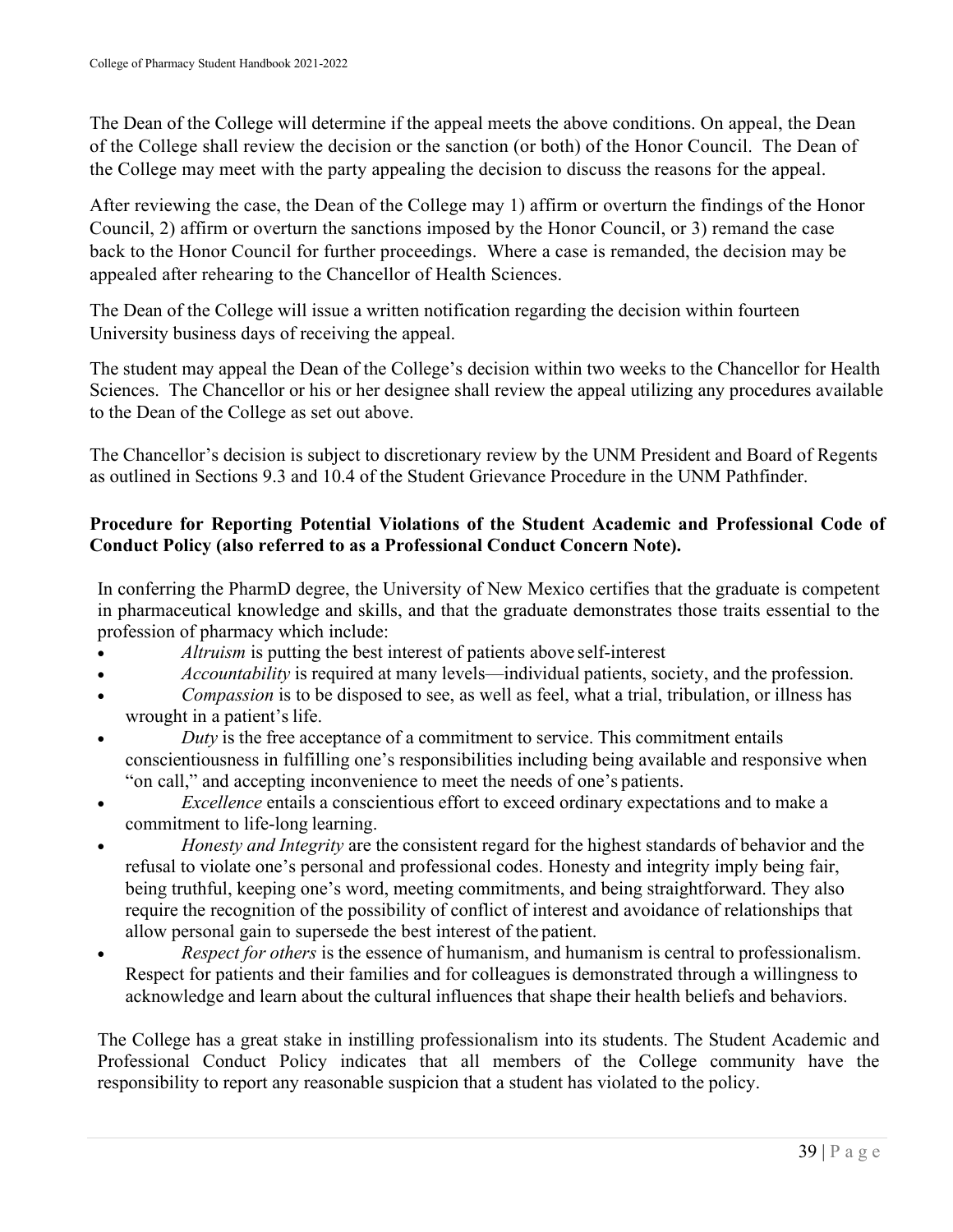#### **Process for Reporting Issues of Professional Concern (i.e., Professional Conduct Concern Note):**

- Reporting of all incidents for which there is a reasonable suspicion that a student has violated the Student Academic and Professional Conduct Policy will be done using the Professional Concern Notice (i.e., PCCN).
- PCCNs will be classified as "academic integrity concern," "professionalism concern," or "other concern" by the person reporting the incident. For academic integrity concerns, reporting faculty will be consulted regarding possible consequences.
- The Student Affairs Administrator of Education or his/her designee can be contacted directly for urgent issues that require immediate attention, with completion of the PCCN to follow after the immediate needs have been addressed.
- If a faculty or staff member or other individual who has contact with the student and observes a student exhibiting unethical behavior/substandard professionalism, in an experiential practice setting, the concern should be brought to the course director/Director of Experiential Education who will then decide whether to formally submit a Professional Conduct Concern Note to the Student Affairs Administrator.
- If the concern for substandard professionalism arises outside of a College of Pharmacy course, faculty or staff should also submit the Professional Conduct Concern Note directly to the Student Affairs Administrator Education.
- Per University policy a faculty member may impose course sanctions for academic violations but should only do so after consultation with the Student Affairs Administrator.
- Resolutions of each case will be recorded by the system, and accessible only to the Student Affairs Administrator or her/his designees.
- A note of acknowledgement will be sent to the reporting party regarding resolution of the incident without providing details of any sanctions or lack thereof.
- In incidences when a resolution to a case is not reached prior to reporting of grades, an incomplete should be entered for the student(s) in question, with the grade adjusted once the resolution is reached.

The purpose of a "Professional Conduct Concern Note" is to report instances or patterns of substandard professional behavior including concerns of academic integrity by a student pharmacist to the College administration where the concern will be reviewed confidentially. The student may be referred to counseling or other formal intervention. Professional Conduct Concern Notes may result in a report of substandard professionalism in the student's formal academic record.

The Student Affairs Administrator will review each Professional Conduct Concern Note. The student will be notified of the concern and required to meet with the Director of Experiential Education and/or Student Affairs Administrator. Subsequently, a plan for addressing the behavior, and further counseling, remediation or formal action will be developed based on the seriousness of the concern.

The Professional Conduct Concern Note will be placed in the student's academic file. In general, the documentation for students with fewer than three Professional Conduct Concern Notes will be purged from their academic file at the point of graduation. However, in rare cases, due to the seriousness of the incident, the Professional Conduct Concern Note may become part of the student's permanent record.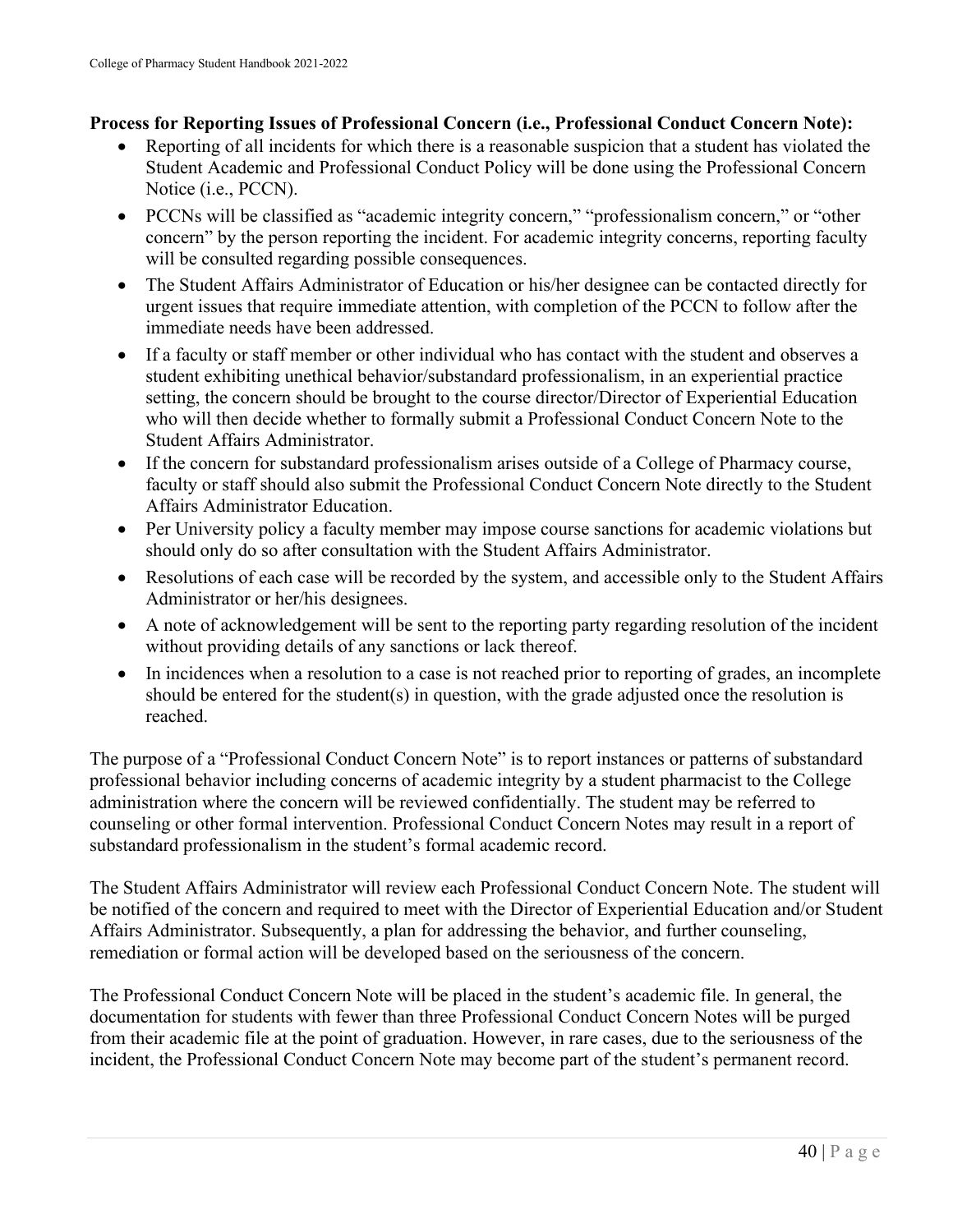Records of all Professional Conduct Concern Notes will also be maintained in a confidential, secure database.

A student who has three or more Professional Conduct Concern Notes will be reported to the Honor Council for further action/recommendation. However, any Professional Conduct Concern Note may result in a recommendation for a hearing (see Appendix 2) if the problem with professionalism or academic integrity is deemed serious enough by the Student Affairs Administrator responsible for this student.

The Professional Conduct Concern Note form can be found on the College intranet or requested from the Office of Student Services.

### **Professional Commendation Notice (i.e., Commendation Note)**

The purpose of a "Commendation Note" is to report the exceptional professional behavior or service of a student. This information is conveyed to the student and recorded in the student's College file. The Commendation Note is not used to highlight academic excellence, as this is evaluated and reported through the current grading and evaluation system.

- 1. Submission Any faculty member, adjunct faculty, staff, or other individual who observes the student's professional behavior may recommend the student for commendation. This recommendation can be made to an Instructor of Record (IOR), the Assistant Dean for Experiential Education and/or the Student Affairs Administrator. The IOR or Assistant Dean for Experiential Education should then formally submit the Commendation Note via the on-line form to the Student Affairs Administrator. A Commendation Note may be submitted with the student's final evaluation during a course/rotation, or may be separately submitted.
- 2. Process and Recording The student will be contacted and notified of the commendation. The commendation will be placed in the student's file.

# ACPE Student Complaint Procedures

The University of New Mexico College of Pharmacy is committed to a policy of fair treatment of its students in their relationships with the administration, faculty, staff and fellow students. Any student may bring a grievance or complaint in reference to the Accreditation Council for Pharmacy Education (ACPE) accreditation standards. The ACPE, as directed by the U.S. Department of Education, requires that any student complaint lodged against the College of Pharmacy, or the pharmacy program, alleging a violation of the ACPE Accreditation Standards should be submitted in writing to the Student Services Office. The Accreditation Standards ("Accreditation Standards and Guidelines for the Professional Program in Pharmacy Leading to the Doctor of Pharmacy Degree," adopted June 14, 1997) can be found in the publications section of the ACPE Website at: <https://www.acpe-accredit.org/students/standards.asp>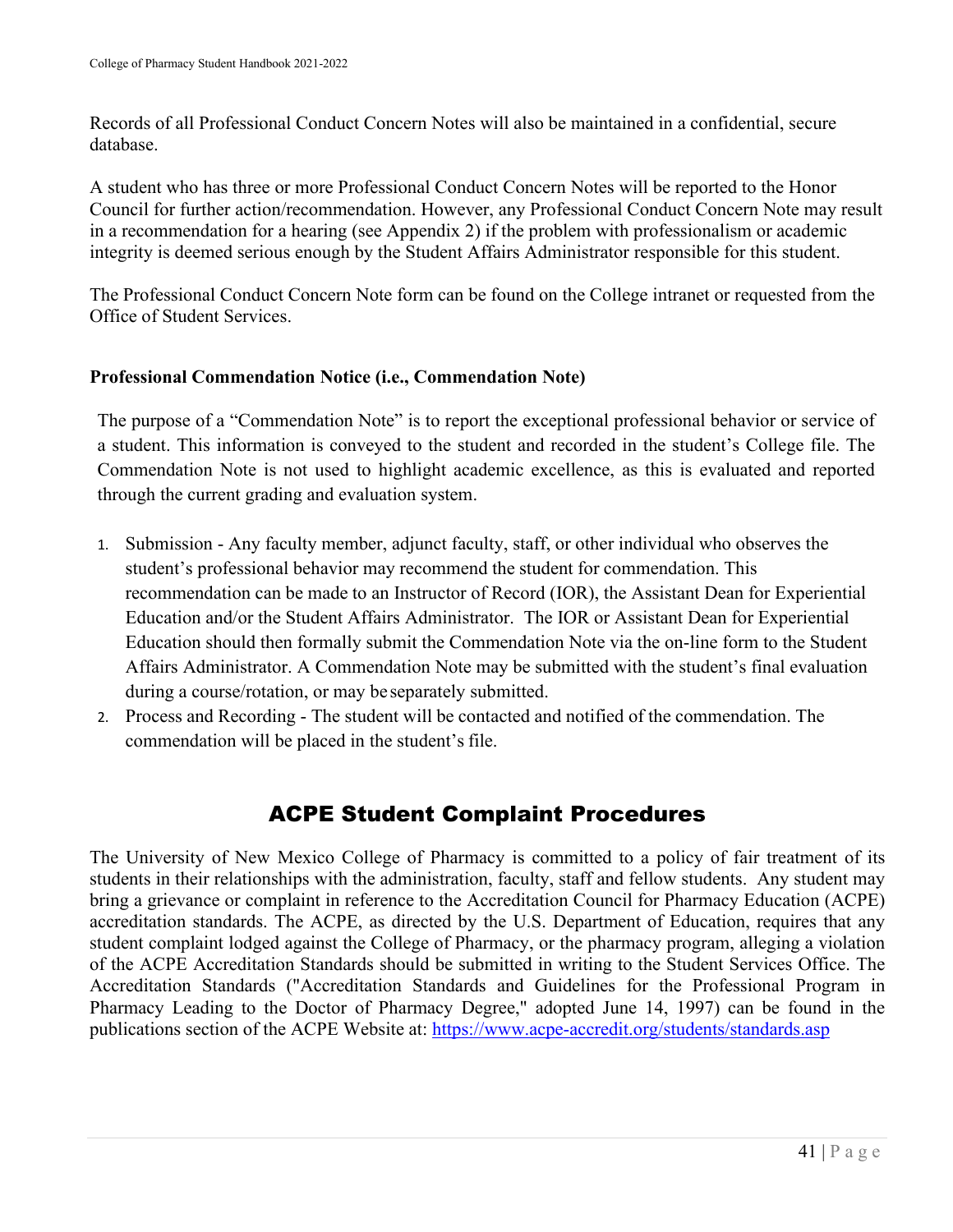# College of Pharmacy Student Affairs

The College of Pharmacy maintains an Office of Student Affairs (OSA) to support students completing their program in pharmacy. Following is a list of available services; please see the following pages for more detailed descriptions.

#### *Advisement*

The College of Pharmacy Advisement Center is located in Room 188 of the Nursing/Pharmacy Building. The Advisement Office should be notified immediately of any name changes. The Advisement Office telephone number is (505) 272-3241, please call for an appointment.

#### *Academic Support*

The College of Pharmacy Learning Specialist is located in the Room 188 of the Nursing/Pharmacy Building. The learning specialist is available to assist students in strategies, tools, and concerns to assist in student success. Students may make an appointment with the learning specialist through the front desk or by calling 505-272-3241.

Individual tutoring sessions may also be arranged through the learning specialist as required for students. Tutors are selected from upper level pharmacy students who have achieved academic excellence in their course(s). Student's attendance at tutoring sessions will also be tracked and used to evaluate the effectiveness of the tutoring program.

#### *Personal Support Services*

College of Pharmacy students with personal, financial or emotional concerns can make an appointment with any member of the Student Affairs Office. The Office of Student Affairs strives to help students function successfully in their academic lives. Appointments can be made by calling (505) 272-3241 or by stopping by the front desk at the College of Pharmacy.

#### *Financial Aid Office*

College of Pharmacy students apply for financial assistance at the UNM Health Sciences Center Financial Aid Office. Questions regarding financial aid may be directed to Janell Valdez  $(iavaldez@salud.unm.edu)$  or via phone at (505) 272-2954. Information on state and federally funded grant, scholarship, and loan resources can be obtained through her office. Additional questions on College of Pharmacy-level scholarships or questions can be directed to the COP Office of Student Affairs, (505) 272-3241.

# Scholarships/Loans

For the most up to date information on scholarships, loans and other financial aid information, please see the Health Sciences Center's website [\(http://hsc.unm.edu/academicaffairs/financialaid/\)](http://hsc.unm.edu/academicaffairs/financialaid/).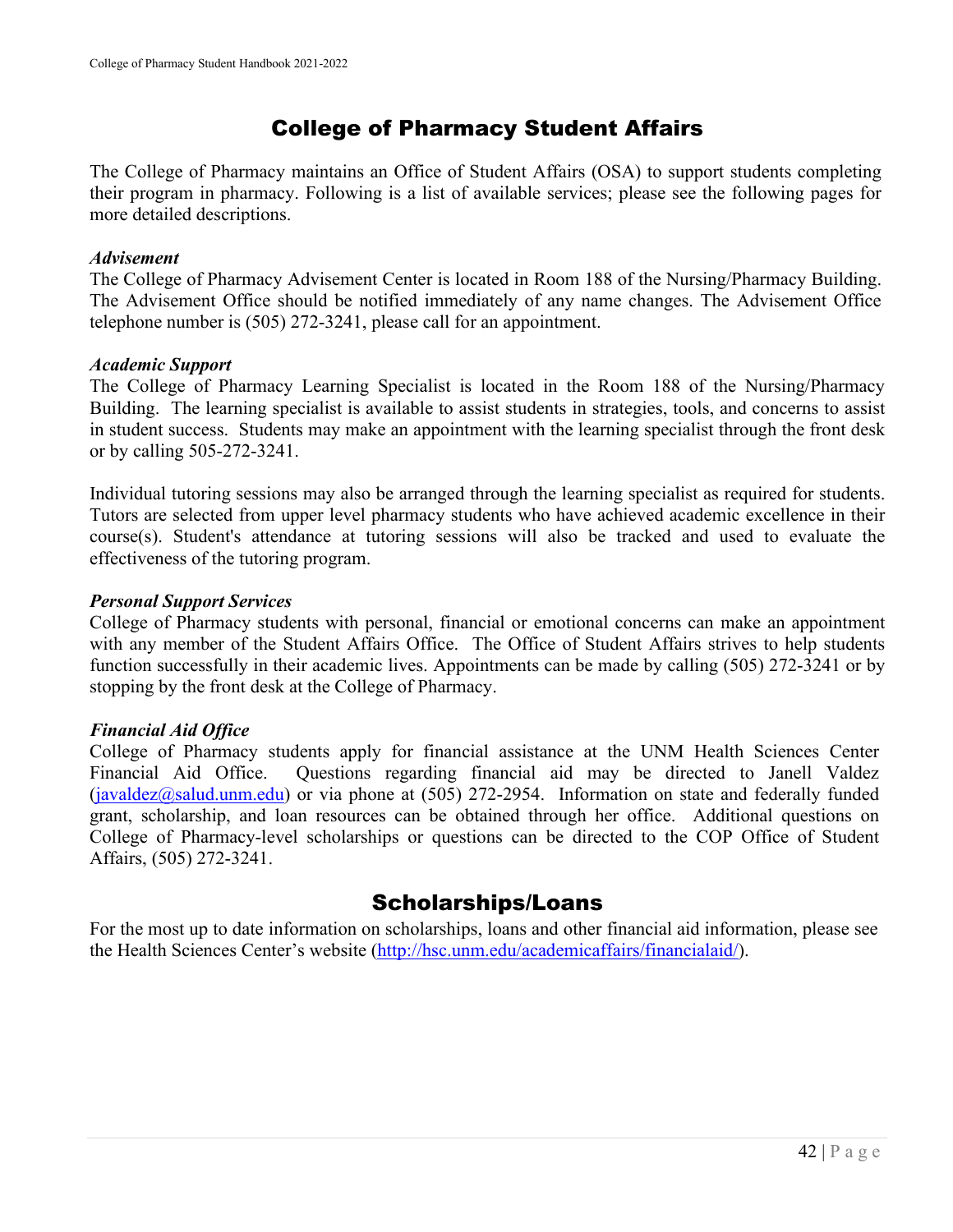# **Residency**

Students are classified according to their residency status for tuition purposes. Students wishing to change from nonresident to resident classification must submit a residency petition. For residency status, students must meet the following requirements:

- 1. Twelve months consecutive presence in the state of New Mexico.
- 2. Financial independence (for tax purposes).
- 3. A written declaration of "intent" to establish residency in New Mexico.
- 4. The Overt Acts requirement, supporting the declaration of intent.

For more information go to:<http://registrar.unm.edu/residency/index.html>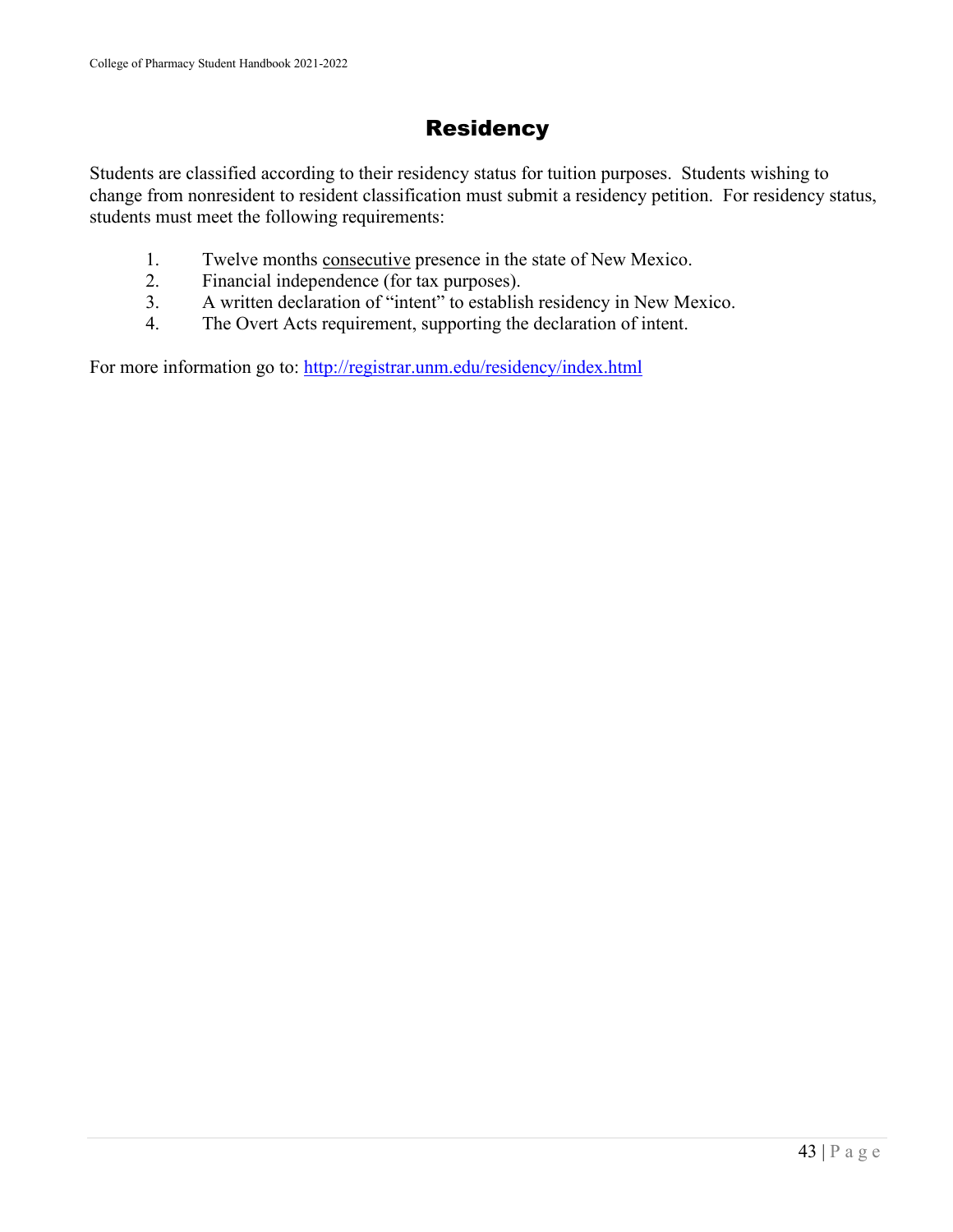# UNIVERSITY OF NEW MEXICO COLLEGE OF PHARMACY Office of Experiential Education

The Office of Experiential Education (OEE) is located in Pharmacy Administration, room 179, on the first floor of the Nursing/Pharmacy Building and can be reached by phone at (505) 272-5319.

#### **Pharmacy Practice Experiences (PPEs)**

The Pharm.D. curriculum consists of both didactic and experiential components. Experiential education comprises over 33% of the curriculum and is an integral component in transitioning from classroom learning to real world application. Pharmacy Practice Experiences (PPEs) begin in the first summer of the first year of study, and are required, unpaid experiences for which students receive academic credit. Each experiential course will be scheduled by the Office of Experiential Education (OEE). Accounts for incoming students will be established in Core ELMS, a rotation management program and database:<https://corehighered.com/login-elms.php>This is the system used to document and track experiential activities during the professional program.

The experiential portions of the curriculum are briefly outlined below:

- Introductory Pharmacy Practice Experiences (IPPEs)
	- o Students are required to successfully complete a 4-credit hour **Community Pharmacy IPPE** course at the end of the first professional didactic year, usually during the first summer, but winter break options are available. This IPPE takes place in a community pharmacy setting. The objective of this experience is to introduce students to basic pharmacist functions in this practice setting. The primary emphasis is on prescription intake, processing and dispensing; obtaining a history (drug and medical) and communicating drug and health prevention information to patients. Students are expected to complete a minimum of 160 unpaid hours and complete a set of learning objectives. Every attempt is made to accommodate student requests, however, please note that assignments may be made anywhere in New Mexico.
	- o Students are required to successfully complete a 3-credit hour **Institutional Pharmacy IPPE** course at the end of the second professional didactic year, usually during the second summer, but winter break options are available. This IPPE takes place in a hospital or other institutional setting. The objective of this experience is to introduce students to interpreting and entering medication orders, drug distribution within the institution, sterile product preparation, and pharmacy administration. Students are expected to complete a minimum of 120 unpaid hours and complete a set of learning objectives. Every attempt will be made to accommodate student requests, however, please note that assignments may be made anywhere in New Mexico.
	- o During the third professional year, students must successfully complete a 1-credit hour IPPE experience concurrent with the Fall and Spring semesters of didactic coursework for a total of 80 contact hours. This experience focuses on transitions of care and is patient focused. Assignments include Soap notes, DI questions and Case Presentations. Together, the IPPEs and coursework prepare the student to enter the Advance Practice Experiences (APPEs).
- Advanced Pharmacy Practice Experiences (APPEs)
	- o APPE courses comprise the entire fourth year of study and are designed to provide advanced and specialized experiences. Students will have the opportunity to experience pharmacy practice in a variety of settings. One of these experiences must be completed in a rural New Mexico setting.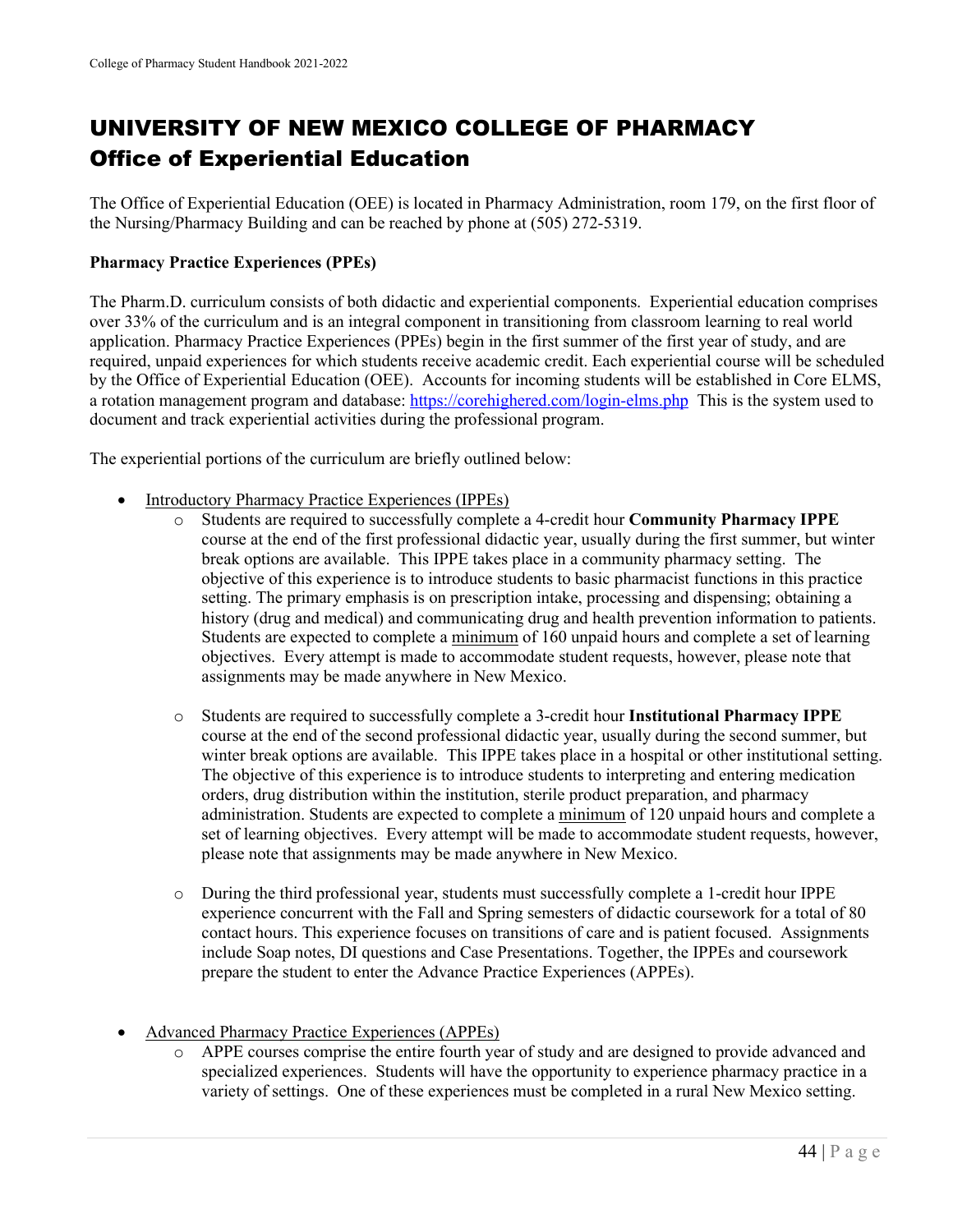This setting may be anywhere in the state of New Mexico, but the rural distinction applies to settings outside the greater Albuquerque, Los Lunas, Edgewood, or Rio Rancho areas.

#### **UNM Health Sciences Center/College of Pharmacy Requirements**

All UNM College of Pharmacy students must comply with the requirements listed below. It is the student's responsibility to ensure that all records are current and he/she is in compliance with all rotation site, College, and HSC requirements year-round, including breaks between semesters.

*Please note: All costs associated with the requirements listed below, including housing, reliable transportation, and living expenses for rural rotations are the responsibility of the student. Students should contact the College of Pharmacy Financial Aid Office to discuss any financial support needed to pay for these requirements.*

• **Core ELMS:** 

Core ELMS is the program that the UNM College of Pharmacy uses to manage student rotations. All students will have a Core ELMS account where they can check the status of their requirements and upload verification documents. The website is [https://corehighered.com/login-ELMS.php](https://corehighered.com/login-elms.php)

- o All experiential course schedules and evaluations reside in Core ELMS.<br>
O To upload verification of requirements, click on "Requirements." then so
- To upload verification of requirements, click on "Requirements," then scroll down to selected requirement. Click "Edit Current" for first upload, or "Replace" for subsequent uploads, then upload your compliance documentation.

#### • **Patient Privacy and HIPAA for Pharmacy Students**

Patient information must be guarded against all inappropriate disclosures. When in doubt, students should ask a faculty member or preceptor before disclosing any information. The Health Insurance Portability and Accountability Act (HIPAA) requires all health care organizations to ensure privacy and security of patient information. UNM Health Sciences Center requires HIPAA training courses be completed annually through the online UNM Learning Central. Students will need to log in to Learning Central to complete the training modules. Incoming students will initially complete HIPAA on entry to the College, and then again in January of every subsequent calendar year. To complete the online HIPAA training modules, follow the instructions listed below:

URL: [https://learningcentral.health.unm.edu](https://learningcentral.health.unm.edu/)

- Log in with your Main Campus or HSC UNM Net ID and password
- Type "HIPAA" in the catalog search box and hit enter
- Complete the trainings titled:
	- "*HIPAA and HITECH training 2021"*
	- *"HIPAA Security Training 2021"*

*Each January HSC trainings are updated and titles may change. Check with the Office of Experiential Education for current requirements each year.*

Upload certificates of completion into your Core ELMS profile under the requirements tab.

#### • **Bloodborne Pathogens Training Requirement for Pharmacy Students:**

The *"Bloodborne Pathogens Training for HSC 2021" (ONLINE ANNUAL COMP HSC 2182)* module is an approach to infection control that applies to blood, all body fluids, all secretions and excretions, non-intact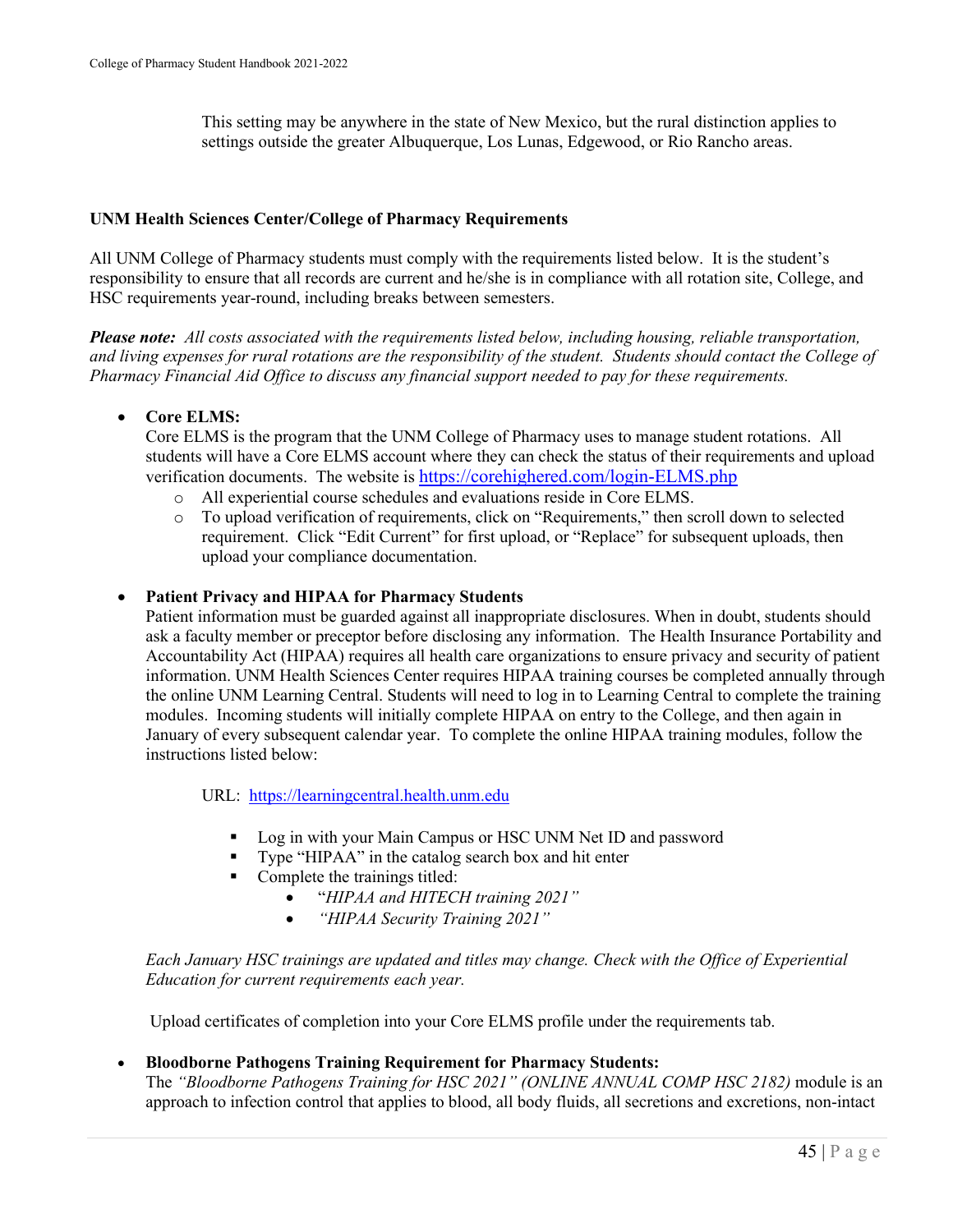skin and mucous membranes and items contaminated by the same for all patients and patient specimens, regardless of diagnosis. Standard precautions will be the minimum standard of practice throughout the University of New Mexico Health Sciences Center. All human blood and body fluids will be handled as if they are infectious. Incoming students will initially complete the Bloodborne Pathogens Training on entry to the College, and then again in January of every subsequent calendar year. To complete the online Bloodborne Pathogens Training follow the instructions listed below:

URL: [https://learningcentral.health.unm.edu](https://learningcentral.health.unm.edu/)

- Log in with your Main Campus or HSC UNM Net ID and password
- Type "Bloodborne" in the catalog search box and hit enter
- Complete the training titled:
- *"Bloodborne Pathogens Training for HSC 2021 (ONLINE ANNUAL COMP HSC 2182)"*
- *Each January HSC trainings are updated and titles may change. Check with the Office of Experiential Education for current requirements each year*

Upload completion certificate into your Core ELMS profile under the requirements tab.

#### • **Immunization Requirements for UNM Students in Healthcare Programs:**

Healthcare students must complete all required immunizations, per the UNM Student Health and Counseling (SHAC) before they engage in patient care activities. Students must take their records or upload them to the UNM Student Health and Counseling's (SHAC) Allergy & Immunization Clinic on main campus to be scrutinized for completion and recorded on the appropriate SHAC form. The College of Pharmacy will not accept immunization records that are not recorded on the SHAC form and accompanied by SHAC's Health Science Student Compliance Progress Report. Students will need to upload both documents to their account in Core ELMS: [https://corehighered.com/login-ELMS.php](https://corehighered.com/login-elms.php) in the requirements tab, under Immunizations. All subsequent immunizations need to be updated on the SHAC forms and uploaded to Core ELMS under the requirements tab.

Students at the College of Pharmacy will complete SHAC's requirements for immunizations for healthcare programs:<http://shac.unm.edu/documents/immunizations-healthcare-programs.pdf>

#### • **Intern Licensure:**

Currently, students will be eligible for a pharmacy intern license after successful completion of the first semester of pharmacy course work. Students must obtain and retain an active New Mexico intern license to complete any Professional Practice Experiences. Failure to comply will result in forfeiture of academic credit (for IPPEs or APPEs); and/or forfeiture of accrued intern hours. Applications will be available to students toward the end of their first semester. The College may assist students and the Board of Pharmacy in processing board applications for initial licensure approval. The New Mexico Board of Pharmacy is located at 5500 San Antonio Dr. NE, Suite C, Albuquerque, NM 87109, telephone: (505) 222-9830.

#### • **CPR Certification:**

UNM HSC and the College of Pharmacy require that all student pharmacists maintain current CPR certification throughout the program. Incoming students must complete a live course (not entirely online) that covers adults and children. Training must be either "BLS for Healthcare Providers," or "CPR Pro," and must be updated before expiration every two years. Incoming students that are not certified must obtain certification as soon as possible. Students should maintain proof of certification, as the Office of Experiential Education requires copies of current training/certification. Students are required to upload proof of certification (front and back of card) to their account in Core ELMS: [https://corehighered.com/login-ELMS.php](https://corehighered.com/login-elms.php) under the requirements tab, CPR.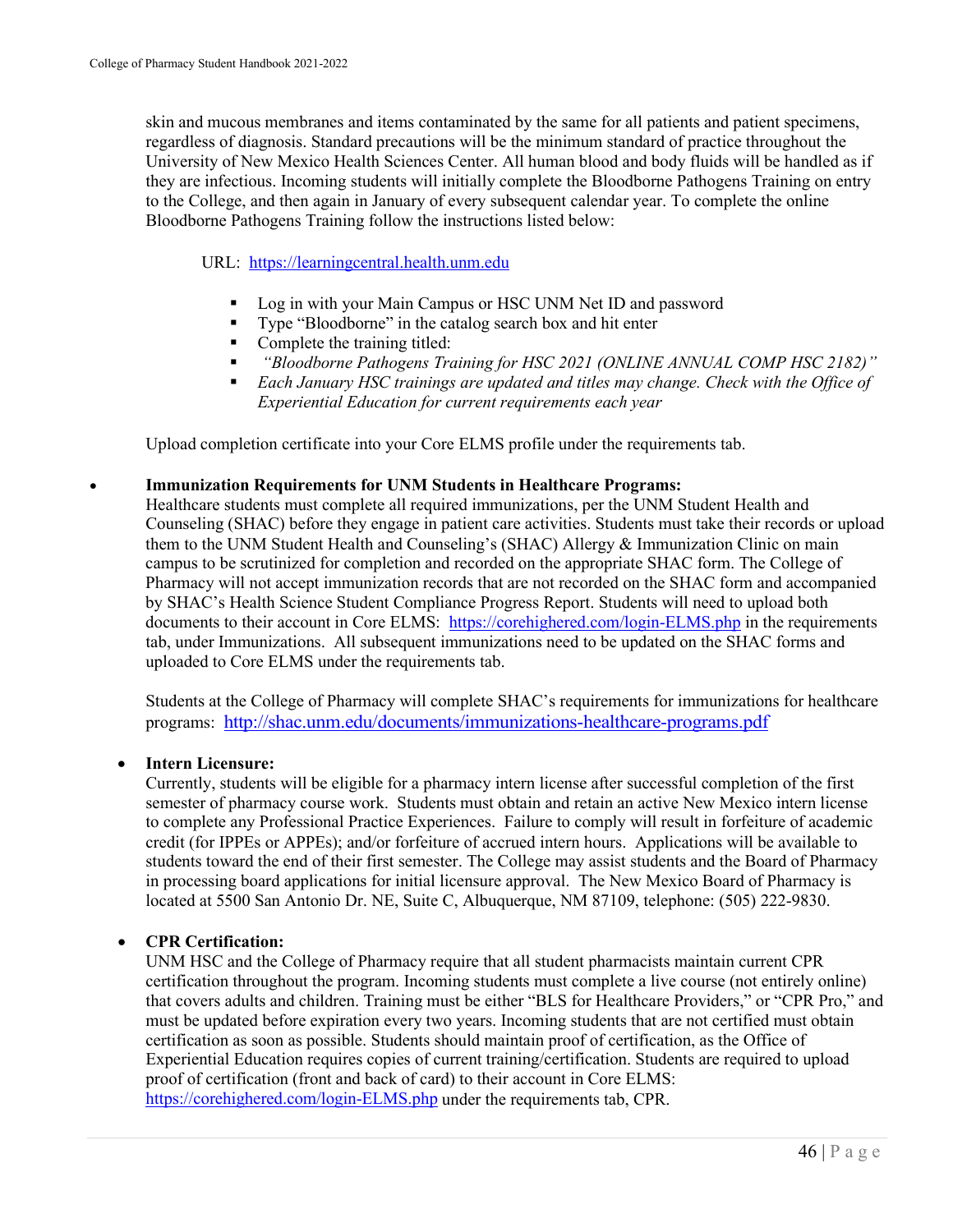- **Other UNM HSC and College of Pharmacy Requirements for Pharmacy Practice Experiences:** (List below is not exhaustive; subject to change)
	- 10-panel Drug Screen from approved vendor
	- Background Checks from the NM Department of Health
	- Fingerprinting for background checks
	- **Health Insurance**
	- Professional Liability Insurance<br>• Site specific requirements may if
	- Site specific requirements may include covid vaccination, titers, or boosters; additional documentation including flu vaccination during influenza season, background check updates, more frequent TB testing or drug screens within specific timeframes, and Fit testing for N95 Respirators
	- **More information will be provided regarding specific requirements throughout the curriculum.** Please note that requirements are subject to change.
- **Drug and Alcohol Misuse and Abuse** See the *UNM College of Pharmacy Policy on Drug and Alcohol Misuse and Abuse*

#### **Pharmacy Practice Experiences courses (rotations) Important Information**

• **Scheduling PPEs**

All PPEs (rotations) will be assigned by the Office of Experiential Education (OEE), taking each student's career goals and personal circumstances into consideration, as well as the availability of sites and rotation types. The majority of these experiences must be completed in New Mexico, and in the last year, at least one Advanced Experience will be completed in rural NM. Grades below "C" may affect eligibility for rotations.

#### • **Arranging/Changing Practice Experiences:**

It is not appropriate for students to approach preceptors about arranging PPE course. Please ask the Office of Experiential Education before attempting to arrange a rotation. It is never appropriate for students to approach preceptors about changing an assigned rotation. If an arrangement or change is warranted, the student should first discuss it with the OEE. Making rotation assignments is a complex process, thus student pharmacists are not allowed to approach preceptors about rotation changes.

#### • **Practice Site Affiliation Agreements:**

The Site Affiliation Agreement is a legal document between the UNM College of Pharmacy and individual practice sites. Compliance with legal and site requirements is becoming increasingly complex and scrutinized by legal departments of both the university and site institution. The OEE is required to have executed a fully signed agreement before students are eligible to begin experiences at scheduled practice sites.

- o Students are not involved in the affiliation agreement process, a legal process involving attorneys at both the University of New Mexico and the practice site. The OEE will do all that it can to ensure a site affiliation agreement is in place at least two months in advance of each student's scheduled rotation. If the agreement is not fully in place two months in advance, the rotation may be cancelled. In the event of cancellation, the OEE will arrange for another comparable rotation.
- o There are a handful of pre-approved sites outside the state of New Mexico. Requests for non-listed out-of-state experiences should be submitted to the OEE by the end of fall semester of the third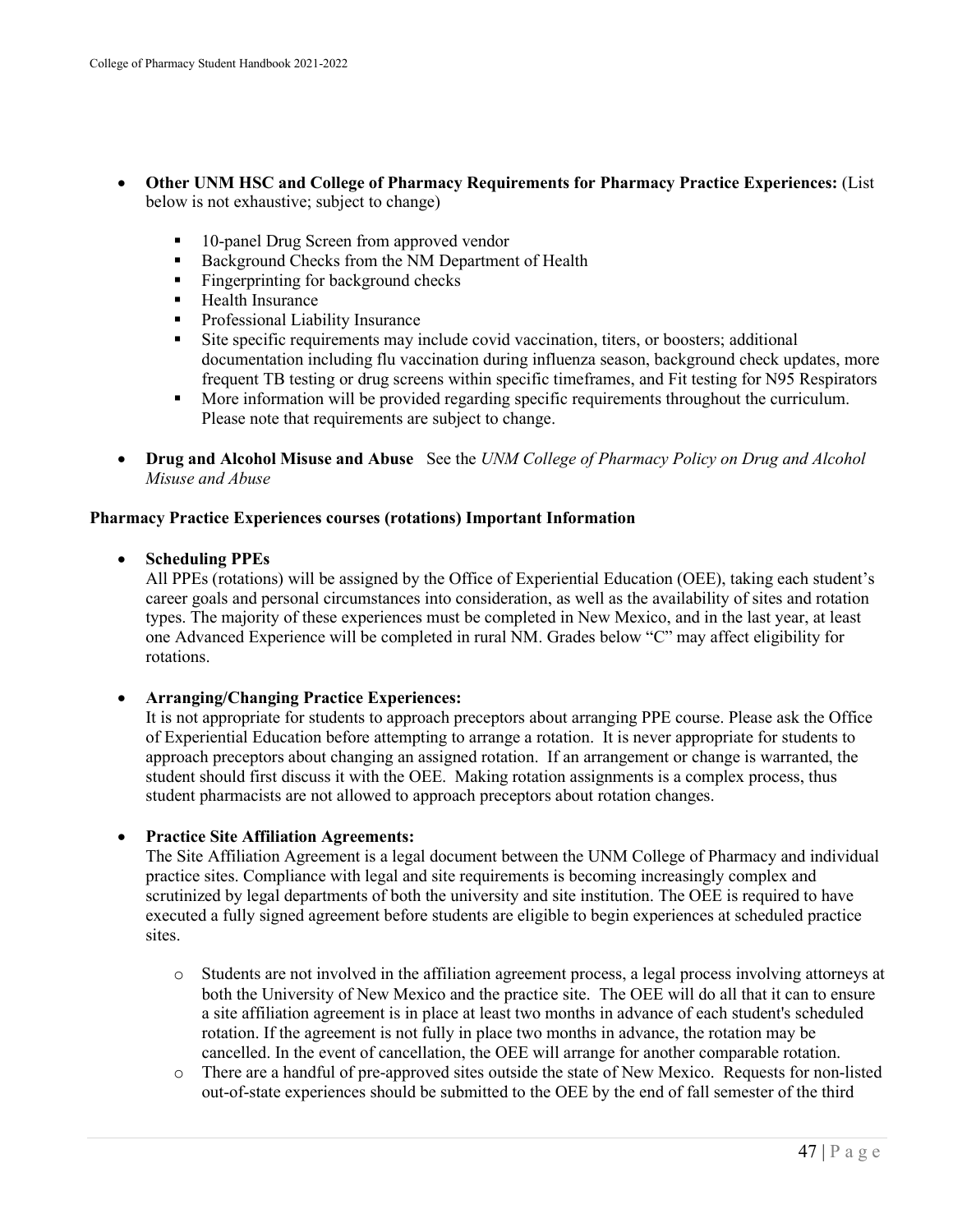year of study. If affiliation agreements are completed and approved, the student pharmacist requesting the site must complete the experience and will not be allowed to drop it.

o The College of Pharmacy shall be responsible for completing the site affiliation agreements of the program, including facilitating site-specific student requirements.

#### • **Student Rotation Change Request Policy and Procedure:**

Assignments are made based on student preference, and preceptor/site availability.

- o IPPE rotations will be assigned by the OEE after consideration of student preferences and geographic needs.
- o Students will make APPE site preferences in February of their third professional year. Students will receive their assignments for APPE sites in early spring and will have an opportunity to request changes (except extraordinary out-of-state experiences as described above) based on requirements and availability until the deadline. Schedule adjustments requested after the deadline will not be granted unless there are extreme circumstances, such as illness or life-events that happen to the student. Additional change requests due to less extreme situations, including changing professional interest, will not be permitted and students should refrain from asking.

Due to the complexity of rotation assignments, student pharmacists should never contact preceptors directly about changing an assigned rotation. Instead, student pharmacists should first contact the OEE. The schedule adjustment request will likely be rejected if the student has contacted the involved preceptor(s) on his/her own. The decision will be at the discretion of the head of the experiential office.

If a student-initiated rotation change has been approved, finalized, and completed, it may not be changed back due to reconsideration by the student.

#### • **Contacting Preceptors: Student Policy**

#### o **P1, P2, and P3 (IPPEs):**

At least **two weeks** in advance, students must contact their IPPE preceptor by e-mail for the following purposes:

- *Introductions:* Introduce yourself and remind them that you are scheduled to complete a rotation at their site in two weeks
- *CV submission:* Share a copy of your CV (also upload into Core Elm's , requirements tab)
- *Logistics:* Confirm when and where to report for first day
- *Specifics:* Ask if there are articles/guidelines to review in preparation for the rotation
- *Setting of goals*: Share your personal learning goals for the experience and record in Moodle.

If the student has not received a response from the preceptor after two or three e-mails, the student should then try reaching the preceptor by phone. If the student is not able to reach the preceptor after several attempts, he/she should contact the OEE for assistance. Students are required to contact each preceptor in this fashion.

#### o **P4s (APPEs):**

At least **two weeks** in advance, students must contact their APPE preceptor for the purposes described above.

#### **IPPE (community and institutional) and APPE Hours:**

Students are required to spend a **minimum** of 160 hours a month (at least 40 hours/week) and a minimum of 20 days in the practice setting for both the community IPPE and the APPEs, and a minimum of 120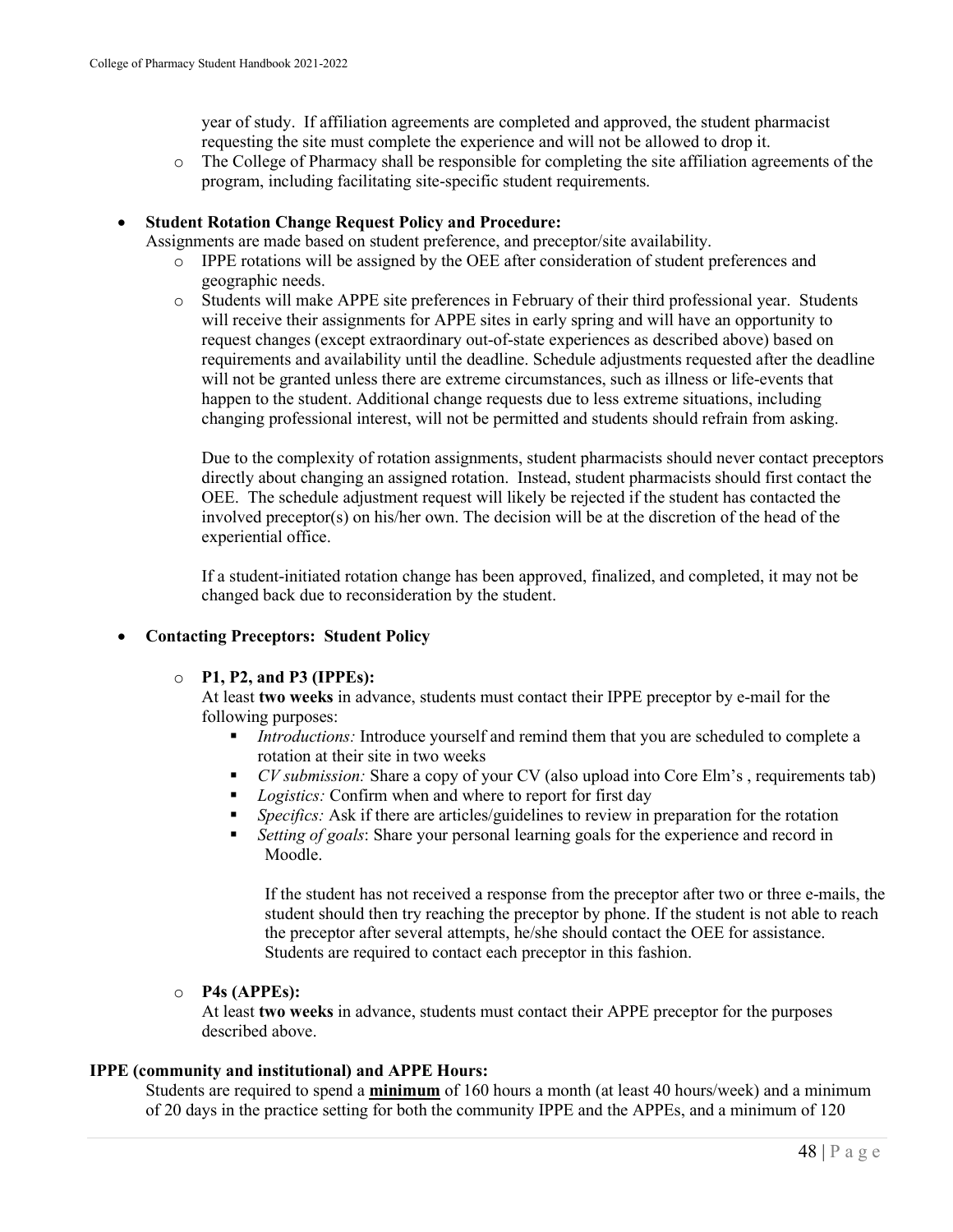hours over 3 weeks (at least 40 hours/week) and a minimum of 15 days in the practice setting for the institutional IPPE. Students are expected to spend a minimum of 40 unpaid hours in the practice site weeklyBreaks and additional hours may also be scheduled. It is suggested that this time be divided into five 8-hour days, though preceptors may design different student work schedules that best suit their practice or to ensure students are having the best learning experiences. Practice sites may require students to work more than 40 hours per week. Students **should adopt the same work schedule as their preceptor or the co-preceptor to whom they are assigned. This may include evening, night or weekend hours.** If rotation days fall below the minimum of 20 days, or 15 days for the institutional IPPE, due to holidays, the preceptor will attempt to build in extra rotation time to ensure students complete 160 hours (or 120 hours for the institutional IPPE) of practice experience (equivalent of 20 days, or 15 days for the institutional IPPE). Based on what works best for the site/preceptor, examples could be longer rotation days, extra shifts on evenings/weekends, etc. The preceptor may also require attendance at local professional society meetings and/or CE programs. Any need for alterations in the daily schedule, either by the student or the preceptor, should be addressed during the first days of the practice experience. The P3 IPPE course is concurrent with the fall and spring semesters for 1 afternoon a week for 10 weeks.

Students at the UNM College of Pharmacy who successfully complete all 12 practice experiences (3 IPPEs + 9 APPE courses) will be certified for a minimum of **1,500** hours of practical experience, meeting licensure practice requirements of the New Mexico Board of Pharmacy.

#### **Grading PPEs**

Students will be evaluated by preceptors, Volunteer Assistant Clinical Professors, or college faculty, for all Pharmacy Practice Experiences. The preceptor will complete an evaluation of each student which forms the basis for academic credit. IPPEs earn credit/no credit. "No credit" rotations will have to be repeated.

APPE are evaluated by preceptors and grades will appear on students' transcripts as "A, B, C, etc." If a student is asked to leave a site for performance or for professionalism issues, a grade of "F" will be earned. Grades below "C" are considered failed APPE rotations. Failed courses will have to be repeated at comparable but usually different sites.

All failed grades will be handled according to the UNM remediation guidelines and Experiential Progression Policy.

Students will be required to complete evaluations of preceptors for every IPPE and APPE course. Academic credit cannot be earned without completed evaluations of preceptor.

#### **Attendance, Bereavement, Residency Interviews Policy:**

Preceptors acknowledge that extenuating circumstances occasionally occur that prevent attendance. Students should contact the preceptor as soon as possible if a sudden "excused absence" (see list below to see what qualifies) is expected. The absence should be made up to ensure the objectives of the rotation are met. Any unexcused absence (without prior notification or extenuating circumstance as listed below) during the course of a rotation month may result in a grade of "No Credit" (for IPPE rotations) or grade reduction(s) (for APPE rotations).

Failure to make up missed hours will result in a grade of "No Credit" (for IPPE rotations) or a reduction in grade for Advanced experiences.

#### **Excused Absences**:

Planned or unplanned absences are excused only under the following circumstances, which are beyond the control of the student. All absences, including excused, will have to be made up to meet the objectives of the rotation.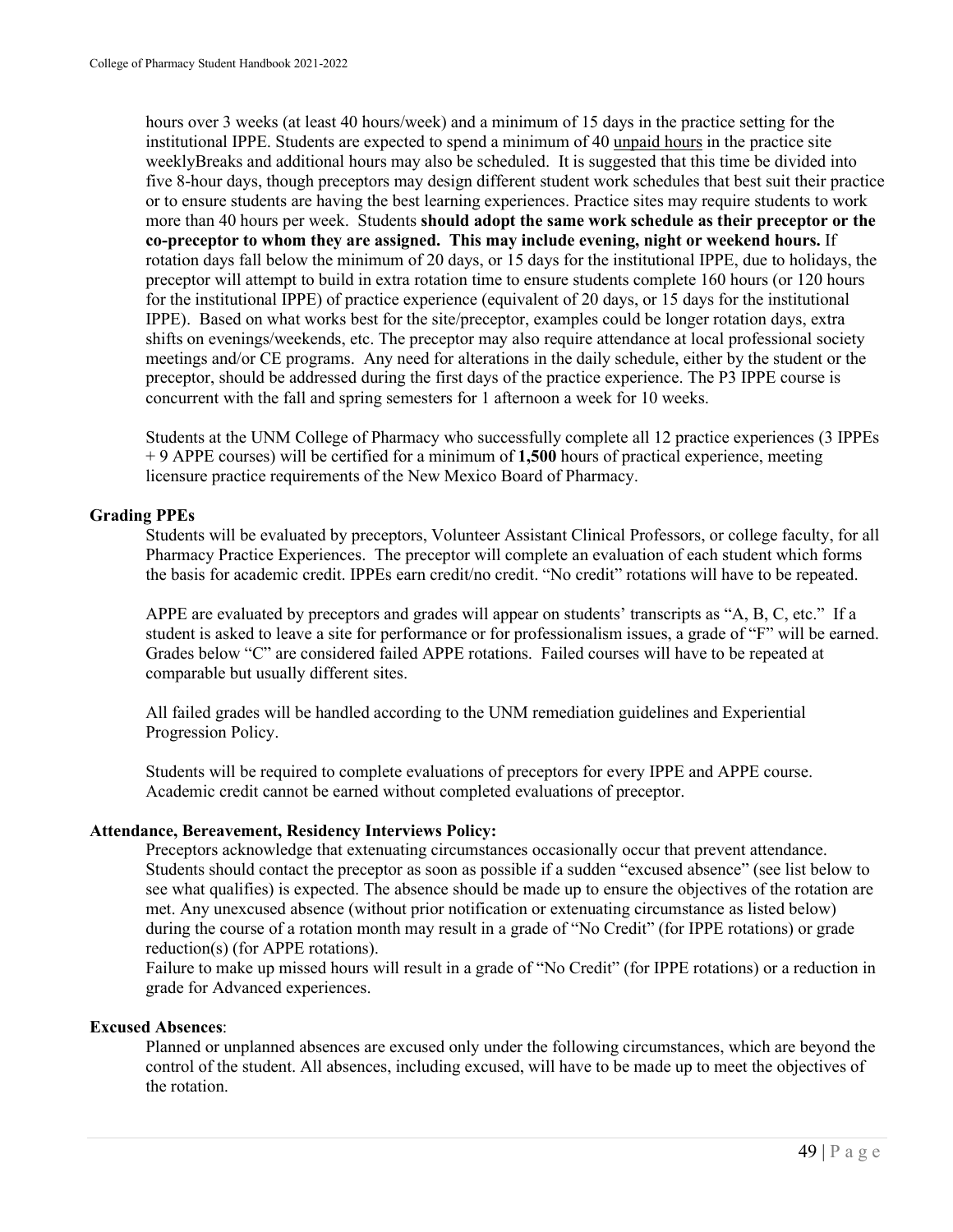- **Health/medical issues:** Medical necessity refers to unpredictable or serious illness of the student or an immediate family member. Documentation such as a physician letter may be required at the request of the preceptor. Routine medical or dental visits **do not meet** this criterion. Students should schedule routine medical or dental visits at the end of the day to avoid missing a full day of rotation. Medical leave requests follow CoP policies. Direct inquires to the Assistant Dean for Curriculum.
- **Bereavement Policy**: An absence may be excused due to the death of a student's immediate family member (parent, child, spouse, grandparent, or sibling). Associated absences should not exceed a total of 3 days during the rotation month.
- **Participation in pre-approved college or professional activities** (i.e. admissions interviews, activities of local, state, or national pharmacy organizations): This constitutes an excused absence only if the student informs the preceptor of the planned absence at the beginning of the rotation and receives his or her approval. Documentation of the professional activity is required. **Work as an employee does NOT constitute participation in a professional activity and is NEVER considered an excused absence from practice experiences.**
- **Participation in Residency Interviews**: Students seeking post-graduate training may have multiple interview dates from mid-January to the first week of March, with the majority occurring in February. The student must inform the preceptor of any planned interview(s) during first contact with the preceptor prior to the start of the rotation. If not possible to notify during first contact, then the student should notify the preceptor immediately at the time the interview is scheduled. When possible, especially if more than 2 interviews are anticipated, students are encouraged to schedule interviews to occur over several rotations, so that one experience is not the only affected. For interviews during the same rotation month, students should attempt to consolidate interview days and combine/arrange travel to minimize time away from rotation (for example, departing **after** the workday on rotation). An absence of two days (2) in one rotation month may be allowed as Professional leave without need for make-up time. It is the preceptor's decision. Additional days or hours taken for residency interviews will be made up at the convenience of the preceptor. Documentation of scheduled interviews is required: an email to the preceptor copied to the OEE noting the location and dates required for the interview, and any additional documentation per the preceptor's request.
- **Other extenuating circumstances:** The preceptor may, at his/her discretion, approve a request for an excused absence for other reasons. When possible, such requests should be made in writing at the beginning of the practice experience.

**Unexcused absences** are absences from rotation for any reason not listed above.

#### **Procedures for Absence Notification:**

The student must contact the preceptor of an anticipated absence as early as possible prior to the absence. If circumstances prevent the student from providing prior notification, the student or his/her designate should contact the preceptor by telephone first thing in the morning of the absence. Messages should include the student's name, a brief summary of reason for absence, and anticipated date of return. The preceptor will determine whether the absence is excused or unexcused.

#### **Inclement Weather Policy:**

In the event of inclement weather, students should call their preceptor and follow the instructions of their preceptor. If there is concern about the preceptor's instructions, students should contact the College of Pharmacy OEE immediately. If a student does not feel that it is safe to travel, the preceptor should allow them to make up the time missed.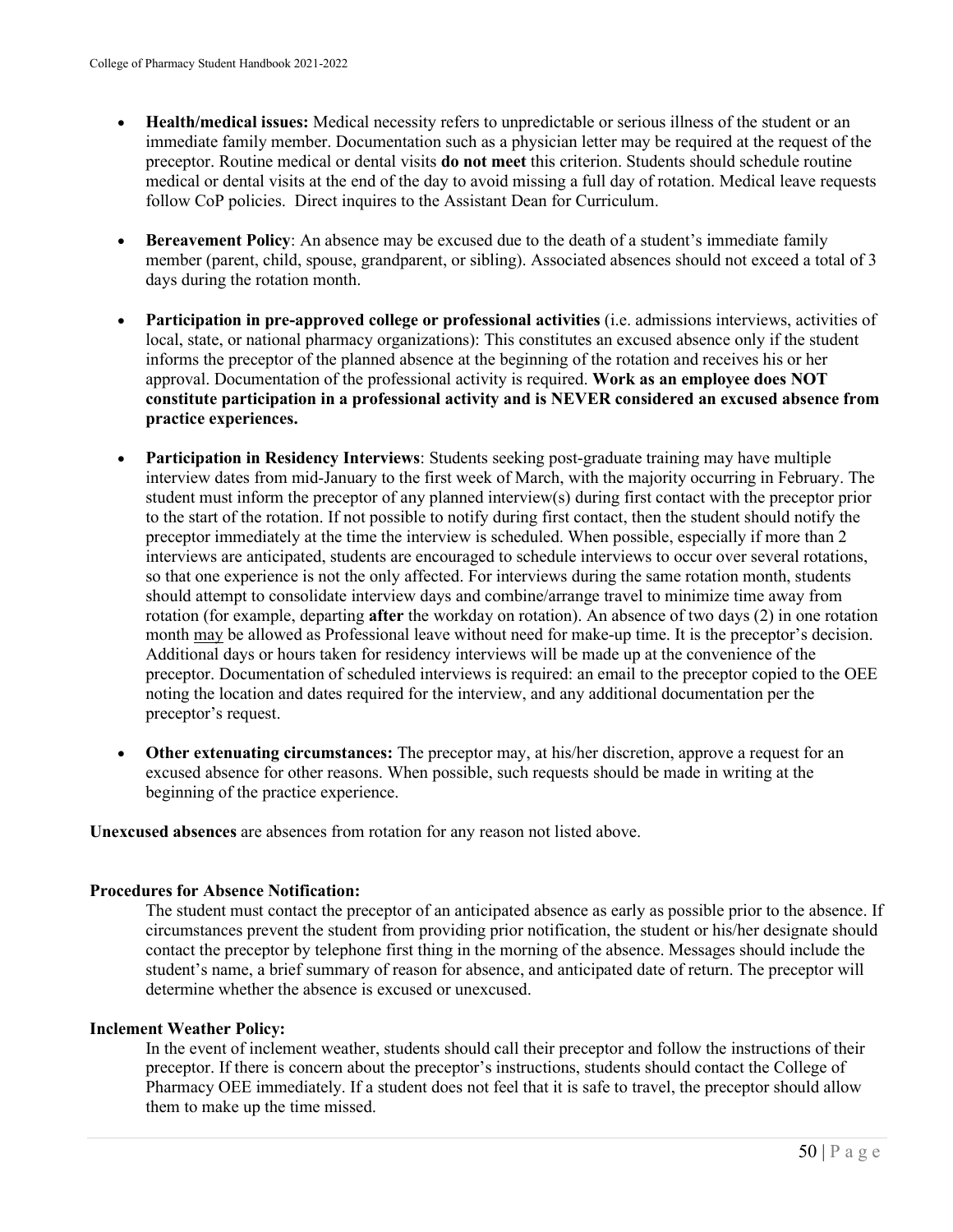#### **Steps to Take in the Event of Other Emergencies:**

In the event a student requires first aid or emergency care for an illness or injury that occurs while the student is performing practice experience responsibilities, the preceptor should call the Associate Dean of the Office of Experiential Education (OEE) immediately at (505) 272-4121, or OEE staff at (505) 272-5319 or (505) 272-8945. The student should seek medical care as appropriate and will be responsible for the cost of care. Students are required to carry medical insurance while enrolled in the PharmD program.

• **Blood & Body Fluid Exposure/Needle-Stick:** Student should obtain medical care. Review SHAC's link for more information.<http://shac.unm.edu/documents/blood-body-exposure-medical-care.pdf>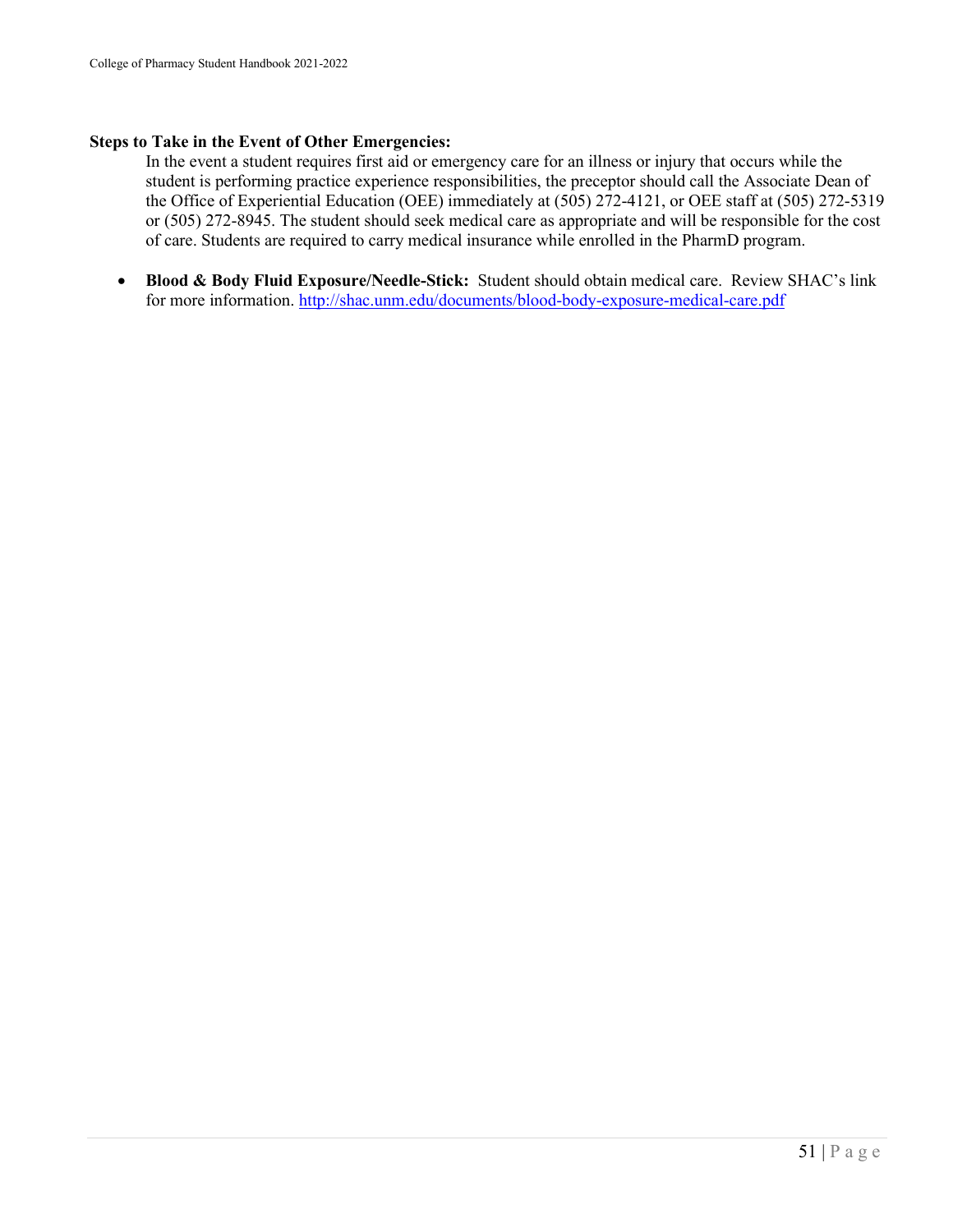# College of Pharmacy Student Policies

#### **Excused Absence and Leave of Absence (LOA) Policy (Didactic curriculum)**

#### *Excused Absences*

Students may need to miss class due to a variety of excused reasons. If the absence is less than 3 days, students are encouraged to contact their instructor directly, while copying the Assistant Dean for Student Affairs. The Assistant Dean for Student Affairs will assist students provide required documentation and make arrangements for any missed work.

#### *Leave of Absence (LOA)*

Students who require a longer LOA, greater than 3 days, from the PharmD curriculum for personal or medical reasons will need to receive approval from the Assistant Dean for Student Affairs. Requests for a LOA require a written request and conversation to determine the best course of action for the student. Once approved, the Assistant Dean for Student Affairs will coordinate communication to other administrators and faculty regarding the LOA. The Assistant Dean for Student Affairs will be the liaison for the beginning and ending of the LOA.

Please note, LOA requests that exceed more than 2 weeks during the didactic phase may result in the student being required to take a LOA for one year. The PharmD curriculum is a lock-step curriculum with an 8-week block schedule, as such, missing more than 2 weeks of one course is equivalent to missing a quarter of a semester for the blocked courses.

\*for information on absences in Pharmacy Practice Experiences, please refer to the Office of Experiential Education section of the handbook

### **Travel**

### *Travel Support*

Students may request partial financial support to attend professional meetings through their student organization affiliation. Funding is limited and thus prioritized based on the type of activity: (a) representing the College in an National Competition; (b) poster or platform presentation; (c) National Committee representative; (d) College activity (e.g., attending a meeting); and (e) other.

### *Travel Eligibility*

In order for a student to be eligible for College of Pharmacy, or student organization funding, for student professional travel, the student must be in good academic standing. In addition, in order for a student to be approved for professional travel, the student must be in good academic standing. "Good standing" indicates the student is not currently on academic warning or academic probation during the time period in which the professional travel will occur. A student who has completed all requirements of a previous academic warning or probation are eligible for student travel, as long as they have returned to good standing. Further information on the requirements for good academic standing can be found in the Student Handbook in section of Academic Progression Guidelines for Doctor of Pharmacy Students.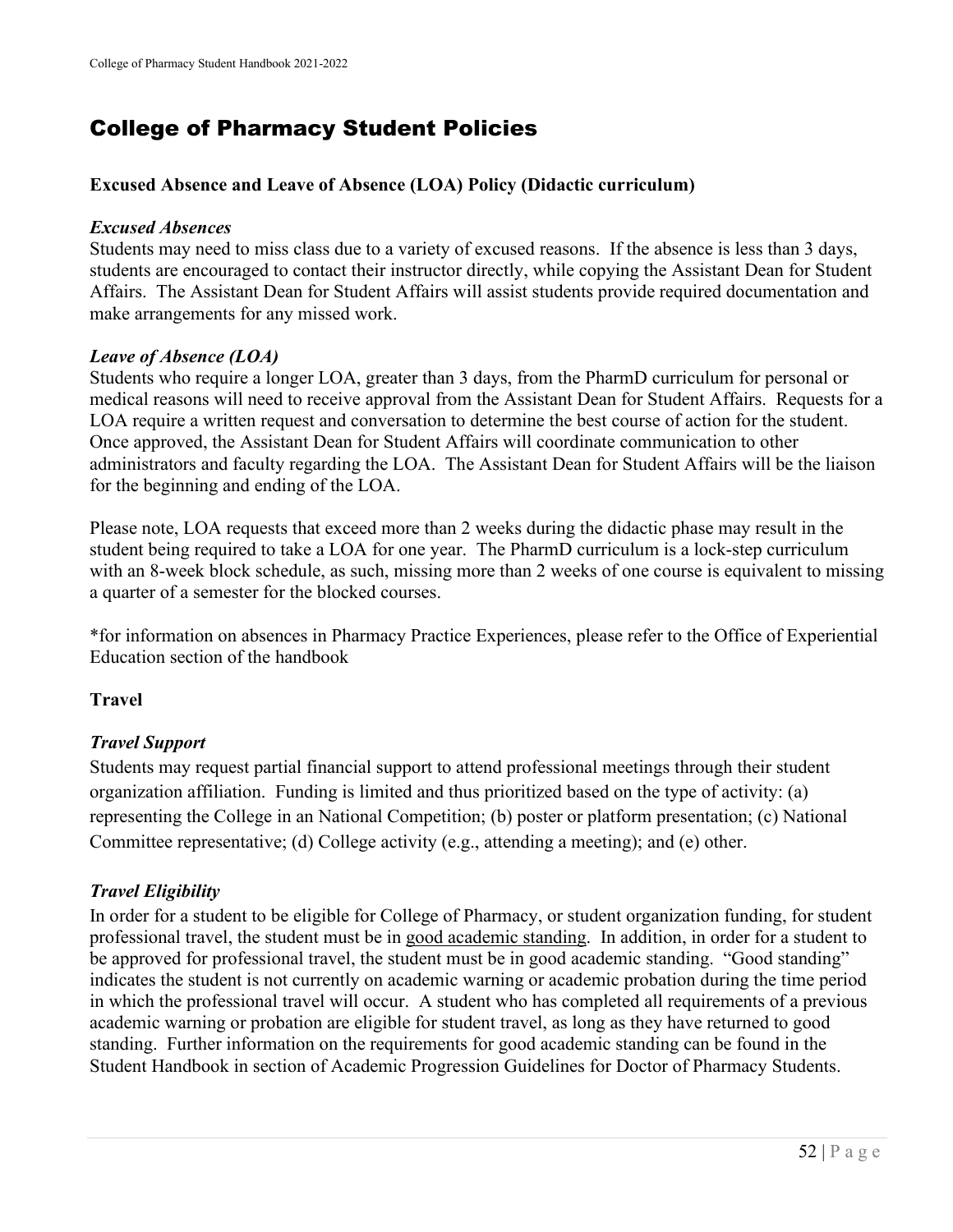### **Transportation**

#### *Reliable Transportation*

Students are required to have reliable transportation available to them by the beginning of the first (P1) year, to facilitate travel to experiential training sites. Transportation-associated expenses, including the cost of gasoline and parking fees where necessary, are the responsibility of the student.

# College of Pharmacy Student Information

#### **College of Pharmacy Communications**

#### *Computer Requirement*

• All student pharmacists will be required to have a personal notebook (laptop) computer with wireless networking capability and software that meets a minimum set of specifications. These specifications are as follows:

|                         | Minimum                            | Recommended               |
|-------------------------|------------------------------------|---------------------------|
| Processor               | Intel i7-9th gen 8GB RAM           | Intel i7-10th gen 8GB RAM |
| Hard Drive              | 256 GB or more                     | 512 GB or more            |
| Networking              | Wireless $802.11$ a/g/n compatible | Wireless $802.11 a/g/n$   |
|                         |                                    | compatible                |
| <b>Operating System</b> |                                    |                           |
| Window                  | Windows 10 Home                    | Windows 10 Pro            |
| <b>MAC</b>              | Mac OS Catalina                    | Mac OS Big Sur            |
| Software*               |                                    |                           |
| Windows                 | Office Home and Student 2019       | Office 365                |
| <b>MAC</b>              | Office for Mac 2019                | Office 365 for Mac        |
| Sound                   | Yes                                | Yes                       |

#### • *Outlook*

Outlook is the official e-mail system for the Health Science Center. Every student will be assigned an HSC email account. All correspondence from the College of Pharmacy will be sent to your HSC email account. We will not send correspondence to any other account. It is the student's responsibility to check this account daily.

### **Student Amenities**

#### • *Student Lounge*

the Student Lounge is located at Nursing/Pharmacy 125 and 145. Currently enrolled pharmacy students are allowed to use the lounge at their leisure to relax, eat meals, use for a study area and other activities. The lounge also houses computers reserved for pharmacy students as well as a dedicated printer. Students are responsible for cleaning up after themselves. The Student Lounge can be reserved; however, student organizations or study groups that use the lounge to hold meetings/activities may not limit access to the lounge by non-participants.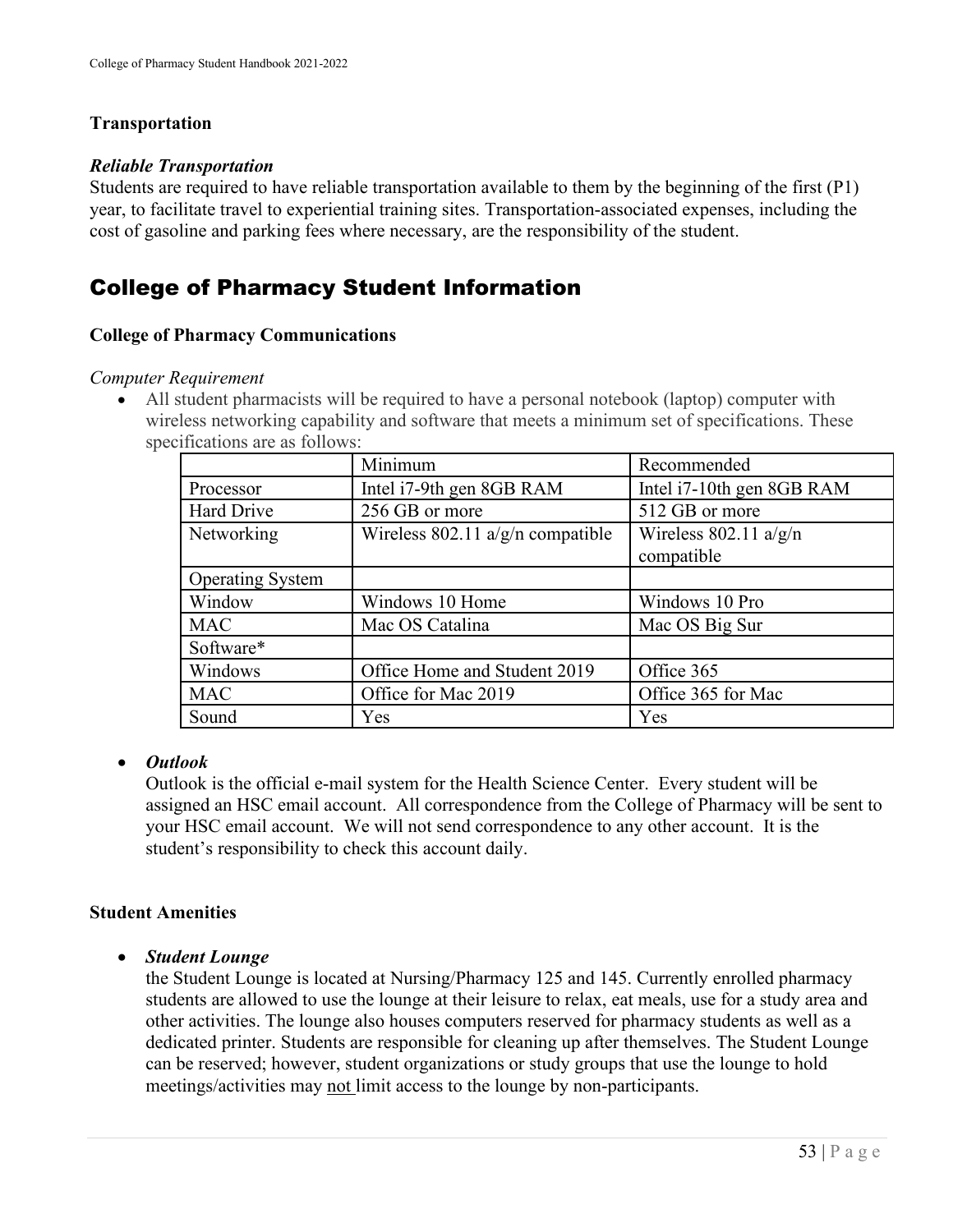### • *Student Lockers*

Lockers are located on the basement level across from the elevator. Available lockers will be evenly divided among the first, second, and third year pharmacy classes with a small number reserved for P4 students. If demand exceeds supply for the lockers, a lottery will be held to determine assignments. Students must provide their own locks and they must be removed at the conclusion of the academic year. The College of Pharmacy assumes no responsibility for damaged or stolen items.

#### **Change of Name/Address/Phone Number**

#### • *Name Change*

Name changes are processed only for currently enrolled students. Students will need to process a name change request with the College of Pharmacy Office of Student Affairs and with the UNM Registrar's Office. Students need only submit a copy of their driver's license to College of Pharmacy Office of Student Affairs. Students are required to provide at least two types of identification for UNM Registrar as well as complete a demographic update form. Examples of such documentation are driver's license, marriage certificate, birth certificate, social security card or court order for legal name change. The forms and documents can be submitted through the Student Affairs office, who will then process through to the UNM Registrar's office.

### • *Change of Contact Information*

Any changes in contact or emergency contact information must be immediately updated in CORE Elms. To change contact information with UNM's system, students must access the demographics section in my.unm.edu with a UNM Net ID and password. Please note that changes must be made in both systems.

# **Photo Identification Badges**

Students were formerly provided with a UNM Lobo ID Card, however, all UNM Lobo ID information is now encoded into the UNMH Security ID. Students will no longer be issued separate UNM LOBO ID cards. The UNMH Security ID encoded with Lobo information has access to:

- Food discount in the University Hospital cafeteria.
- Library Card access to materials in all University Libraries.
- Recreational Services Card access to the workout facilities at Johnson Center. Also, rent outdoor equipment from their Outdoor Shop.
- Ticket Card Discount tickets to athletic events, as well as theater tickets for Popejoy Hall and other Fine Arts performances.
- Student Health Center access to health care and immunizations at the Student Health Center.
- Computer Access Card access to the many computer pods on campus.
- Discount Card discounted city bus passes (students) and discounts from participating merchants.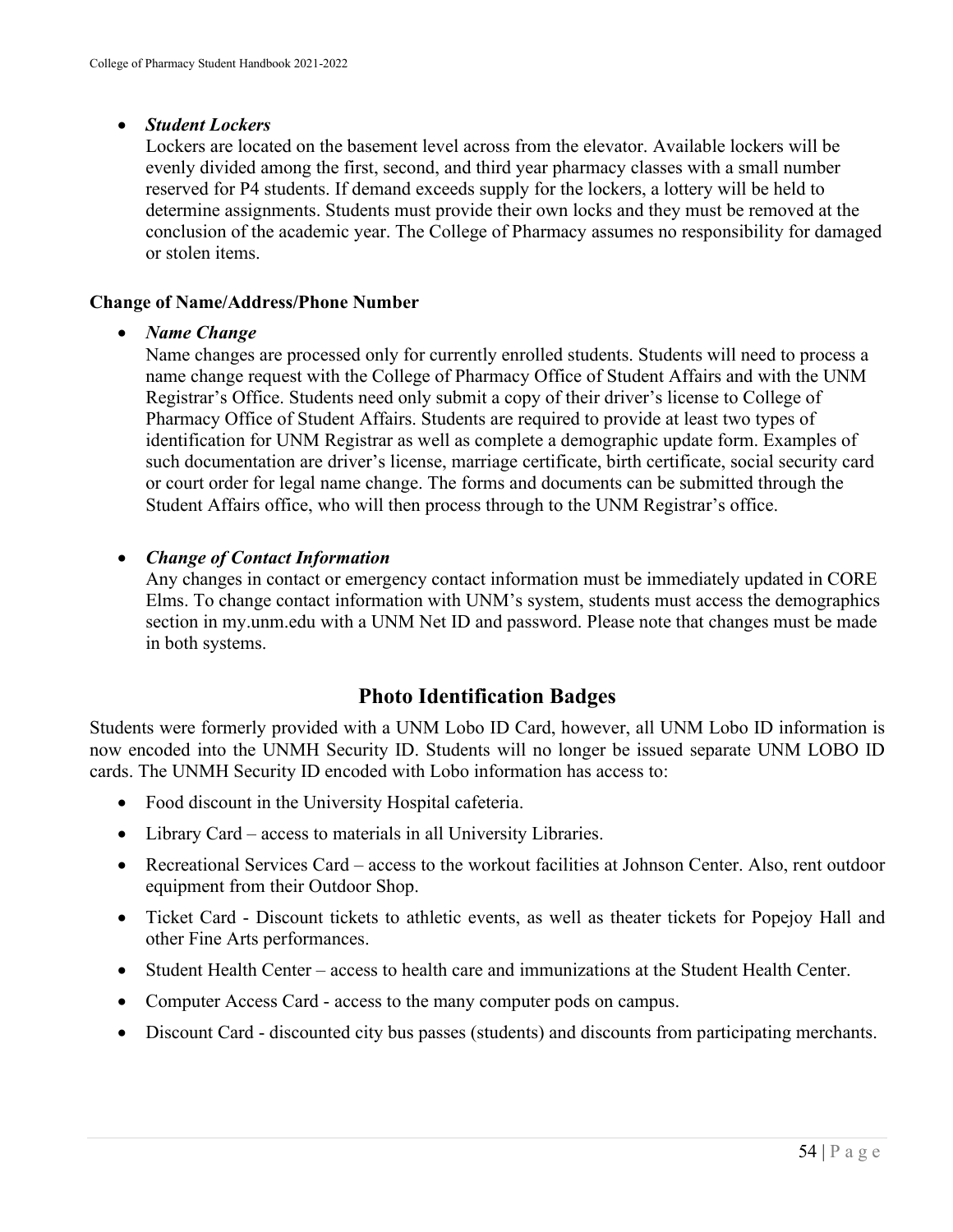**Display of UNMH Security ID** – All students are required by hospital policy to wear hospital photo identification badges issued by University Hospital Security while in University patient service facilities. The Health Sciences Center requires students to wear the University Hospital identification badge at all official clinical duties, as well as all activities within the UNM Hospitals system which include Lovelace, Presbyterian, and the VA. Wearing the photo identification badge enhances building security and decreases the risk of imposters posing as health care personnel in patient service facilities. A student without a Hospital badge may be refused contact with patients.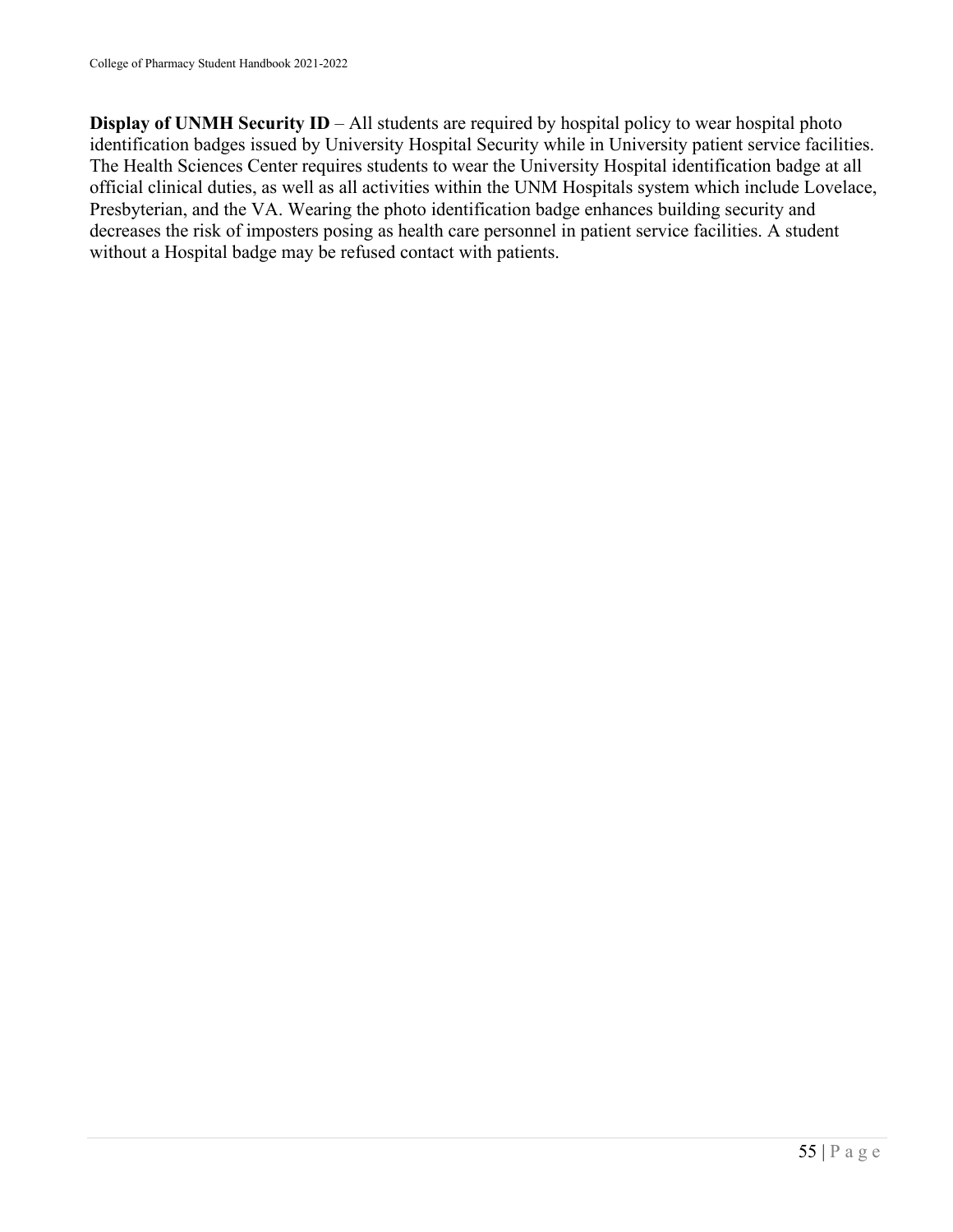# Student Health & Counseling (SHAC)

Among the major concerns of the College of Pharmacy is maintenance of student health and ready availability of quality health care for pharmacy students. Several sources of medical care are available to students.

Student Health & Counseling (SHAC) is a comprehensive outpatient health care service for UNM students. SHAC is located on the main campus just north of Johnson Center and across the mall from the Student Union Building (SUB). SHAC provides medical care, counseling and therapeutic services, and health education. SHAC is open Monday through Thursday, 8:00 am to 5:30 pm, and Friday, 9:00 am to 5:00 pm. Hours are subject to change; check website (shac.unm.edu) for updates. Medical students are encouraged to contact SHAC early in the academic year to establish a primary care provider.

**Cancellations**: There is a \$20 no-show/late-cancellation fee. All appointments must be cancelled by 3 pm of the previous day and by 3 pm on Friday for a Monday appointment to avoid the \$20 charge. After-hour messages regarding cancellations may be left at 277-3136. Insurance will not cover charges for no-show/late-cancellation or eligibility fees.

SHAC is staffed by licensed and certified medical professionals, including physicians, nurse practitioners, physician assistants, psychologists, counselors, clinical social workers, psychiatrists, health educators, laboratory technicians, pharmacists, and nurses.

Medical services are offered by advanced or same-day appointments. Specialty services include acupuncture, dermatology, podiatry, physical therapy, psychiatry, and sports medicine. There are separate Women and Men's Health Services, plus an Allergy & Immunization Clinic.

**Advanced Appointments:** Appointments can be made for routine physical exams, ongoing care of existing conditions, referrals to specialists, and for travel, nutrition, or contraception information. Please arrive 15 minutes early for appointments to complete necessary paperwork and to check in at the Reception Area.

**Same-Day Appointments:** Same-day appointments are available for medical concerns that demand immediate attention, such as injuries, sudden illness, or worsening of an existing problem. Waiting time depends upon the number of patients and the urgency of the problem. Call SHAC at (505) 277- 3136 early in the day for best availability of appointment times.

**Counseling Services:** Licensed professionals staff the Counseling Services office. Services include: assessment; short-term individual therapy; crisisintervention; emergency assessment and intervention; psychiatric medication evaluation and follow- up; AD/HD treatment evaluation; group therapy; and referral for students needing services beyond their scope or capacity. Fees are charged for all clinical services. Free or low-cost, psycho-educational classes or skills development groups are available throughout the year. For information or to schedule an appointment, call **277-3136.**

**Pharmacy**: The Pharmacy fills prescriptions and sells over-the-counter products to UNM students, faculty, and staff at competitive prices. The Pharmacy is located on the second floor of SHAC and is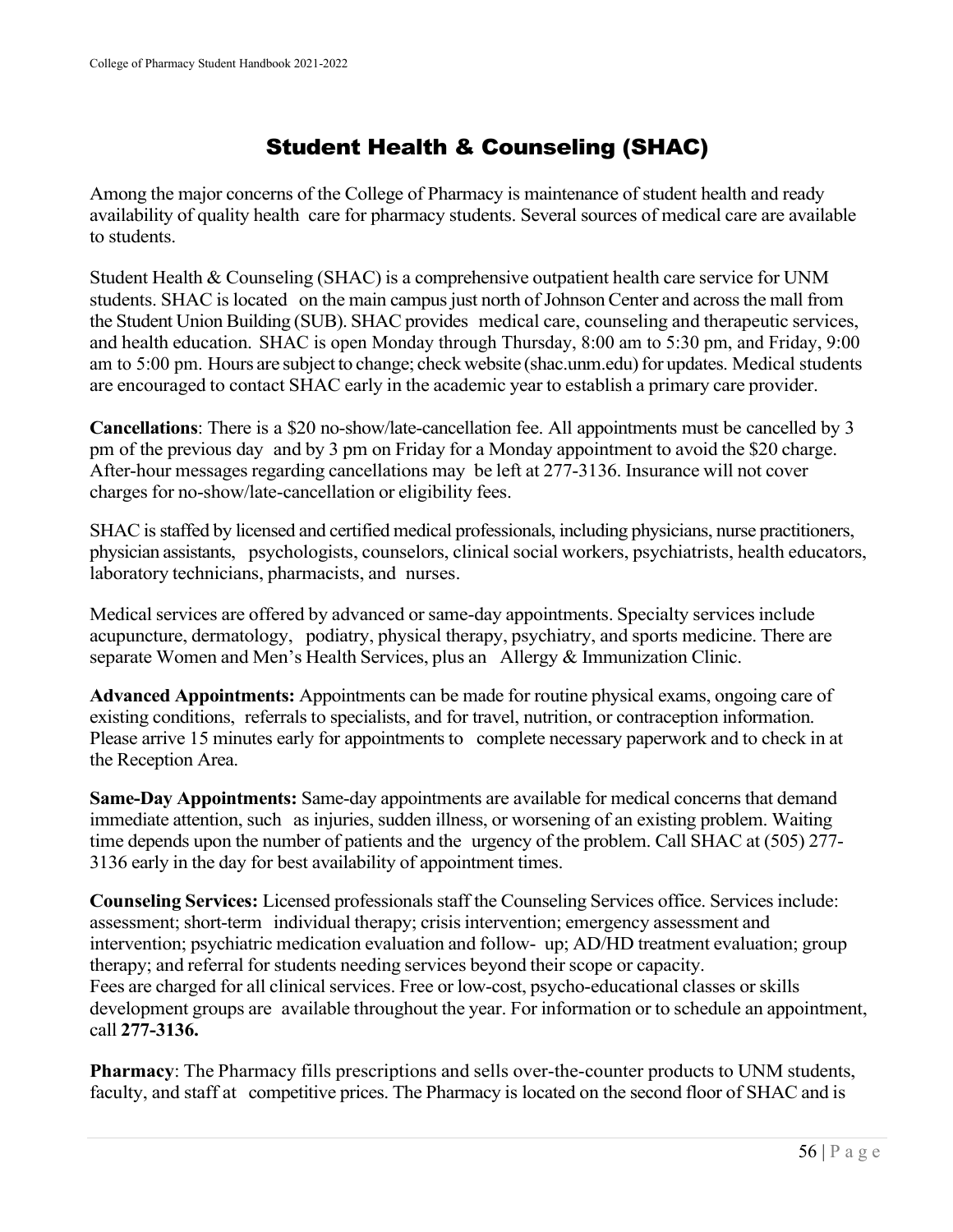open for services Monday through Thursday, 8:00 am to 5:30 pm, and Friday, 9:00 am to 5:00 pm. Hours are subject to change; check website for updates. Refill services: Call 24-hours in advance or e-mail requests to  $pharmacy@$ unm.edu. Information to include with request: name, prescription number or name of medication, and phone number. The pharmacy accepts Student Health Insurance and many other insurance plans. The pharmacy will accept prescription transfers as well. For more information, call 277-6306.

**Travel Health Clinic**: Is available to assist with international travel planning and immunization requirements. A healthcare provider will assess your travel arrangements and determine the best course of action; please contact the clinic at least two months prior to departure for information about recommended immunizations and health precautions by country. The SHAC pharmacy stocks malaria medications as well as all travel vaccines, from typhoid to Japanese encephalitis. The SHAC Immunization Clinic is authorized by the State of New Mexico to administer yellow fever vaccine, and usesthe International Certificate of Vaccination as approved by the World Health Organizations. To schedule an appointment or for more information, please call 277-3136.

**Fees**: Student Health & Counseling is available to all currently enrolled UNM students. Fees charged at SHAC are much lower than community rates. Students enrolled for less than 6 credit hours will pay a higher visit fee. Eligibility guidelines change in the summer; call for clarification.

Fees are also modest for visits with specialists and for certain procedures such as x-rays, lab tests, immunizations, physical therapy, pharmacy, and some health education programs. Payment may be made by check, cash, MasterCard, Visa, Lobo Cash, or charged to a student account. SHAC accepts most Aetna, BlueCross BlueShield, Cigna, Molina, Tricare, and United Healthcare plans. SHAC accepts the Presbyterian UNM Employee plan (ONLY). SHAC accepts Centennial Care Medicaid (BlueCross Blue Shield, United Healthcare, and Molina ONLY). For more information on health insurance or SHAC office visit fees, please visit the SHAC website, listed below.

**Confidentiality:** All patient information is held in strict confidence. A confidential medical record is established and maintained for every patient. Records will be released only at a student's signed, written request. Requests must include full name, address, social security number, date of birth, phone number, signature, and the specific information requested, and address of whom information is being released to. Electronic secure messaging may be used to transmit clinical information between patient and provider. Requests should be mailed to: Medical Records Department, UNM Student Health & Counseling, MSC06 3870, 1 University of New Mexico, Albuquerque NM 87131-0001.

**Parking**: Limited patient parking is available behind Student Health & Counseling. Students may obtain parking permits from the Reception Area or the Pharmacy.

Students are urged to avoid the temptation of seeking 'sidewalk consultation' from physicians or other students since this usually results in less than optimal medical care.

For more information, call Student Health & Counseling (SHAC) at 277-3136.

**Website:** <http://shac.unm.edu/>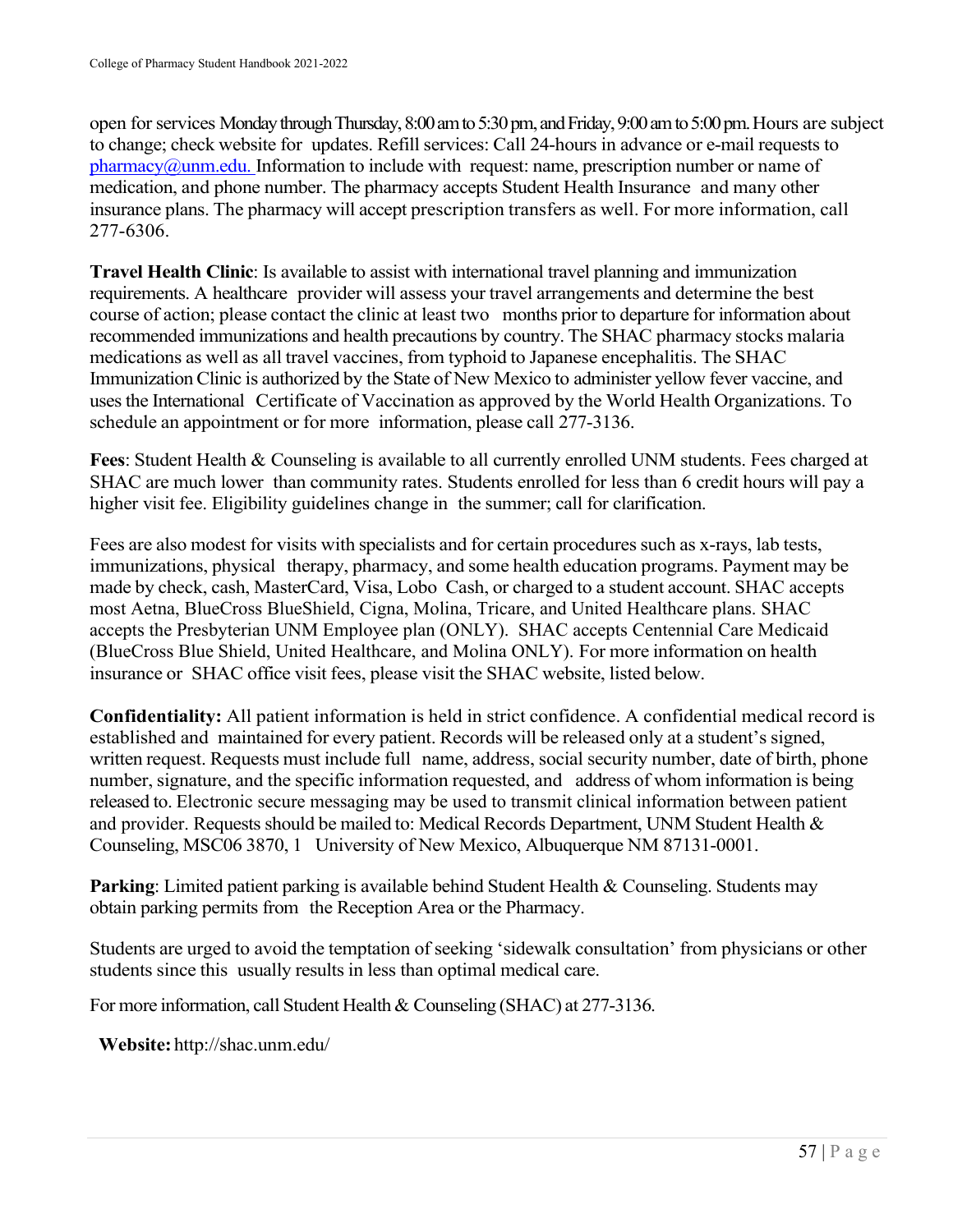# Additional Student Health Information

**Family Practice Clinic**: Provides comprehensive health care to medical students and their families. One advantage of the clinic is the continuity of health care provided by a team of physicians assigned to each family. Students may enroll for care in the clinic by calling 272-1734 or 272-1735. Financial arrangements should be made with the appropriate staff in the Family Practice Clinic.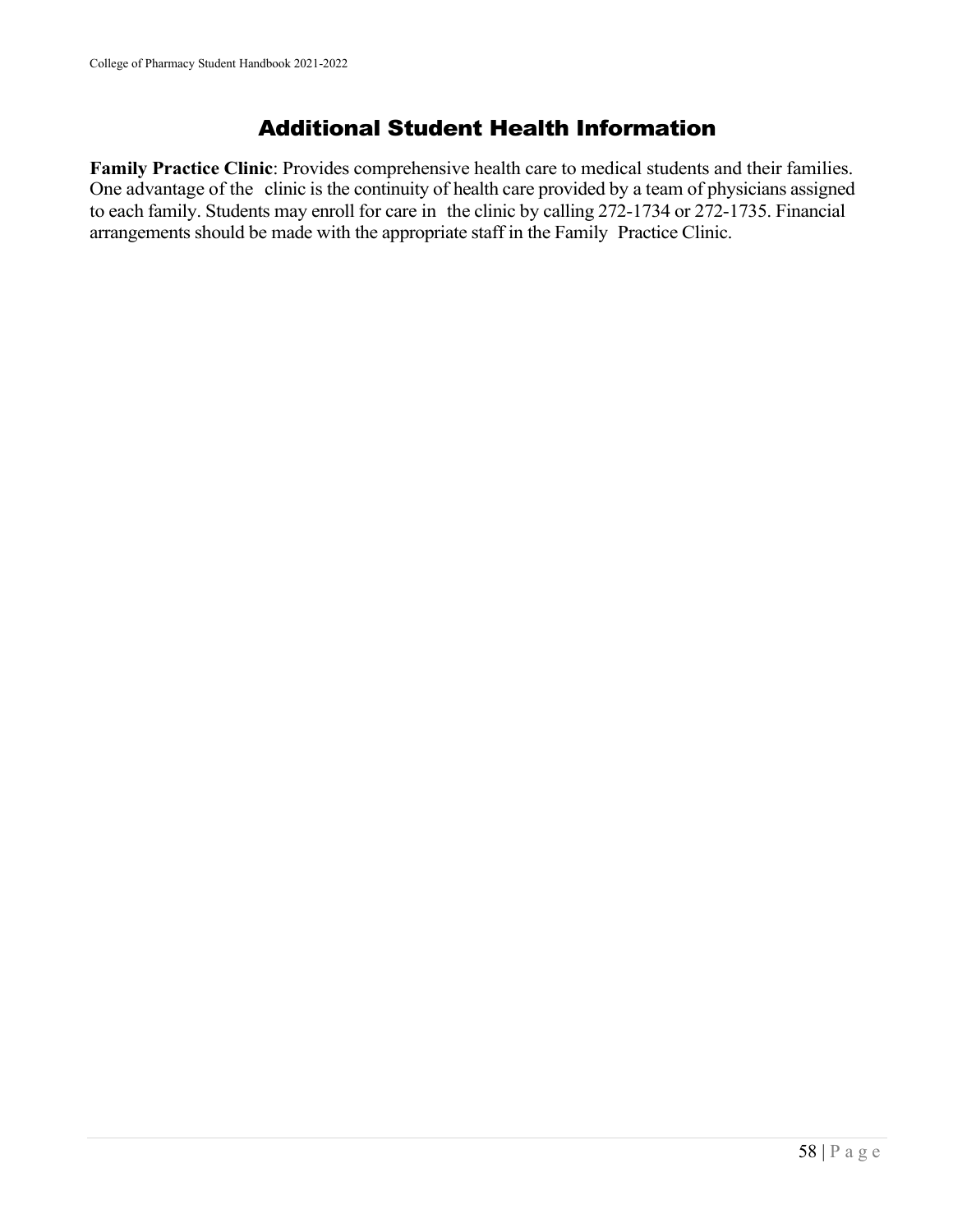# Blood & Body Fluid Exposure/Needle-Stick

Insurance coverage is mandatory for all UNM students who are at risk for body fluid and blood-borne pathogen exposure.

#### **Cost for 2020-2021:**

• \$16 per semester / per student

**Information & Questions:** [https://shac.unm.edu/services/allergy-immunization/blood-body-fluid](https://shac.unm.edu/services/allergy-immunization/blood-body-fluid-exposure.html)[exposure.html](https://shac.unm.edu/services/allergy-immunization/blood-body-fluid-exposure.html)

# Blood & Body Fluid Exposure/Needle-Stick: Obtaining Medical Care for Exposure

1. **When an exposure occurs**:

Wounds and skin sites that have been in contact with blood or body fluids should be washed with soap and water; mucous membranes should be flushed with water. There is no evidence that the use of antiseptics for wound care or expressing fluid by squeezing the wound further reduces the risk for HIV transmission. However, the use of antiseptics is not contraindicated. Use of caustic agents, e.g., bleach, is not recommended.

- 2. **Medical Evaluation:** It is very important that medical evaluation take place immediately because treatment decisions must be made within 2 hours after exposure. HIV prophylaxis for high-risk exposure appears most effective if started within 2 - 4 hours. It is also extremely important to evaluate the donor's risk status immediately.
- 3. **Medical Evaluation Facilities:** The student should report IMMEDIATELY to UNM Student Health & Counseling (SHAC). SHAC Hours: Mon. thru Thu., 8:00 am to 5:00 pm; and Friday, 9:00 am to 5:00 pm. Hours are subject to change; check website [shac.unm.edu] for updates.

Outside of these hours, the student should go IMMEDIATELY to the nearest emergency room associated with the clinic or office where the incident occurred for the initial evaluation. Follow-up can be done at SHAC. (Do not go to UNM Employee Occupational Health unless you are a student employee and the exposure occurred as a result of your employment.)

The student should notify his/her supervisor immediately. The supervisor and student should fill out a *UNM Notice of Incident / [http://policy.unm.edu/common/documents/6150-exhibit](http://policy.unm.edu/common/documents/6150-exhibit-d.pdf)[d.pdf](http://policy.unm.edu/common/documents/6150-exhibit-d.pdf)* form. This form should go with the student to his/her evaluation for treatment. Note: If the incident occurs at the VA Hospital, the VA Employee Health Clinic will do the initial evaluation.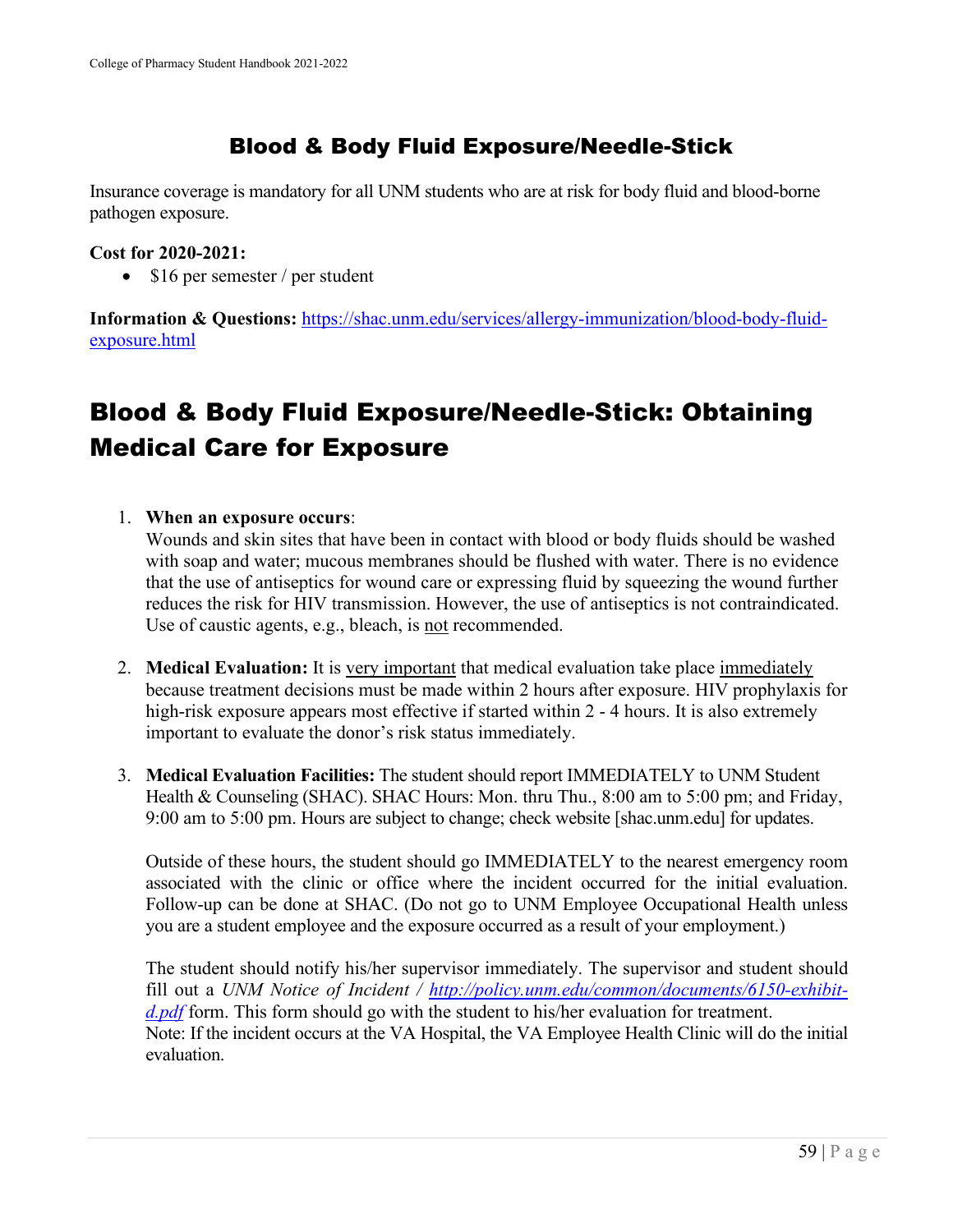#### 4. **Laboratory Testing/Treatment:**

- a) To determine whether treatment of the student is necessary, blood must be drawn from the patient/donor to evaluate Hepatitis B, C, and HIV status. Call the Infection Control Nurse or Nursing Supervisor to order these tests on the patient/donor. The Infection Control Nurse (7 am to 4 pm) or Nurse Supervisor (after hours) should review the medical record, question the patient/donor about risk factors, and obtain the patient's/donor's consent to do the tests necessary to evaluate their health status.
- b) If the exposure occurs in an outpatient setting (and these tests cannot be done), send the patient/donor to Student Health & Counseling (SHAC) with the exposed student for evaluation.

#### 5. **For more information on testing and treatment decisions or protocols**:

- UNMH Epidemiology: 505-272-9722 (phone) or 505-951-3000 (pager)
- PALS line, Infectious Disease physician on call: 505-272-2000 or 1-888-UNM-PALS (1-888-866-7257)
- Student Health & Counseling (SHAC): 505-277-3136 SHAC Hours: Mon. thru Thu., 8:00 am to 5:00 pm; Friday, 9:00 am to 5:00 pm. Hours are subject to change; check web [\[shac.unm.edu\]](http://shac.unm.edu/) for updates. SHAC Needle-Stick Web Page: [https://shac.unm.edu/services/allergy](https://shac.unm.edu/services/allergy-immunization/blood-body-fluid-exposure.html)[immunization/blood-body-fluid-exposure.html](https://shac.unm.edu/services/allergy-immunization/blood-body-fluid-exposure.html)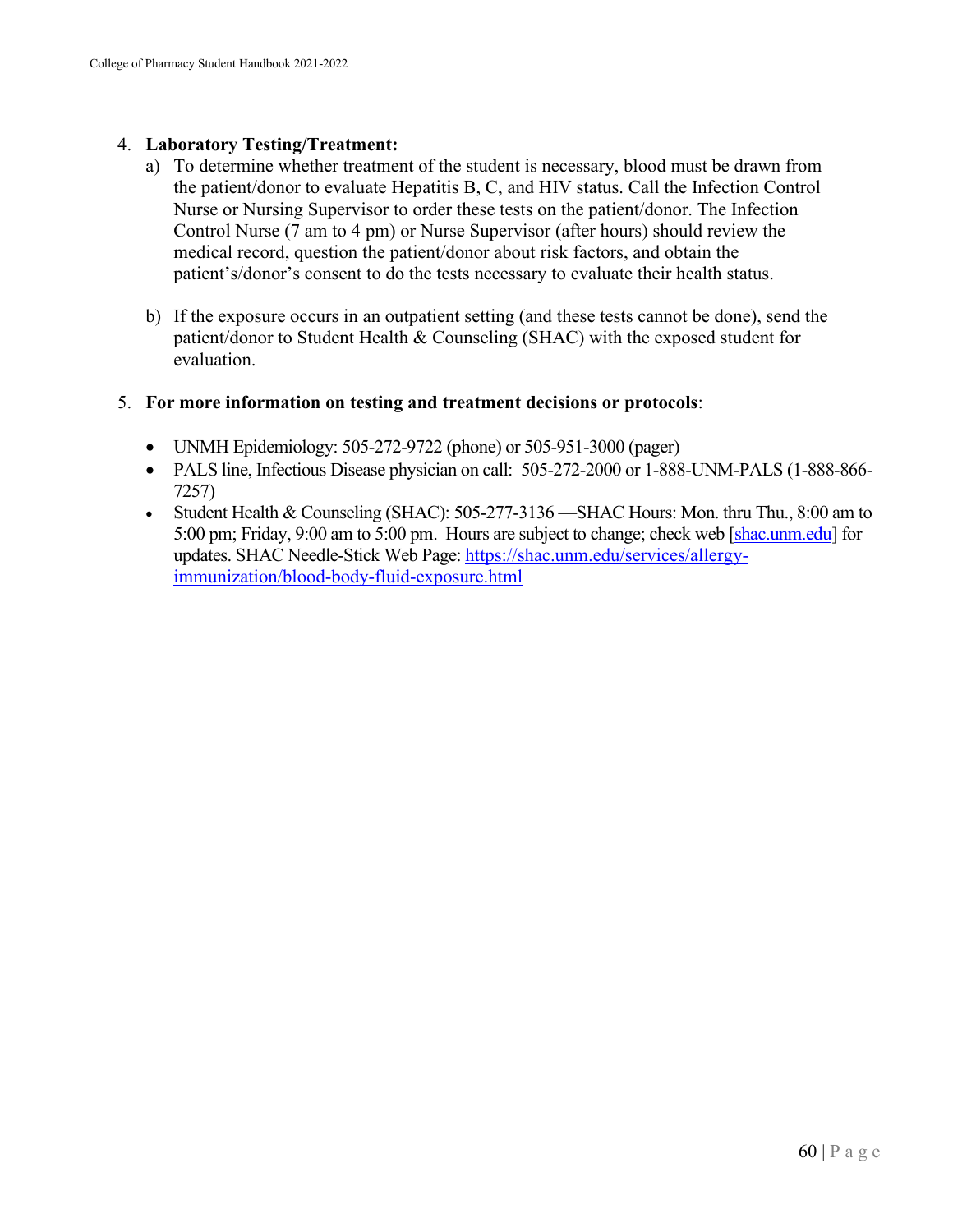# Student Organizations

# **General Description of a Chartered Organization**

Chartered Student Organizations (CSOs) are formed to further the common interest of the members of the group and the University community. The role of CSOs is an essential part of the co-curricular program at the University. Open to all eligible students and facilitated through faculty and staff resource persons, these organizations develop many opportunities for learning which supplement and reinforce the classroom activities for students. Students serving as leaders in the student organizations must be in good academic standing.

### **Privileges of being a Chartered Student Organization**

- Access to some University resources and facilities such as equipment, meeting rooms and display tables, often at no cost to the organization.
- Pharm.D. program CSOs may receive their organizational mail in the COP Office of Student Services.
- Eligible to request funding from the Graduate and Professional Student Association (GPSA).
- Eligible to receive advice and assistance in organizing events, fund raising and recruitment from the Student Activities Center and GPSA.
- Listed in the Campus Guide to Chartered Student Organizations, published every fall semester.

### **Chartering**

Student organizations that charter through the Student Activities Center, located in the Student Union Building (SUB), leads to official recognition of the student organization by The University of New Mexico. An organization can be chartered at any time of the year, but, organizations that charter within the first four weeks of fall semester will be listed in the annual publication "Campus Guide to Chartered Student Organizations." Chartering does not constitute an endorsement of an organization, its program or purposes by the University of New Mexico or the College of Pharmacy. Student groups that wish to be chartered through the College of Pharmacy must comply with the Student Pharmacists Council guidelines and complete the College of Pharmacy chartering form. Information can be obtained on the guidelines for chartering in the College of Pharmacy and approval of new student groups the Student Pharmacist Council.

# College of Pharmacy Student Organizations

### *Academy of Managed Care Pharmacy*

A student organization for those who are interested in managed care pharmacy. Managed Care Pharmacy is organized health care delivery systems designed to improve both the quality and the accessibility of health care, including pharmaceutical care, while containing costs. As managed care pharmacy works to forge innovative, comprehensive programs that deliver effective pharmaceutical care, it also improves outcomes and overall quality of life for the patient.

### *American Pharmacists Association - Academy of Student Pharmacists (APhA-ASP)*

The University of New Mexico College of Pharmacy holds membership in the Academy of Student Pharmacists through its local chapter. Membership is open to all students in the College of Pharmacy. The University of New Mexico Chapter holds regular meetings and sponsors various social and professional activities. Members also receive the monthly issues of American Pharmacy and Pharmacy Student as well as other materials and are eligible for special rates on various forms of insurance.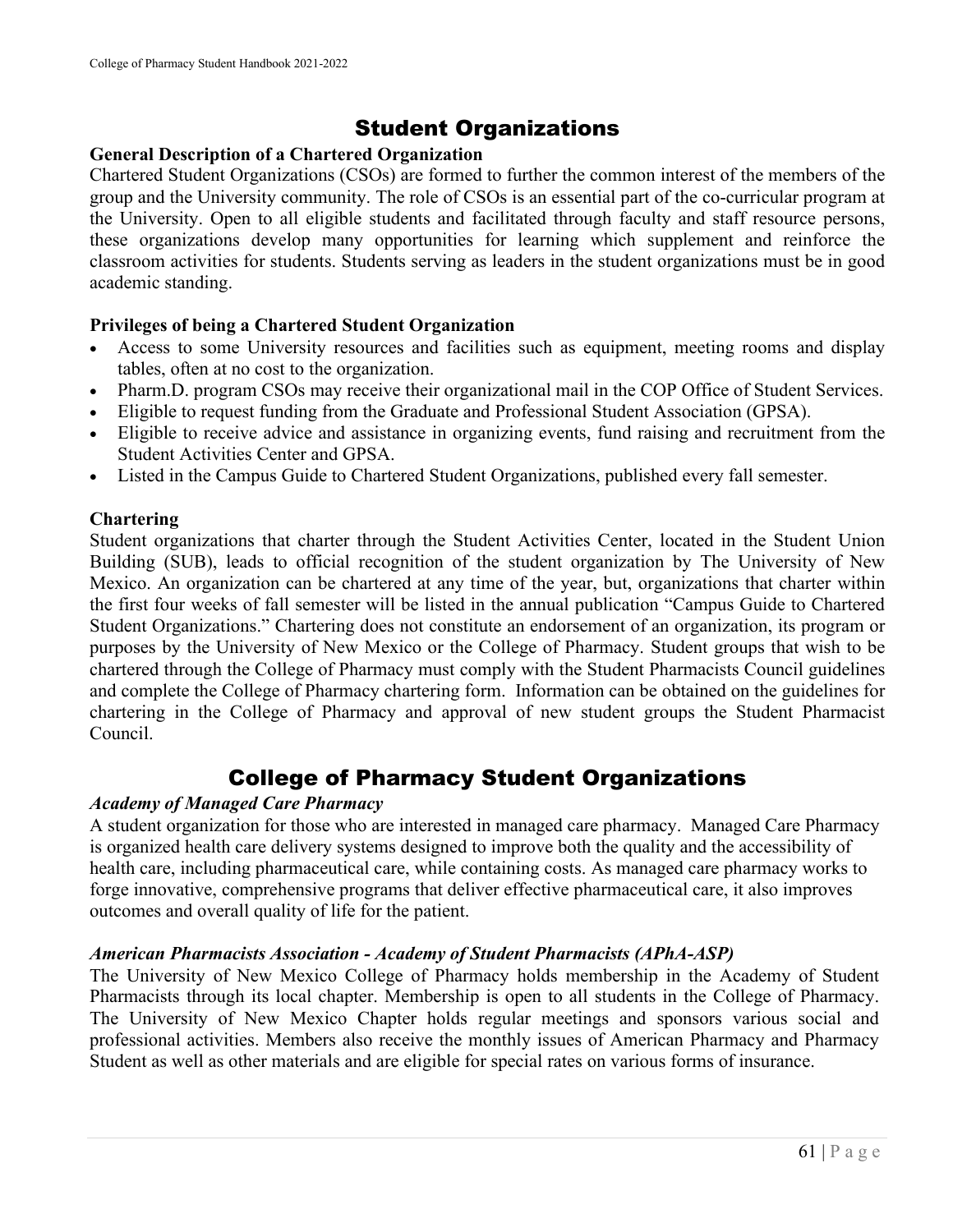#### *Industry Pharmacist Organization (IPhO)*

The UNM Chapter of the Industry Pharmacist Organization is dedicated to promoting the roles of industry pharmacists & demonstrating their indispensable value. IPhO offers many opportunities to advance students in their pursuit of an industry career such as: career and interview coaching, professional development workshops, CV reviews and many other valuable experience opportunities.

#### *Kappa Psi (KY)*

Kappa Psi is one of several National Fraternities in Pharmacy. Gamma Rho Chapter of The University of New Mexico was chartered in 1948. Gamma Rho chapter annually undertakes a number of professional and social activities.

### *National Community Oncology Dispensing Association (NCODA)*

NCODA is addressing the growing need for medically integrated dispensing cancer clinics to improve operations at the pharmacy level in order to deliver quality and sustainable value to all members involved in the care of cancer patients receiving oral chemotherapy. We provide students with a variety of opportunities including research in industry, exposure to the oncology profession, and philanthropy events such as Be the Match. Membership is available at no cost to all students who wish to join.

#### *Phi Delta Chi (PDC)*

The Phi Delta Chi Fraternity develops leaders to advance the profession of pharmacy; it is *a lifelong experience*, promoting scholastic, professional, and social growth in its Brothers

#### *Phi Lambda Sigma (PLS)*

Phi Lambda Sigma promotes the development of leadership qualities, among pharmacy students. By peer recognition, the Society encourages participation in all pharmacy activities. Members are selected by peer recognition. For a student to be eligible for membership, they shall be of high moral and ethical character, shall have successfully completed at least one professional year of scholastic work applicable toward a recognized pharmacy degree, and shall have a cumulative grade point average of 2.50 on a 4.00 grading scale.

#### *Rho Chi*

Rho Chi is the National Honor Society of Pharmacy, open to students with high scholastic achievement. Gamma Beta Charter at the University of New Mexico was chartered in 1968. Membership invitations are normally extended annually to those pharmacy students who have achieved a designated GPA and have met other requirements for membership.

#### *Student Pharmacists Council (SPC)*

The Student Pharmacists Council (SPC) of the University of New Mexico College of Pharmacy, is committed to serving the needs of the pharmacy students, promoting academic and professional excellence and providing an efficient forum for student involvement and representation.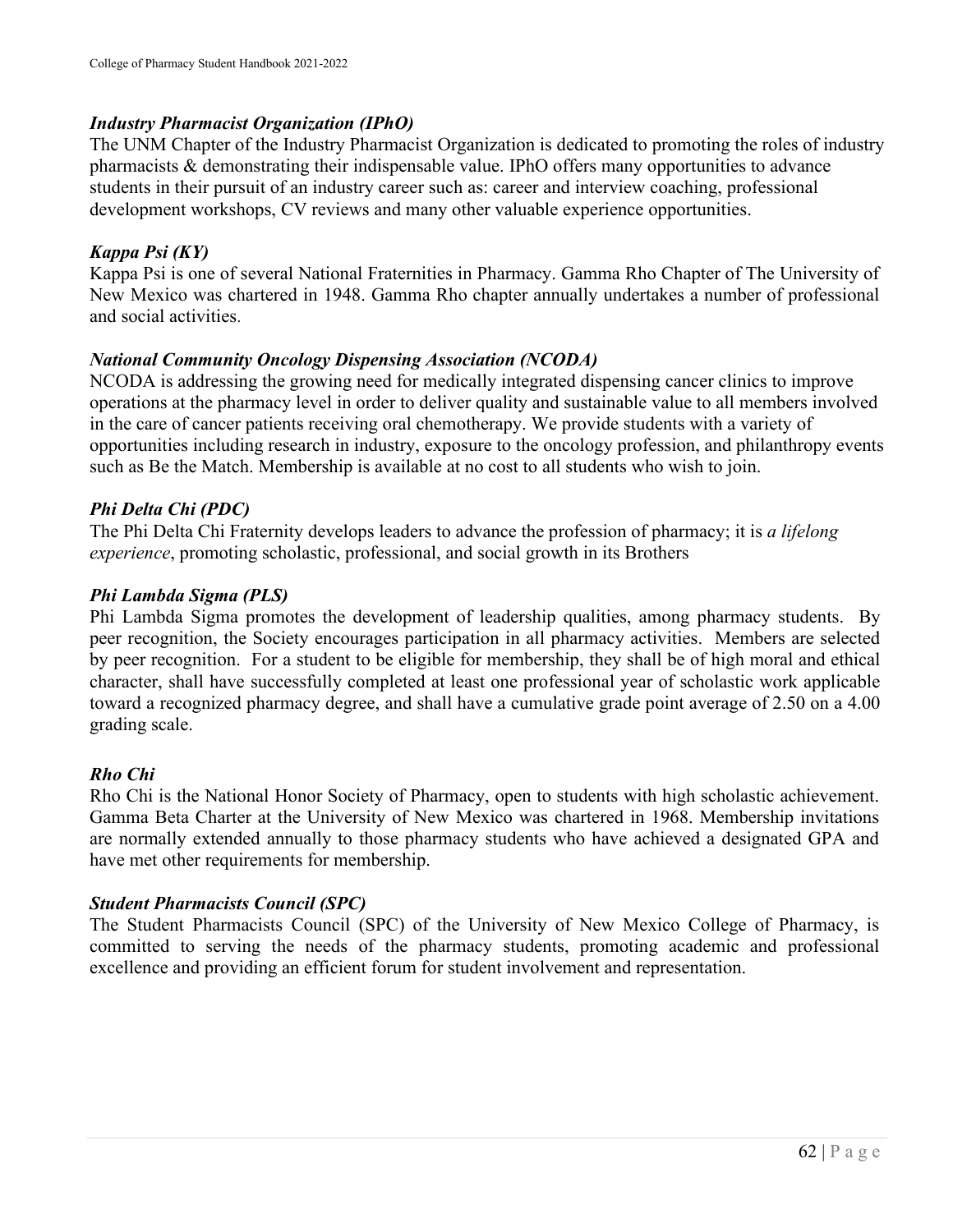### *Student Society of Health-System Pharmacy (SSHP)*

The Student Society of Health-System Pharmacy is the student chapter of the American Society of Health-System Pharmacists. ASHP provides leadership and support to its 30,000+ members in all areas of healthcare delivery systems including managed care organizations, home care, and long-term care facilities. Through this forum, pharmacy students are provided the perfect arena to prepare for future career opportunities.

Late in the spring semester, each Pharm.D. class elects officers who coordinate activities sponsored by the class throughout the following academic year.

Some special activities the College has sponsored include a 'welcome back' picnic and golf tournament providing faculty and students a chance to get acquainted. Students are also invited to meetings of the New Mexico Society of Health System Pharmacists, and the annual state meeting of the New Mexico Pharmacists Association.

Student organizations plan special activities throughout the academic year to raise funds for their class activities. These sales are usually located in the lobby of the Nursing/Pharmacy Building and signs are posted to advertise the events. All fundraisers require prior approval from the Student Pharmacists Council.

# University Student Resources

#### *LoboWeb*

LoboWeb is the portal with most information necessary for students to successfully function on campus. You can use LoboWeb: to search course descriptions and class schedules, pre-register for classes using LoboWeb (online), to view your registration status and holds and check UNM business functions such as checking your Bursar account, making payments online, and running degree audits.

# *NETID*

Any student, faculty, or staff member at UNM must create a UNM NetID to provide access to e-mail, the Internet, the UNM Portal, eLibrary, Parking Services, academic programs via WebCT, and other computer and network services. Below is the link to access the form. <https://netid.unm.edu/>

### *UNM Pathfinder*

### <http://pathfinder.unm.edu/>

The University of New Mexico publishes a general information handbook for university students. This publication contains information on Academic Support Services, Athletics and Recreation, Career Services, Cultural Resources, Entertainment, Financial Assistance, etc. In addition, the Pathfinder is an excellent reference for University of New Mexico policies and procedures. The handbook is published by the Student Activities Center, [sac@unm.edu](mailto:sac@unm.edu).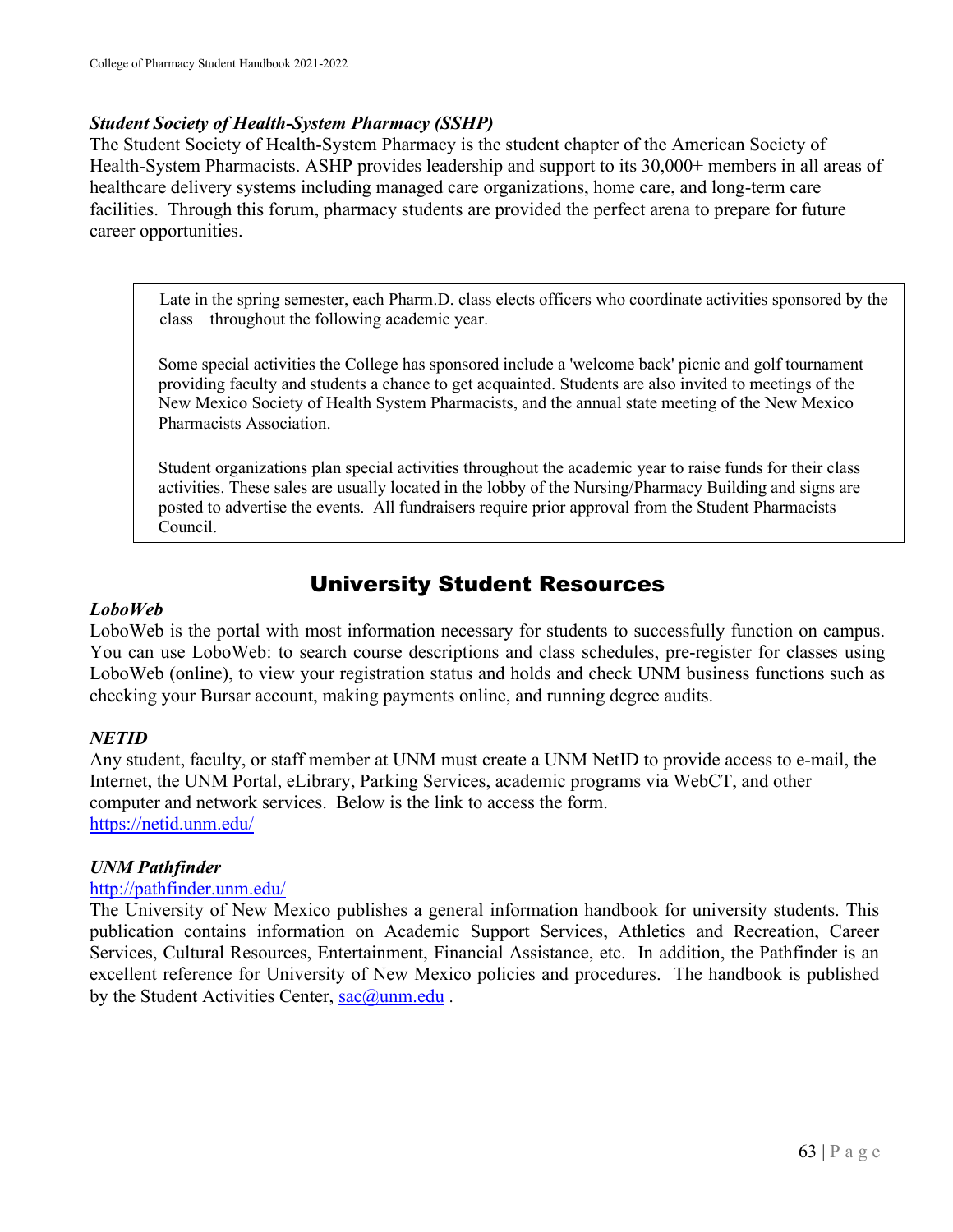# UNM Health Sciences Library and Informatics Center

The Health Sciences Library and Informatics Center supports the educational, research, and clinical activities of the north campus and University of New Mexico Hospital. Reference and information services include assistance in locating materials, information literacy and database searching, citation management, and more through instruction, virtual assistance, and personalized consultations. With a collection of over 150,000 books, journals, audiovisuals, and computer software the Library also offers a reserves collection and interlibrary loan to help users access the resources they need to meet their goals.

### *Resources*

### **Contact HSLIC:**

**Website**:<https://hslic.unm.edu/> **Virtual Assistance (Chat, Email, Booking Appointments, and more**): <https://hslic.unm.edu/library/ask-a-librarian.html> **Phone**: 272-2311 **Email**: [reflib@salud.unm.edu](mailto:reflib@salud.unm.edu) **Pharmacy Liaison:** Kelleen Maluski, [camaluski@salud.unm.edu](mailto:smorley@salud.unm.edu)

#### **Library Hours**:

Please see [https://hslic.unm.edu](https://hslic.unm.edu/) for the most up-to-date hours of operation

#### **Borrowing Periods:**

- Books 4 weeks (can be renewed once)
- Media/ $DVDs 2$  weeks
- Models TBD for Fall 2020 semester

**Interlibrary Loan:** HSLIC provides Interlibrary Loan service to obtain research materials not available at UNM by requesting them from other libraries. These resources include but are not limited to journal articles and books. Requests are taken through the library's website and there is no fee to students for this service. If you are having trouble locating materials you need through the library, please reach out to HSLIC via chat, Ask a Librarian, or phone for help searching.

**Printing:** HSLIC (and the entire UNM campus) offers wireless printing provided by WEPA. This system allows you to print from your own laptop or mobile device – as well as HSLIC's student computing – to any WEPA printer on campus. You can even send your print job from home and pick it up from the printer of your choice when you get to campus. Full-time HSC students receive a \$10 print credit per semester for use on WEPA printers.

**Computers:** Student computing is located on the second floor of the library. Sign in with your HSC Net ID to use the desktop computers to access library resources, use Microsoft Office products, Adobe Creative Suite, check email, browse the web, etc.

**Other University Libraries:** HSC students may use all University of New Mexico Libraries, in addition to the Health Sciences Library and Informatics Center (HSLIC). These include Zimmerman Library (the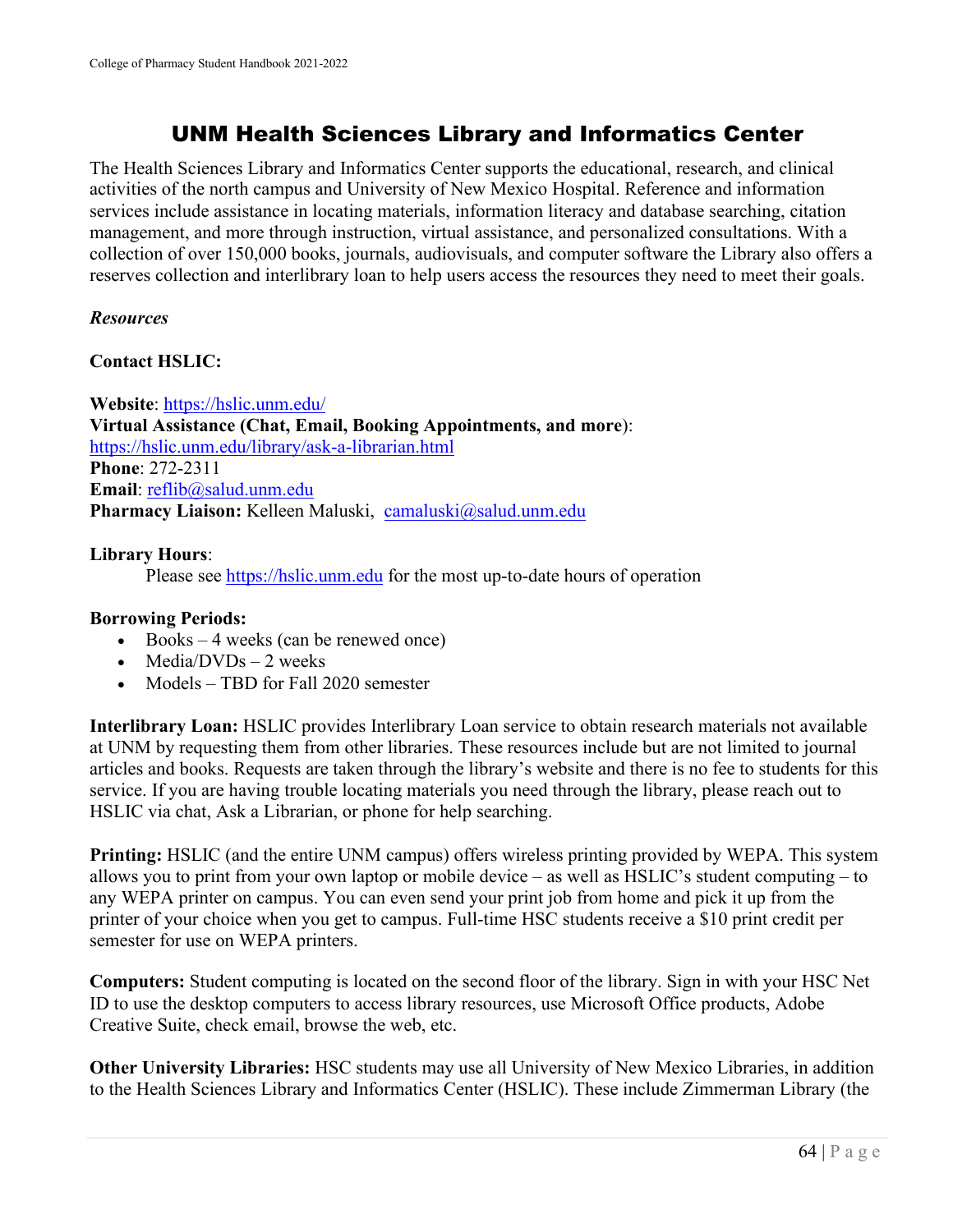main library on campus), Centennial Science and Engineering Library, and the Fine Arts and Design Library.

# Tobacco and Drug Campus Use Policy

### *Smoke Free Health Sciences Center Campus*

The University of New Mexico is committed to wellness, prevention, and providing a healthy environment in which to learn, work , and visit; therefore, effective August 1, 2009 smoking and the use of tobacco products are prohibited on all University property except in a small number of designated outdoor areas authorized by the University President. This policy applies to cigarettes, cigars, pipes, smokeless tobacco, all other tobacco products, and other legal smoking preparations, including but not limited to, hookahs, electronic cigarettes, and clove cigarettes. This policy applies to all vehicles on University property, including privately owned vehicles, and all property owned, leased, operated, or under the control of UNM except for branch campuses. For smoking cessation resources please go to http://hsc.unm.edu/about/smokefree/

The success of maintaining a tobacco-free campus requires thoughtfulness, consideration, and cooperation between smokers and nonsmokers. Members of our campus community are empowered to respectfully inform others about this policy in an ongoing effort to enhance awareness and encourage compliance. Enforcement of this policy will depend upon the cooperation of all faculty, staff, students, and visitors not only to comply with this policy, but also to encourage others to comply with the policy, in order to promote a healthy environment in which to work and study. Repeated and/or serious violations by students and visitors can be referred to the Dean of Students for review and action under the Student Code of Conduct and the Visitor Code of Conduct. Repeated and/or serious violations by faculty and staff should be referred to the cognizant dean, director, or department head. Students, faculty, and staff violating this policy are subject to disciplinary action.

# *Drug Free Campus*

The University of New Mexico is committed to an environment for the pursuit of its educational mission free of drugs and the illegal use of alcohol. The unlawful manufacture, distribution, dispensing, possession or use of controlled substances or alcohol on UNM property or as part of any of its activities by any member of the University of New Mexico community, faculty, staff, or student, is strictly prohibited. As a condition of enrollment all students must abide by the Policy on Illegal Drugs and Alcohol. If you are concerned about another student's, or your own alcohol or other drug use, contact the Student Health Center's Student Assistance Program or Crossroads, a medical student advocacy and support group, for consultation. Additional information concerning the Policy on Illegal Drugs and Alcohol is found in the UNM Pathfinder Student Handbook available through the UNM Student Activities Center and the COP Office of Student Services.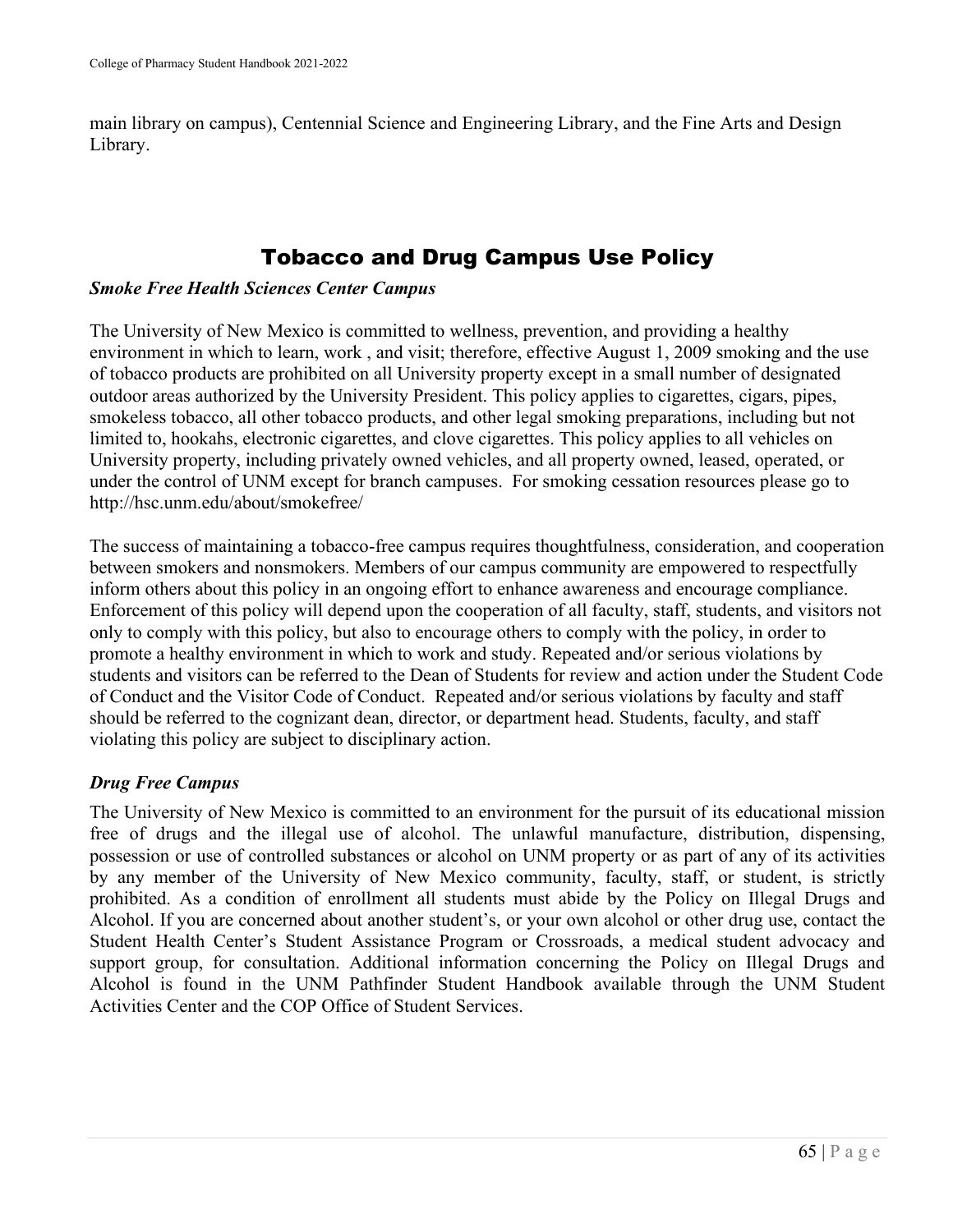# Appendix 1: APhA Code of Ethics

#### **Code of Ethics for Pharmacists**

*Retrieved from [http://www.pharmacist.com/code-ethics](http://www.pharmacist.com/code-ethics%20on%20July%2031) on July 31, 2015 and unaltered* PREAMBLE

Pharmacists are health professionals who assist individuals in making the best use of medications. This Code, prepared and supported by pharmacists, is intended to state publicly the principles that form the fundamental basis of the roles and responsibilities of pharmacists. These principles, based on moral obligations and virtues, are established to guide pharmacists in relationships with patients, health professionals, and society.

#### **I. A pharmacist respects the covenantal relationship between the patient and pharmacist.**

Considering the patient-pharmacist relationship as a covenant means that a pharmacist has moral obligations in response to the gift of trust received from society. In return for this gift, a pharmacist promises to help individuals achieve optimum benefit from their medications, to be committed to their welfare, and to maintain their trust.

### **II. A pharmacist promotes the good of every patient in a caring, compassionate, and confidential manner.**

A pharmacist places concern for the well-being of the patient at the center of professional practice. In doing so, a pharmacist considers needs stated by the patient as well as those defined by health science. A pharmacist is dedicated to protecting the dignity of the patient. With a caring attitude and a compassionate spirit, a pharmacist focuses on serving the patient in a private and confidential manner.

#### **III. A pharmacist respects the autonomy and dignity of each patient.**

A pharmacist promotes the right of self-determination and recognizes individual self-worth by encouraging patients to participate in decisions about their health. A pharmacist communicates with patients in terms that are understandable. In all cases, a pharmacist respects personal and cultural differences among patients.

#### **IV. A pharmacist acts with honesty and integrity in professional relationships.**

A pharmacist has a duty to tell the truth and to act with conviction of conscience. A pharmacist avoids discriminatory practices, behavior or work conditions that impair professional judgment, and actions that compromise dedication to the best interests of patients.

#### **V. A pharmacist maintains professional competence.**

A pharmacist has a duty to maintain knowledge and abilities as new medications, devices, and technologies become available and as health information advances.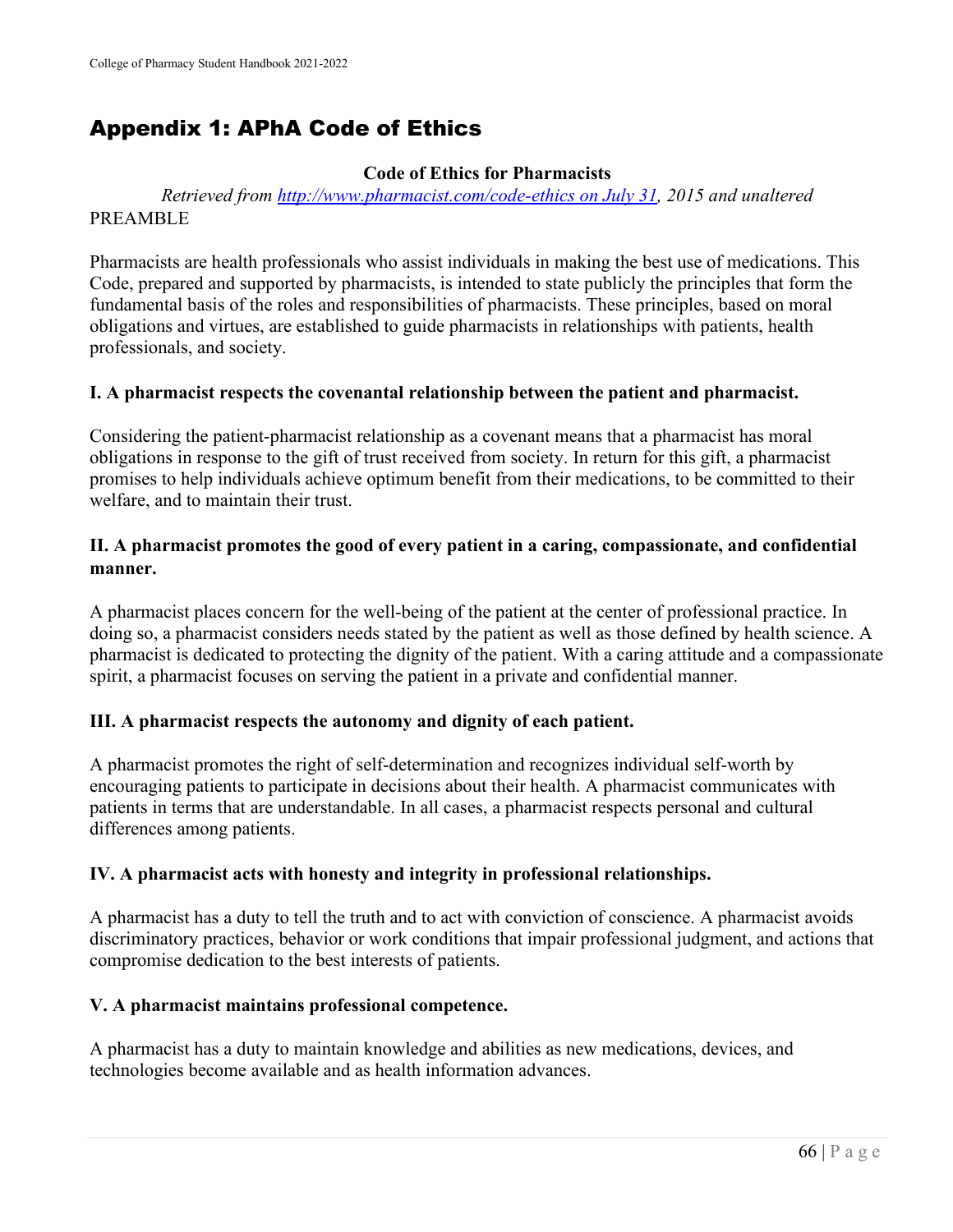#### **VI. A pharmacist respects the values and abilities of colleagues and other health professionals.**

When appropriate, a pharmacist asks for the consultation of colleagues or other health professionals or refers the patient. A pharmacist acknowledges that colleagues and other health professionals may differ in the beliefs and values they apply to the care of the patient.

#### **VII. A pharmacist serves individual, community, and societal needs.**

The primary obligation of a pharmacist is to individual patients. However, the obligations of a pharmacist may at times extend beyond the individual to the community and society. In these situations, the pharmacist recognizes the responsibilities that accompany these obligations and acts accordingly.

#### **VIII. A pharmacist seeks justice in the distribution of health resources.**

When health resources are allocated, a pharmacist is fair and equitable, balancing the needs of patients and society.

\* adopted by the membership of the American Pharmacists Association October 27, 1994.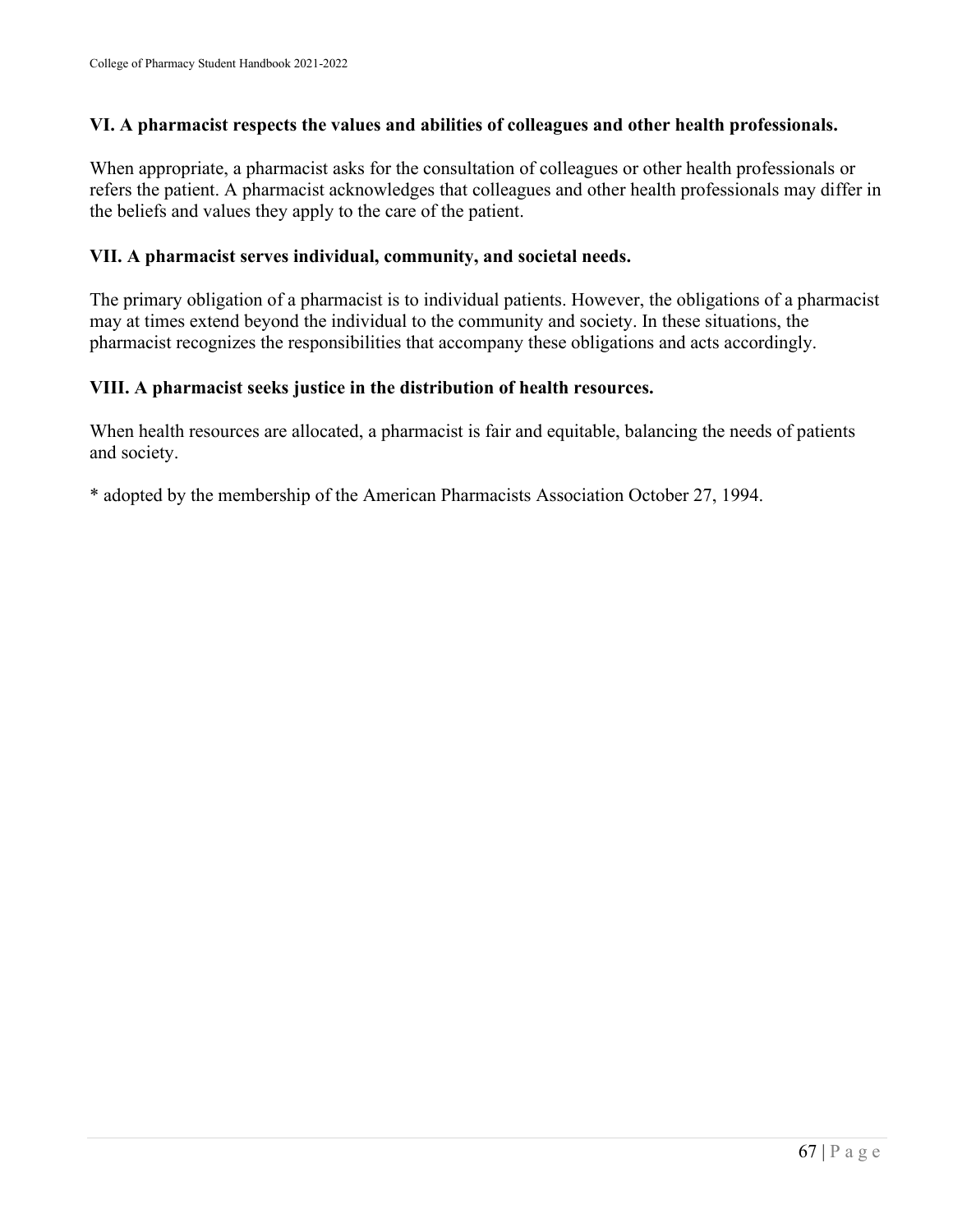# Appendix 2: Honor Council Hearing Procedures

- **A.** No later than ten University business days before the hearing, the accused student, the Student Affairs Administrator and the Honor Council Investigators must submit to the Honor Council, in writing, all documents that each party would like the Honor Council to consider and a list of all relevant witnesses whom they would like to have submit testimony before the Honor Council. If the accused student intends to have a personal observer accompany him or her, as outlined in subparagraph (G) below, the accused student must submit the name of the observer and must state whether the observer is an attorney.
- **B.** No later than five business days before the hearing, the chair of the Honor Council will provide each party with a packet that includes all documentation that has been submitted for review by the Honor Council, the list of witnesses to appear, and information about the hearing, including the names of the Honor Council members who will be present.
- **C.** In addition to hearing testimony from the witnesses identified by the student and the investigators, the Honor Council may, at its discretion, hear testimony from any other party whose testimony it deems relevant to the proceeding, including other witnesses and, even if not a witness, or the instructor of the course. The Honor Council may also review any other documents or evidence that it deems relevant to the proceeding.
- **D.** The accused student will have an opportunity to appear before the Honor Council to present his or her case and remain present while all testimony and information is presented to the Honor Council. The accused student may review all documents considered by the Honor Council and may question witnesses who appear before the Honor Council. The accused student may also present his or her own evidence and witnesses.
- **E.** The Honor Council may conduct the hearing even if a party is absent and will make its findings and recommendations based on the information presented to the Honor Council.
- **F.** The Honor Council may limit any testimony based on redundancy or lack of relevance.
- **G.** The accused student may be accompanied at the hearing by a personal observer, who may be an attorney. The observer may not participate directly in the proceedings, but may only advise the accused student. If the observer is an attorney, a University attorney must be present at the hearing.
- **H.** The hearing will be closed to the public and will be recorded. A party to the proceeding may request a copy of the recording. The Honor Council will deliberate in private. There will be no recording of the deliberations.
- **I.** All recordings of proceedings will be controlled by the College of Pharmacy. No court reporters, stenographers, videographers, or other recordings are permitted without the prior